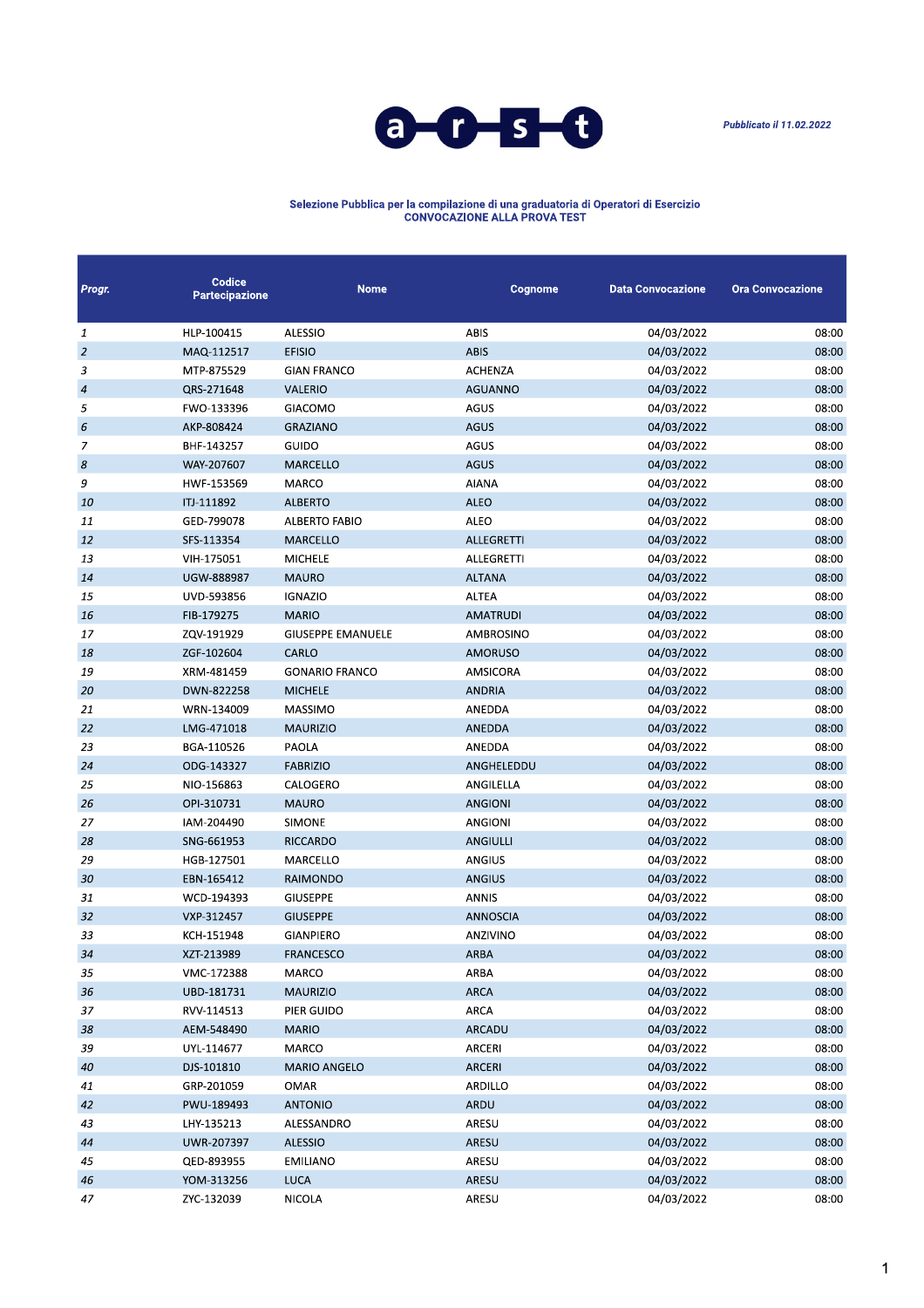| 48  | JUD-148115 | <b>STEFANO</b>           | ARESU            | 04/03/2022 | 08:00 |
|-----|------------|--------------------------|------------------|------------|-------|
| 49  | PWG-125248 | STEFANO                  | ARESU            | 04/03/2022 | 08:00 |
| 50  | IHA-185763 | ANGELO                   | ARGHITTU         | 04/03/2022 | 08:00 |
| 51  | AOZ-100041 | <b>BIAGIO</b>            | ARGIOLAS         | 04/03/2022 | 08:00 |
| 52  | CBL-103383 | <b>BRUNO</b>             | ARGIOLAS         | 04/03/2022 | 08:00 |
| 53  | YMM-550418 | ROBERTO                  | ARGIOLAS         | 04/03/2022 | 08:00 |
| 54  | ZCG-412920 | <b>LUIGI</b>             | <b>ARIPPA</b>    | 04/03/2022 | 08:00 |
| 55  | TFS-795829 | ANDREA                   | ARIU             | 04/03/2022 | 08:00 |
| 56  | ZZU-180787 | <b>ANDREA</b>            | ARMANDI          | 04/03/2022 | 08:00 |
| 57  | AIK-149800 | <b>MIRKO</b>             | ARMAS            | 04/03/2022 | 08:00 |
| 58  | MPM-178577 | <b>FRANCESCO ANTONIO</b> | <b>ARRAS</b>     | 04/03/2022 | 08:00 |
| 59  | FME-194288 | DEMETRIO                 | ARRIUS           | 04/03/2022 | 08:00 |
| 60  | KYJ-604297 | PIETRO                   | ARRU             | 04/03/2022 | 08:00 |
| 61  | TLH-146535 | GAETANO                  | ARSENI           | 04/03/2022 | 08:00 |
| 62  | ERO-149744 | SEBASTIANO               | ARZESI           | 04/03/2022 | 08:00 |
| 63  | TDO-184565 | ANDREA                   | ARZU             | 04/03/2022 | 08:00 |
| 64  | IUG-157863 | <b>FABRIZIO</b>          | ARZU             | 04/03/2022 | 08:00 |
| 65  | BCD-614474 | <b>GIAN MARCO</b>        | ARZU             | 04/03/2022 | 08:00 |
|     |            |                          |                  |            | 08:00 |
| 66  | WSZ-152473 | ALESSANDRO               | <b>ASCEDU</b>    | 04/03/2022 |       |
| 67  | HFA-111333 | ENZO                     | <b>ASCIANA</b>   | 04/03/2022 | 08:00 |
| 68  | SUB-110585 | <b>PIERO</b>             | <b>ASOLE</b>     | 04/03/2022 | 08:00 |
| 69  | BFB-648091 | MARCO                    | <b>ASUNI</b>     | 04/03/2022 | 08:00 |
| 70  | DXV-722496 | DANIELE                  | <b>ATZEI</b>     | 04/03/2022 | 08:00 |
| 71  | WJS-151248 | <b>GIAN PAOLO</b>        | ATZEI            | 04/03/2022 | 08:00 |
| 72  | NSJ-162673 | MATTEO                   | ATZEI            | 04/03/2022 | 08:00 |
| 73  | XRF-581615 | MAURO                    | ATZEI            | 04/03/2022 | 08:00 |
| 74  | YTJ-146520 | PIER NICOLA              | ATZEI            | 04/03/2022 | 08:00 |
| 75  | ADA-390736 | ALESSIO                  | ATZENI           | 04/03/2022 | 08:00 |
| 76  | ODU-115688 | CHRISTIAN                | <b>ATZENI</b>    | 04/03/2022 | 08:00 |
| 77  | IQM-373132 | <b>DAVIDE</b>            | ATZENI           | 04/03/2022 | 08:00 |
| 78  | XWF-173921 | <b>FABRIZIO</b>          | <b>ATZENI</b>    | 04/03/2022 | 08:00 |
| 79  | ZOH-396270 | GEMILIANO                | ATZENI           | 04/03/2022 | 08:00 |
| 80  | VGR-862430 | <b>GIACOMO</b>           | <b>ATZENI</b>    | 04/03/2022 | 08:00 |
| 81  | TQB-178963 | <b>GIUSEPPE</b>          | ATZENI           | 04/03/2022 | 08:00 |
| 82  | SQX-668707 | <b>MATTEO</b>            | ATZENI           | 04/03/2022 | 08:00 |
| 83  | WNE-204794 | PIETRO                   | ATZENI           | 04/03/2022 | 08:00 |
| 84  | OKZ-378719 | <b>STEFANO</b>           | <b>ATZENI</b>    | 04/03/2022 | 08:00 |
| 85  | SRY-126121 | ALESSIA                  | <b>ATZORI</b>    | 04/03/2022 | 08:00 |
| 86  | JLU-141943 | ALESSANDRO               | <b>AZARA</b>     | 04/03/2022 | 08:00 |
| 87  | QZG-100082 | <b>ROBERTO</b>           | <b>BACCIU</b>    | 04/03/2022 | 08:00 |
| 88  | WFQ-110400 | <b>MICHELE</b>           | <b>BACHIS</b>    | 04/03/2022 | 08:00 |
| 89  | CTW-208627 | MICHELE                  | <b>BADALUCCO</b> | 04/03/2022 | 08:00 |
| 90  | GKQ-518943 | <b>GIUSEPPE</b>          | <b>BADAS</b>     | 04/03/2022 | 08:00 |
| 91  | AYV-922124 | GIUSEPPE AGOSTINO        | BADUENA          | 04/03/2022 | 08:00 |
| 92  | XDC-206684 | <b>MAURIZIO</b>          | BALDINU          | 04/03/2022 | 08:00 |
| 93  | RBO-591886 | <b>ALBERTO</b>           | BALIA            | 04/03/2022 | 08:00 |
| 94  | QQU-141876 | CARLO                    | <b>BALIA</b>     | 04/03/2022 | 08:00 |
| 95  | PHT-118475 | FRANCESCO                | BARAGLIU         | 04/03/2022 | 08:00 |
| 96  | JUR-444120 | MATTEO                   | BARANZELLI       | 04/03/2022 | 08:00 |
| 97  | CMF-165785 | <b>MICHELE</b>           | BARBARA          | 04/03/2022 | 08:00 |
| 98  | FZE-141517 | ROBERTO                  | BARBARELLA       | 04/03/2022 | 08:00 |
| 99  | ATG-484524 | PIERO                    | <b>BARONE</b>    | 04/03/2022 | 08:00 |
| 100 | VLF-447036 | RAFFAELE                 | <b>BARRA</b>     | 04/03/2022 | 08:00 |
|     | VGS-249296 |                          | <b>BARRANCA</b>  | 04/03/2022 | 08:00 |
| 101 |            | LUCIANO                  |                  |            |       |
| 102 | XJI-186059 | RICCARDO                 | <b>BARRANCA</b>  | 04/03/2022 | 08:00 |
| 103 | WLU-598515 | ANTONELLO BATTISTA       | BARROCU          | 04/03/2022 | 08:00 |
| 104 | CTO-211137 | LUCA CANDIDO             | <b>BASILE</b>    | 04/03/2022 | 08:00 |
| 105 | GQD-165762 | <b>IOSEF</b>             | <b>BASOLU</b>    | 04/03/2022 | 08:00 |
| 106 | DNM-112511 | ANDREA                   | <b>BASSO</b>     | 04/03/2022 | 08:00 |
| 107 | VEM-164315 | SALVATORE                | <b>BATTANI</b>   | 04/03/2022 | 08:00 |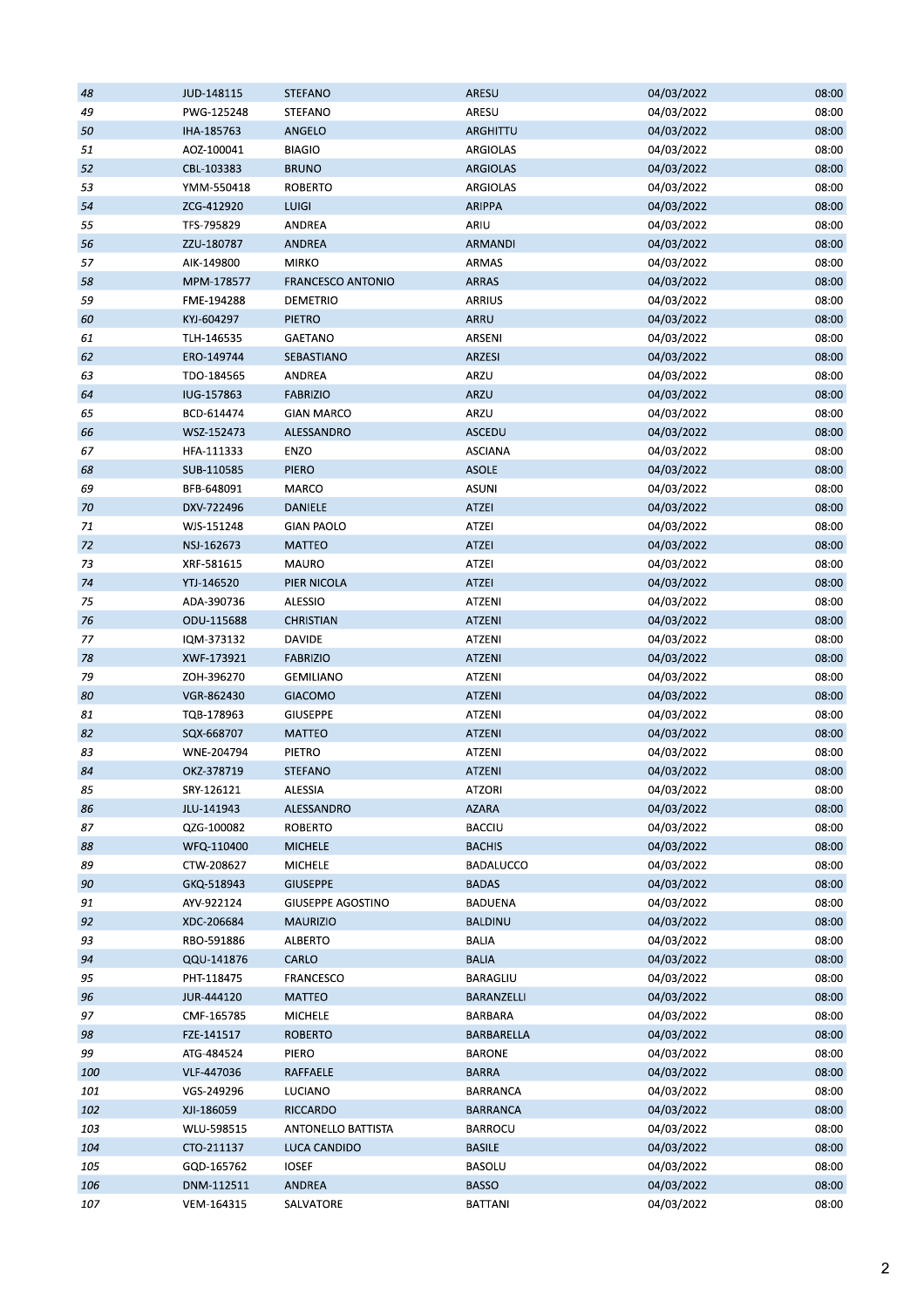| 108 | ATJ-874393 | <b>EMILIANO</b>         | <b>BATZELLA</b>   | 04/03/2022 | 08:00 |
|-----|------------|-------------------------|-------------------|------------|-------|
| 109 | ALG-265618 | ANTONELLO               | <b>BAULE</b>      | 04/03/2022 | 08:00 |
| 110 | SYD-135798 | CORRADO                 | <b>BECCIU</b>     | 04/03/2022 | 08:00 |
| 111 | KYR-148527 | <b>FRANCESCO ENRICO</b> | <b>BELFIORE</b>   | 04/03/2022 | 08:00 |
| 112 | NPI-189483 | <b>ROBERTO</b>          | <b>BELLA</b>      | 04/03/2022 | 08:00 |
| 113 | EYV-122884 | ALESSANDRO              | <b>BELLANTE</b>   | 04/03/2022 | 08:00 |
| 114 | BUI-176521 | <b>EMANUELE</b>         | <b>BELLUCCO</b>   | 04/03/2022 | 08:00 |
| 115 | EEJ-622157 | MARCO                   | <b>BERTOLETTI</b> | 04/03/2022 | 08:00 |
| 116 | UUS-907913 | ANGELINO                | <b>BERTOLONI</b>  | 04/03/2022 | 08:00 |
| 117 | GAU-144608 | FERNANDO                | <b>BIANCHINI</b>  | 04/03/2022 | 08:00 |
| 118 | CVG-904485 | <b>GIOVANNI MARIA</b>   | <b>BIANCO</b>     | 04/03/2022 | 08:00 |
| 119 | NTK-279157 | SALVATORE               | <b>BIANCU</b>     | 04/03/2022 | 08:00 |
| 120 | AMH-113461 | <b>GIUSEPPE</b>         | <b>BICHIRI</b>    | 04/03/2022 | 08:00 |
| 121 | QGF-182332 | MICHELE                 | <b>BIDDAU</b>     | 04/03/2022 | 08:00 |
| 122 | TNQ-193584 | MANUEL                  | <b>BIDOTTI</b>    | 04/03/2022 | 08:00 |
| 123 | RNG-173940 | <b>ANTONIO</b>          | <b>BITTAU</b>     | 04/03/2022 | 08:00 |
|     | BSI-234130 | <b>DANILO</b>           | <b>BOI</b>        | 04/03/2022 | 08:00 |
| 124 |            |                         |                   |            |       |
| 125 | WCY-107865 | <b>FABIANO</b>          | <b>BOI</b>        | 04/03/2022 | 08:00 |
| 126 | KOT-660522 | <b>GIUSEPPE</b>         | <b>BOI</b>        | 04/03/2022 | 08:00 |
| 127 | RRW-547162 | LUCA                    | <b>BOI</b>        | 04/03/2022 | 08:00 |
| 128 | AVV-467945 | <b>MATTIA</b>           | <b>BOI</b>        | 04/03/2022 | 08:00 |
| 129 | FBF-128991 | SALVATORE               | <b>BOI</b>        | 04/03/2022 | 08:00 |
| 130 | AJP-146778 | SANDRO                  | <b>BOI</b>        | 04/03/2022 | 08:00 |
| 131 | WIR-163631 | SIMONE                  | <b>BOI</b>        | 04/03/2022 | 08:00 |
| 132 | UNJ-456416 | <b>NIKI</b>             | <b>BOLLEA</b>     | 04/03/2022 | 08:00 |
| 133 | TAR-902686 | MATTEO                  | <b>BONADIES</b>   | 04/03/2022 | 08:00 |
| 134 | THT-105363 | ALESSANDRA              | <b>BONASORO</b>   | 04/03/2022 | 08:00 |
| 135 | VOL-199879 | <b>ROBERTO</b>          | <b>BONU</b>       | 04/03/2022 | 08:00 |
| 136 | IVU-990977 | <b>LUCIANO</b>          | <b>BOREA</b>      | 04/03/2022 | 08:00 |
| 137 | VWP-166386 | ALESSIA                 | <b>BORRIELLO</b>  | 04/03/2022 | 08:00 |
| 138 | QHI-114534 | ALESSANDRO              | <b>BOSELLI</b>    | 04/03/2022 | 08:00 |
| 139 | TSC-899772 | SALVATORE               | BRANDINU          | 04/03/2022 | 08:00 |
| 140 | SBO-210191 | SANTINO                 | <b>BRASCIOLU</b>  | 04/03/2022 | 08:00 |
| 141 | LHE-312590 | CARLO                   | <b>BRAU</b>       | 04/03/2022 | 08:00 |
| 142 | CCG-193031 | <b>MARCO</b>            | <b>BRAU</b>       | 04/03/2022 | 08:00 |
| 143 | DZA-223786 | CORNEL                  | <b>BROASCA</b>    | 04/03/2022 | 08:00 |
| 144 | DAL-543396 | ALESSANDRO              | <b>BROCCA</b>     | 04/03/2022 | 08:00 |
| 145 | RPU-234796 | DARIO                   | <b>BROGNERI</b>   | 04/03/2022 | 08:00 |
| 146 | LUT-145169 | <b>ANDREA</b>           | <b>BRONZINI</b>   | 04/03/2022 | 08:00 |
| 147 | YVI-326330 | ALESSANDRO              | <b>BRUGHITTA</b>  | 04/03/2022 | 08:00 |
| 148 | VDI-128597 | ALESSANDRO              | <b>BRUNO</b>      | 04/03/2022 | 08:00 |
| 149 | FBW-113971 | <b>GIOVANNI LUIGI</b>   | <b>BUCCUDU</b>    | 04/03/2022 | 08:00 |
| 150 | TRM-727899 | <b>FABIO</b>            | <b>BUDRONI</b>    | 04/03/2022 | 08:00 |
| 151 | IDA-794890 | <b>FRANCESCO</b>        | <b>BUDRONI</b>    | 04/03/2022 | 08:00 |
| 152 | NCS-397854 | <b>ENRICO</b>           | <b>BULLITA</b>    | 04/03/2022 | 08:00 |
| 153 | ALP-204455 | <b>MARINO</b>           | <b>BULLITA</b>    | 04/03/2022 | 08:00 |
| 154 | UGP-232836 | <b>PAOLO</b>            | <b>BUONTEMPI</b>  | 04/03/2022 | 08:00 |
| 155 | BBS-126940 | PAOLO                   | <b>BURATI</b>     | 04/03/2022 | 08:00 |
| 156 | PQQ-207441 | NICOLA ANTONIO          | <b>BURGHESU</b>   | 04/03/2022 | 08:00 |
|     |            |                         |                   |            |       |
| 157 | QMC-319859 | <b>MASSIMO</b>          | <b>BUSELLU</b>    | 04/03/2022 | 08:00 |
| 158 | STZ-214863 | <b>BASILIO</b>          | <b>BUSSU</b>      | 04/03/2022 | 08:00 |
| 159 | JNW-134551 | PAOLO MARCO             | <b>BUSSU</b>      | 04/03/2022 | 08:00 |
| 160 | EXX-181217 | <b>CLAUDIO</b>          | CABIDDU           | 04/03/2022 | 08:00 |
| 161 | AIN-939397 | <b>GIUSEPPE</b>         | CABIDDU           | 04/03/2022 | 08:00 |
| 162 | OXK-181397 | MARCELLO                | CABIDDU           | 04/03/2022 | 08:00 |
| 163 | XSU-296798 | CENZO                   | CABONI            | 04/03/2022 | 08:00 |
| 164 | NXZ-155049 | <b>DIEGO</b>            | CABONI            | 04/03/2022 | 08:00 |
| 165 | DNH-102543 | ANTONELLO               | CABRAS            | 04/03/2022 | 08:00 |
| 166 | AMQ-492554 | <b>MARINO</b>           | <b>CABRAS</b>     | 04/03/2022 | 08:00 |
| 167 | CON-193306 | MAURIZIO                | CABRAS            | 04/03/2022 | 08:00 |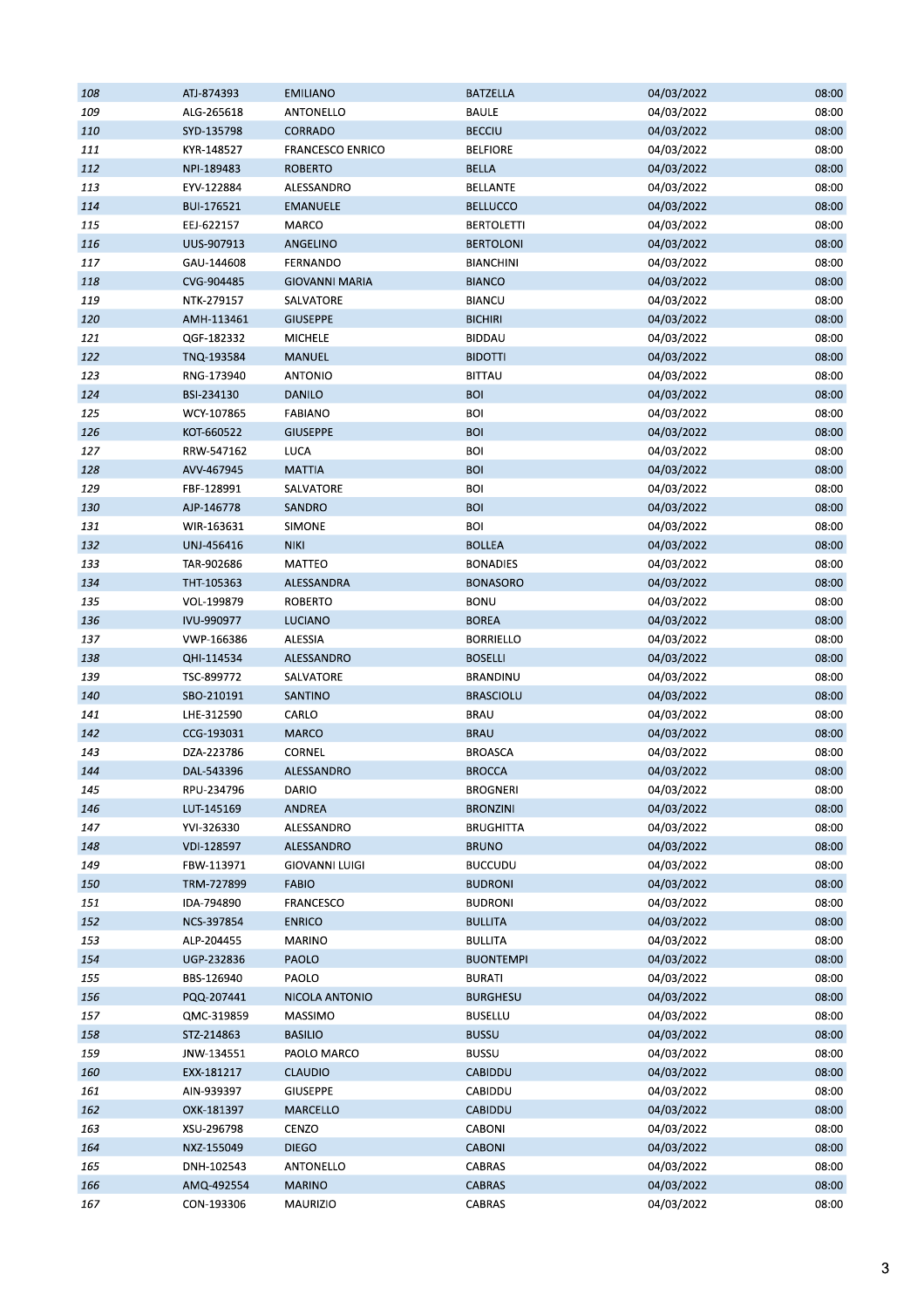| 168    | LVF-168690                      | <b>MICHELE</b>  | <b>CABRAS</b>   | 04/03/2022                                          | 08:00 |
|--------|---------------------------------|-----------------|-----------------|-----------------------------------------------------|-------|
| 169    | EZE-118850                      | STEFANO         | CABRAS          | 04/03/2022                                          | 08:00 |
| 170    | UWN-218439                      | <b>VINCENZO</b> | <b>CABRAS</b>   | 04/03/2022                                          | 08:00 |
| 171    | PBO-163630                      | ROBERTO         | CABULA          | 04/03/2022                                          | 08:00 |
| 172    | IDV-209228                      | OTTAVIO         | CACCIATORE      | 04/03/2022                                          | 08:00 |
| 173    | EBH-736824                      | MAURIZIO        | CADAU           | 04/03/2022                                          | 08:00 |
| 174    | PNQ-950825                      | ANGELO          | CADDEO          | 04/03/2022                                          | 08:00 |
| 175    | NSV-127514                      | DAVIDE          | CADDEO          | 04/03/2022                                          | 08:00 |
| 176    | PRC-557365                      | MASSIMILIANO    | CADDEO          | 04/03/2022                                          | 08:00 |
| 177    | UQJ-135864                      | MASSIMILIANO    | CADDEO          | 04/03/2022                                          | 08:00 |
| 178    |                                 | <b>NICOLA</b>   | CADDEO          | 04/03/2022                                          | 08:00 |
|        | LET-357588                      |                 |                 |                                                     |       |
| 179    | EGZ-636394                      | SANDRO          | CADDEO          | 04/03/2022                                          | 08:00 |
| 180    | XEX-150358                      | <b>GIORGIO</b>  | CADDEU          | 04/03/2022                                          | 08:00 |
| 181    | IWF-810469                      | MATTEO          | CADDEU          | 04/03/2022                                          | 08:00 |
| 182    | QAQ-736553                      | <b>VINCENZO</b> | CADDEU          | 04/03/2022                                          | 08:00 |
| 183    | QXU-198103                      | NICOLA          | CADEDDU         | 04/03/2022                                          | 08:00 |
| 184    | VVG-259831                      | <b>MASSIMO</b>  | <b>CADONI</b>   | 04/03/2022                                          | 08:00 |
| 185    | ISY-341147                      | <b>ROBERTO</b>  | CAGNONI         | 04/03/2022                                          | 08:00 |
| 186    | QAR-181912                      | <b>GIOVANNI</b> | CALABRESE       | 04/03/2022                                          | 08:00 |
| 187    | CQN-167914                      | <b>LUCIO</b>    | CALANDRA        | 04/03/2022                                          | 08:00 |
| 188    | QIB-102246                      | <b>MAURIZIO</b> | CALARESU        | 04/03/2022                                          | 08:00 |
| 189    | KHK-810931                      | GIUSEPPE        | CALIFANO        | 04/03/2022                                          | 08:00 |
| 190    | ITF-361179                      | <b>GABRIELE</b> | <b>CALVIA</b>   | 04/03/2022                                          | 08:00 |
| 191    | FKT-106773                      | GIAN LUIGI      | CALVIA          | 04/03/2022                                          | 08:00 |
| 192    | AWV-603028                      | <b>GIUSEPPE</b> | <b>CALVIA</b>   | 04/03/2022                                          | 08:00 |
| 193    | RTB-980217                      | <b>TONI</b>     | CALZINU         | 04/03/2022                                          | 08:00 |
| 194    | GLX-857336                      | <b>FABIO</b>    | CALZONE         | 04/03/2022                                          | 08:00 |
| 195    | OFL-200260                      | MARCO           | CAMBARAU        | 04/03/2022                                          | 08:00 |
| 196    | HOH-143252                      | <b>MARCO</b>    | CAMBONI         | 04/03/2022                                          | 08:00 |
| 197    | WVW-184267                      | DANILO          | CAMBULI         | 04/03/2022                                          | 08:00 |
|        |                                 |                 |                 |                                                     |       |
|        |                                 |                 |                 |                                                     |       |
| 198    | DHI-144617                      | FRANCESCO       | CAMEDDA         | 04/03/2022                                          | 08:00 |
| 199    | FFS-204207                      | GIORGIO         | CAMEDDA         | 04/03/2022                                          | 08:00 |
| 200    | DLG-134562                      | <b>ROBERTO</b>  | CAMMARATA       | 04/03/2022                                          | 08:00 |
| Progr. | Codice<br><b>Partecipazione</b> | <b>Nome</b>     | Cognome         | <b>Data Convocazione</b><br><b>Ora Convocazione</b> |       |
| 201    | FWN-505069                      | SANTO           | CAMPAGNA        | 04/03/2022                                          | 08:20 |
| 202    | SPI-175703                      | DOMENICO        | CAMPANA         | 04/03/2022                                          | 08:20 |
| 203    | IYR-126053                      | <b>ELIA</b>     | <b>CAMPUS</b>   | 04/03/2022                                          | 08:20 |
| 204    | HRX-153706                      | LORENZO         | CAMPUS          | 04/03/2022                                          | 08:20 |
|        |                                 | <b>MARCO</b>    |                 |                                                     |       |
| 205    | AJJ-175980                      |                 | <b>CAMPUS</b>   | 04/03/2022                                          | 08:20 |
| 206    | CMF-211149                      | SAMUELE         | <b>CAMPUS</b>   | 04/03/2022                                          | 08:20 |
| 207    | BQY-558509                      | GIOVANNI        | CANALIS         | 04/03/2022                                          | 08:20 |
| 208    | AXL-897708                      | <b>ANTONIO</b>  | CANCEDDA        | 04/03/2022                                          | 08:20 |
| 209    | PBM-470817                      | DANILO          | CANCEDDA        | 04/03/2022                                          | 08:20 |
| 210    | DYZ-154862                      | <b>GIUSEPPE</b> | CANCEDDA        | 04/03/2022                                          | 08:20 |
| 211    | YBY-161556                      | <b>PIRAS</b>    | CANDIDOGIUSEPPE | 04/03/2022                                          | 08:20 |
| 212    | WRN-609315                      | DANIELE         | CANNAS          | 04/03/2022                                          | 08:20 |
| 213    | WTD-846011                      | LUCA            | CANNIZZARO      | 04/03/2022                                          | 08:20 |
| 214    | NIN-861896                      | MASSIMO         | CANOPOLI        | 04/03/2022                                          | 08:20 |
| 215    | KBZ-572192                      | DANTE BELLINO   | CANU            | 04/03/2022                                          | 08:20 |
| 216    | LQH-523406                      | <b>FILIPPO</b>  | CANU            | 04/03/2022                                          | 08:20 |
| 217    | LMT-257416                      | <b>GIUSEPPE</b> | CANU            | 04/03/2022                                          | 08:20 |
| 218    | PIG-428471                      | MATTEO          | CANU            | 04/03/2022                                          | 08:20 |
| 219    | ZVX-164188                      | PIETRO          | CANU            | 04/03/2022                                          | 08:20 |
| 220    | YWN-124304                      | ROBERTO         | CANU            | 04/03/2022                                          | 08:20 |
| 221    | ZBP-506421                      | <b>MICHELE</b>  | CAO             | 04/03/2022                                          | 08:20 |
| 222    | QTN-921878                      | <b>FABIO</b>    | CAPECE          | 04/03/2022                                          | 08:20 |
| 223    | ANZ-335798                      | <b>FILIPPO</b>  | <b>CAPPAI</b>   | 04/03/2022                                          | 08:20 |
| 224    | MTC-317865                      | MAURIZIO        | CAPPAI          | 04/03/2022                                          | 08:20 |
| 225    | LUY-217274                      | <b>ROBERTO</b>  | CAPPEDDU        | 04/03/2022                                          | 08:20 |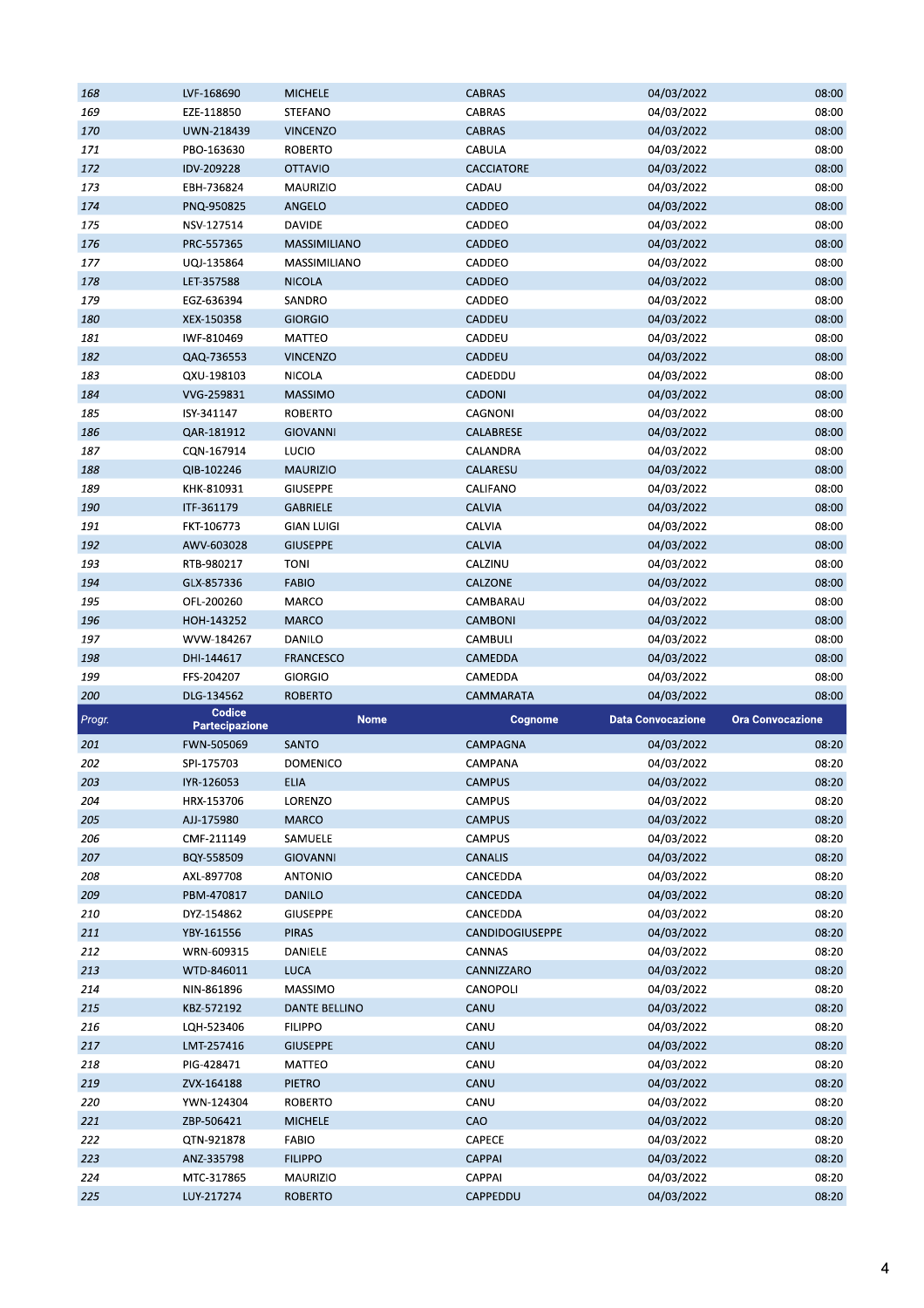| 226 | RRA-171653 | CARLO                   | <b>CAPRIONI</b> | 04/03/2022 | 08:20 |
|-----|------------|-------------------------|-----------------|------------|-------|
| 227 | SPK-193613 | <b>MARCO PAOLO</b>      | CARA            | 04/03/2022 | 08:20 |
| 228 | SHW-208248 | PALMIRO                 | CARA            | 04/03/2022 | 08:20 |
| 229 | EHQ-492283 | SANDRO                  | CARA            | 04/03/2022 | 08:20 |
| 230 | YKF-136639 | CARLO                   | CARACCIOLO      | 04/03/2022 | 08:20 |
| 231 | SHU-202878 | <b>MASSIMO</b>          | <b>CARBINI</b>  | 04/03/2022 | 08:20 |
| 232 | UHI-326329 | STEFANO                 | CARBINI         | 04/03/2022 | 08:20 |
| 233 | TMG-138255 | <b>GIAN MARCO</b>       | CARBONI         | 04/03/2022 | 08:20 |
| 234 | QEC-179143 | GIOVANNI                | CARBONI         | 04/03/2022 | 08:20 |
| 235 | JQD-661281 | MARINELLA               | <b>CARBONI</b>  | 04/03/2022 | 08:20 |
| 236 | HUR-196151 | SANDRO                  | CARBONI         | 04/03/2022 | 08:20 |
| 237 | MML-176780 | <b>GIANLUCA</b>         | CARCANGIU       | 04/03/2022 | 08:20 |
| 238 | GRE-990693 | STEFANO                 | CARDALI         | 04/03/2022 | 08:20 |
| 239 | UHW-157324 | <b>VINCENZO MARCO</b>   | CARDENIA        | 04/03/2022 | 08:20 |
| 240 | GMM-113128 | CRISTIANO               | CARDIA          | 04/03/2022 | 08:20 |
| 241 | TFQ-473793 | <b>MAURO</b>            | <b>CARDIA</b>   | 04/03/2022 | 08:20 |
| 242 | NEQ-638652 | <b>TONIO</b>            | CARDIA          | 04/03/2022 | 08:20 |
| 243 | FEG-144252 | <b>DAVIDE</b>           | CAREDDA         | 04/03/2022 | 08:20 |
| 244 | GOI-194471 | <b>FABRIZIO GERMANO</b> | CAREDDA         | 04/03/2022 | 08:20 |
| 245 | GWC-150501 | <b>FABIO</b>            | CAREDDU         | 04/03/2022 | 08:20 |
| 246 | GUI-337802 | <b>GIAN RAFFAELE</b>    | CAREDDU         | 04/03/2022 | 08:20 |
| 247 | UNG-403816 | LUCA                    | CAREDDU         | 04/03/2022 | 08:20 |
| 248 | GGY-190600 | <b>LUCIO</b>            | CAREDDU         | 04/03/2022 | 08:20 |
| 249 |            | ALESSANDRO              | CARIA           |            | 08:20 |
|     | MVP-319941 |                         | CARIA           | 04/03/2022 |       |
| 250 | RNH-131921 | FABRIZIO                |                 | 04/03/2022 | 08:20 |
| 251 | UTS-138916 | <b>TORE</b>             | CARIA           | 04/03/2022 | 08:20 |
| 252 | JGW-119287 | LUIGI                   | CARIELLO        | 04/03/2022 | 08:20 |
| 253 | XGZ-155785 | <b>ITALO</b>            | <b>CARLINI</b>  | 04/03/2022 | 08:20 |
| 254 | ANM-151952 | MARCO                   | CAROTTI         | 04/03/2022 | 08:20 |
| 255 | FST-119297 | <b>MARIO</b>            | <b>CARRUS</b>   | 04/03/2022 | 08:20 |
| 256 | DOI-190551 | ALESSANDRO              | CARTA           | 04/03/2022 | 08:20 |
| 257 | CYZ-414065 | <b>ANDREA</b>           | CARTA           | 04/03/2022 | 08:20 |
| 258 | TUE-777416 | DANIELE                 | CARTA           | 04/03/2022 | 08:20 |
| 259 | NCG-115146 | <b>EGLE</b>             | <b>CARTA</b>    | 04/03/2022 | 08:20 |
| 260 | FVB-181942 | <b>FABIO</b>            | CARTA           | 04/03/2022 | 08:20 |
| 261 | NOO-157563 | <b>FABRIZIO</b>         | <b>CARTA</b>    | 04/03/2022 | 08:20 |
| 262 | QGZ-186675 | FRANCO                  | CARTA           | 04/03/2022 | 08:20 |
| 263 | UIS-102196 | <b>GIOVANNI</b>         | CARTA           | 04/03/2022 | 08:20 |
| 264 | LVR-845228 | <b>GIOVANNI</b>         | CARTA           | 04/03/2022 | 08:20 |
| 265 | OPH-190236 | <b>GUALTIERO</b>        | CARTA           | 04/03/2022 | 08:20 |
| 266 | CUH-314209 | <b>IVAN</b>             | CARTA           | 04/03/2022 | 08:20 |
| 267 | EHK-870703 | <b>LUCA</b>             | CARTA           | 04/03/2022 | 08:20 |
| 268 | GSJ-176585 | MARCELLO                | CARTA           | 04/03/2022 | 08:20 |
| 269 | COW-191289 | MARIO GIOVANNI BATTISTA | CARTA           | 04/03/2022 | 08:20 |
| 270 | SMW-117195 | MASSIMILIANO            | CARTA           | 04/03/2022 | 08:20 |
| 271 | ANC-265961 | MASSIMILIANO            | CARTA           | 04/03/2022 | 08:20 |
| 272 | URK-445923 | MASSIMO                 | CARTA           | 04/03/2022 | 08:20 |
| 273 | ABA-151970 | MAURO                   | CARTA           | 04/03/2022 | 08:20 |
| 274 | TDB-430103 | OTTAVIO                 | CARTA           | 04/03/2022 | 08:20 |
| 275 | DCJ-115883 | <b>PIERO</b>            | <b>CARTA</b>    | 04/03/2022 | 08:20 |
| 276 | TDH-922685 | STEFANO                 | CARTA           | 04/03/2022 | 08:20 |
| 277 | THW-395303 | <b>UMBERTO</b>          | CARTA           | 04/03/2022 | 08:20 |
| 278 | VWB-184886 | <b>VITTORIA</b>         | CARTA           | 04/03/2022 | 08:20 |
| 279 | PLO-153104 | <b>WALTER</b>           | <b>CARTA</b>    | 04/03/2022 | 08:20 |
| 280 | DOH-530318 | BASTIANINA              | CASIDDU         | 04/03/2022 | 08:20 |
| 281 | ATJ-114342 | <b>OSCAR</b>            | CASTI           | 04/03/2022 | 08:20 |
| 282 | ABX-152601 | STEFANO                 | CASTI           | 04/03/2022 | 08:20 |
| 283 | QZV-810356 | ANTONELLO               | CASU            | 04/03/2022 | 08:20 |
| 284 | NEJ-738439 | DAVIDE GRAZIANO         | CASU            | 04/03/2022 | 08:20 |
| 285 | VUY-114246 | GAVINO                  | CASU            | 04/03/2022 | 08:20 |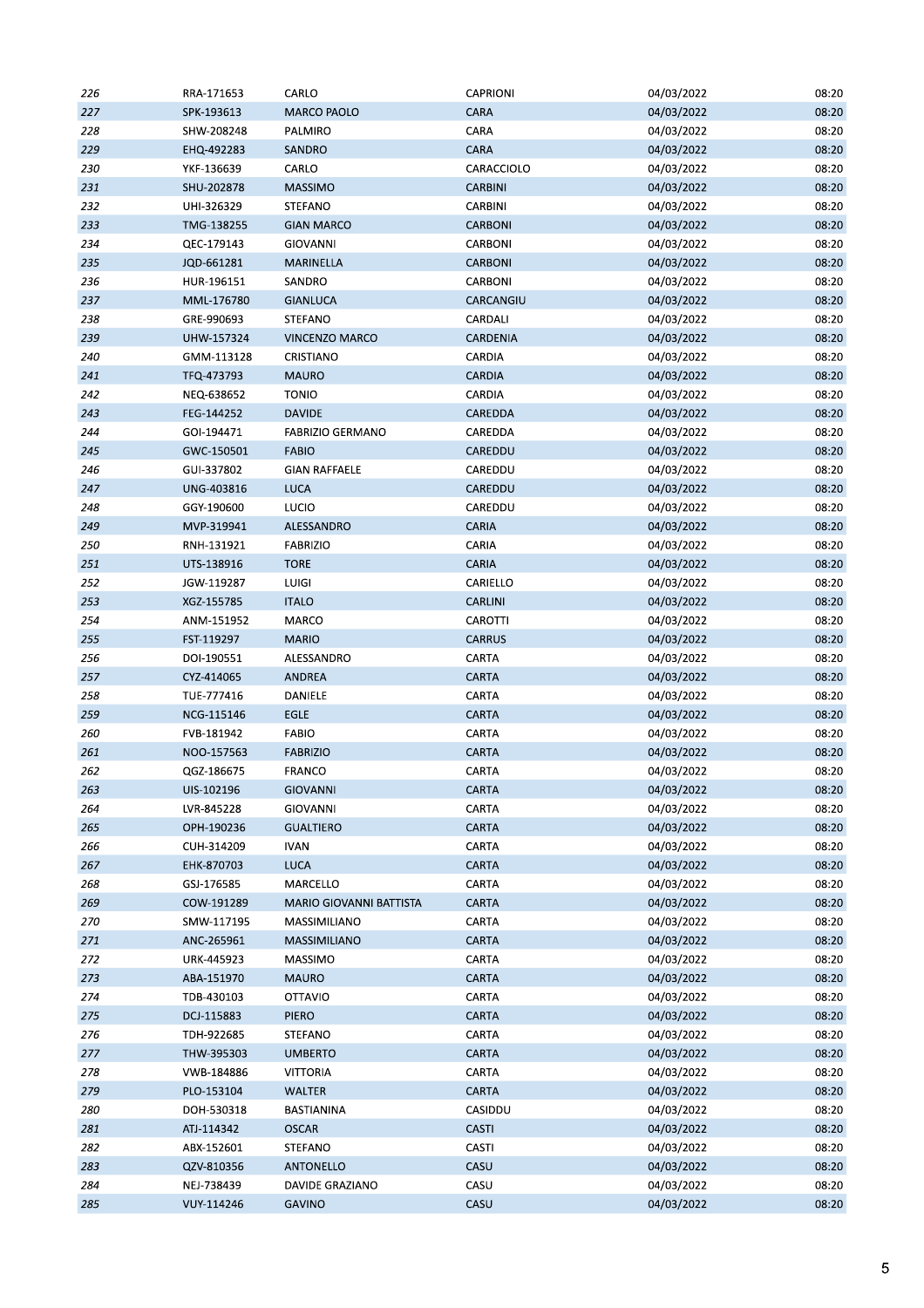| 286 | KJF-186418 | LUCIANO               | CASU             | 04/03/2022 | 08:20 |
|-----|------------|-----------------------|------------------|------------|-------|
| 287 | JIO-175045 | <b>MATTIA</b>         | CASU             | 04/03/2022 | 08:20 |
| 288 | ADB-679446 | <b>ROBERTO</b>        | CASU             | 04/03/2022 | 08:20 |
| 289 | TKO-143648 | <b>ANTONIO</b>        | CASULA           | 04/03/2022 | 08:20 |
| 290 | ZNG-128044 | <b>ENRICO</b>         | CASULA           | 04/03/2022 | 08:20 |
| 291 | EOY-972710 | <b>GIANLUCA</b>       | <b>CASULA</b>    | 04/03/2022 | 08:20 |
| 292 | GYX-612901 | MASSIMO               | CASULA           | 04/03/2022 | 08:20 |
| 293 | ZNQ-628900 | <b>STEFANO</b>        | CASULA           | 04/03/2022 | 08:20 |
| 294 | ARN-189052 | STEFANO               | CASULA           | 04/03/2022 | 08:20 |
| 295 | PUU-980405 | ANDREA                | <b>CASULE</b>    | 04/03/2022 | 08:20 |
| 296 | FAC-616971 | ALESSANDRO            | CATANIA          | 04/03/2022 | 08:20 |
| 297 | IJS-966653 | <b>ANTONIO</b>        | CATTE            | 04/03/2022 | 08:20 |
| 298 | KRS-270990 | EMANUELE              | CATTE            | 04/03/2022 | 08:20 |
| 299 | TRB-325182 | CRISTIANO             | CAU              | 04/03/2022 | 08:20 |
| 300 | QLN-137082 | DAVIDE                | CAU              | 04/03/2022 | 08:20 |
| 301 | DJY-107728 | <b>ELISEO</b>         | CAU              | 04/03/2022 | 08:20 |
| 302 | CZN-194589 | GIOVANNINO            | CAU              | 04/03/2022 | 08:20 |
| 303 |            | <b>GIUSEPPE</b>       | CAU              |            | 08:20 |
|     | YAQ-657866 |                       |                  | 04/03/2022 |       |
| 304 | UNA-708428 | ROBERTO               | CAU              | 04/03/2022 | 08:20 |
| 305 | TQC-164519 | <b>FEDERICO</b>       | CAULI            | 04/03/2022 | 08:20 |
| 306 | STF-180471 | <b>SERGIO</b>         | CAULI            | 04/03/2022 | 08:20 |
| 307 | DMF-127067 | SALVATORE             | CAZZARI          | 04/03/2022 | 08:20 |
| 308 | TGE-213968 | LIVIU ALEXANDRU       | CELNIAC          | 04/03/2022 | 08:20 |
| 309 | BRS-174433 | <b>TIBERIU MARIAN</b> | CELNIAC          | 04/03/2022 | 08:20 |
| 310 | CQL-153579 | CRISTIAN              | CERA             | 04/03/2022 | 08:20 |
| 311 | MEF-957859 | <b>ANTONIO</b>        | CHELO            | 04/03/2022 | 08:20 |
| 312 | BUY-552408 | CRISTIANO             | CHERCHI          | 04/03/2022 | 08:20 |
| 313 | RSW-468045 | LUCA                  | <b>CHERCHI</b>   | 04/03/2022 | 08:20 |
| 314 | TLL-150953 | DANIELE               | CHERGIA          | 04/03/2022 | 08:20 |
| 315 | QKN-208852 | PAOLO                 | CHESSA           | 04/03/2022 | 08:20 |
| 316 | XIC-200481 | STEFANO               | CHESSA           | 04/03/2022 | 08:20 |
| 317 | IUQ-124878 | CRISTIAN              | <b>CHIANTA</b>   | 04/03/2022 | 08:20 |
| 318 | EQF-468825 | DAMIANO               | <b>CHIARETTI</b> | 04/03/2022 | 08:20 |
| 319 | ZSK-856580 | <b>DAVIDE</b>         | CHIFARI          | 04/03/2022 | 08:20 |
| 320 | NWL-752584 | ALESSANDRO            | <b>CHIGHINI</b>  | 04/03/2022 | 08:20 |
| 321 | POT-103640 | <b>GIOVANNI</b>       | <b>CHIRIGONI</b> | 04/03/2022 | 08:20 |
| 322 | TOB-589136 | NICHOLAS              | <b>CHIRONI</b>   | 04/03/2022 | 08:20 |
| 323 | SWJ-131133 | STEFANO GIUSEPPE      | CICU             | 04/03/2022 | 08:20 |
| 324 | KZF-971238 | FRANCESCOPAOLO        | <b>CILIENTO</b>  | 04/03/2022 | 08:20 |
| 325 | XGC-140320 | PAOLO                 | <b>CILLOCO</b>   | 04/03/2022 | 08:20 |
| 326 | TNB-206056 | LUIGI                 | <b>CINUS</b>     | 04/03/2022 | 08:20 |
| 327 | TMZ-115786 | <b>PARIDE</b>         | <b>CINUS</b>     | 04/03/2022 | 08:20 |
| 328 | GUL-916153 | ARMANDO WALTER        | CIOSCI           | 04/03/2022 | 08:20 |
| 329 | GDV-783949 | <b>MICHELE</b>        | <b>CIPRIANI</b>  | 04/03/2022 | 08:20 |
| 330 | YCW-168599 | ALESSIO               | <b>CIRINA</b>    | 04/03/2022 | 08:20 |
| 331 | DYN-999945 | <b>GIOVANNI</b>       | <b>CIRINA</b>    | 04/03/2022 | 08:20 |
| 332 | SQW-163577 | ANDREA                | <b>CIRRONIS</b>  | 04/03/2022 | 08:20 |
| 333 | RJT-765263 | <b>NICOLA</b>         | <b>CLEMENTE</b>  | 04/03/2022 | 08:20 |
| 334 | BBL-153589 | CINZIA                | <b>COA</b>       | 04/03/2022 | 08:20 |
| 335 | CQQ-849804 | <b>ALBERTO</b>        | COCCO            | 04/03/2022 | 08:20 |
| 336 | KLL-139052 | ALESSANDRO            | COCCO            |            | 08:20 |
|     |            |                       |                  | 04/03/2022 |       |
| 337 | RCL-560829 | ANTONELLO             | COCCO            | 04/03/2022 | 08:20 |
| 338 | LGT-109169 | <b>ANTONIO</b>        | COCCO            | 04/03/2022 | 08:20 |
| 339 | NOQ-441765 | <b>CLAUDIO</b>        | COCCO            | 04/03/2022 | 08:20 |
| 340 | UTU-152843 | <b>EFISIO</b>         | COCCO            | 04/03/2022 | 08:20 |
| 341 | APZ-191841 | <b>FILIPPO</b>        | COCCO            | 04/03/2022 | 08:20 |
| 342 | OIQ-172590 | GABRIELE              | COCCO            | 04/03/2022 | 08:20 |
| 343 | APG-282109 | <b>GIANLUCA</b>       | COCCO            | 04/03/2022 | 08:20 |
| 344 | ENP-822341 | SAVERIO               | COCCO            | 04/03/2022 | 08:20 |
| 345 | TIP-156217 | <b>STEFANO</b>        | COCCO            | 04/03/2022 | 08:20 |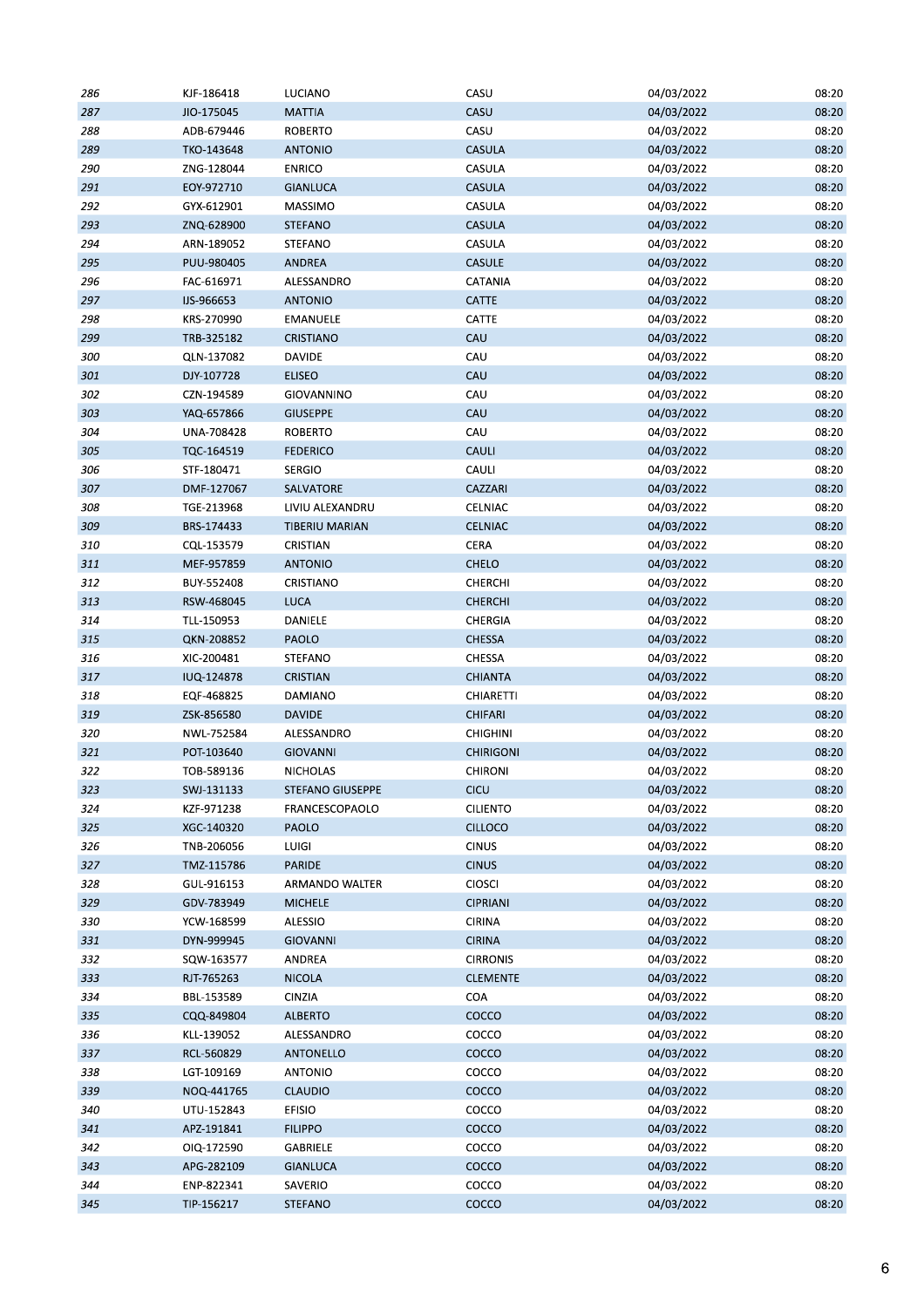| 346 | UNQ-533810 | <b>MAURO</b>         | CODONESU        | 04/03/2022 | 08:20 |
|-----|------------|----------------------|-----------------|------------|-------|
| 347 | VNN-179990 | ANDREA               | <b>COGONI</b>   | 04/03/2022 | 08:20 |
| 348 | HZG-162088 | GIORGIO              | COGONI          | 04/03/2022 | 08:20 |
| 349 | WOB-773102 | <b>GIUSEPPE</b>      | <b>COIS</b>     | 04/03/2022 | 08:20 |
| 350 | KJU-592504 | SIMONE               | COLLAZZO        | 04/03/2022 | 08:20 |
| 351 | GJP-147216 | <b>ALDO</b>          | COLLU           | 04/03/2022 | 08:20 |
| 352 | JPW-100188 | FRANCESCO            | COLLU           | 04/03/2022 | 08:20 |
| 353 | IQT-210357 | FRANCO               | COLLU           | 04/03/2022 | 08:20 |
| 354 | XVT-205010 | PAMELA               | COLLU           | 04/03/2022 | 08:20 |
| 355 | FRF-137617 | PIER PAOLO           | COLLU           | 04/03/2022 | 08:20 |
| 356 | TWH-125302 | <b>STEFANIA</b>      | COLLU           | 04/03/2022 | 08:20 |
| 357 | HIJ-531905 | <b>EMILIANO</b>      | COLOSIMO        | 04/03/2022 | 08:20 |
| 358 | REG-658286 | SALVATORE            | COMELLA         | 04/03/2022 | 08:20 |
| 359 | VQN-435878 | <b>GIUSEPPE</b>      | COMINU          | 04/03/2022 | 08:20 |
| 360 | ACN-152276 | MARCO                | COMINU          | 04/03/2022 | 08:20 |
| 361 | IOF-184741 | <b>ETTORE</b>        | <b>CONCAS</b>   | 04/03/2022 | 08:20 |
| 362 | CCH-281005 | <b>FILIPPO</b>       | CONCAS          | 04/03/2022 | 08:20 |
| 363 | DVN-373449 | <b>JONATHAN</b>      | <b>CONCAS</b>   | 04/03/2022 | 08:20 |
| 364 | MJS-193165 | LUCA                 | CONCAS          | 04/03/2022 | 08:20 |
| 365 | JGG-122959 | <b>MARIOLINO</b>     | CONCAS          | 04/03/2022 | 08:20 |
| 366 | OOW-574730 | MASSIMO              | CONCAS          | 04/03/2022 | 08:20 |
|     |            |                      |                 |            |       |
| 367 | DPG-895288 | VINCENZO LUCIANO     | <b>CONCAS</b>   | 04/03/2022 | 08:20 |
| 368 | LII-108276 | <b>MIRKO</b>         | CONGERA         | 04/03/2022 | 08:20 |
| 369 | YTA-131336 | ALESSANDRO           | <b>CONGIU</b>   | 04/03/2022 | 08:20 |
| 370 | ERJ-984959 | ANDREA               | CONGIU          | 04/03/2022 | 08:20 |
| 371 | ZDA-139949 | CARLO                | <b>CONGIU</b>   | 04/03/2022 | 08:20 |
| 372 | ISX-112089 | DANIELE              | CONGIU          | 04/03/2022 | 08:20 |
| 373 | BVL-529848 | <b>GERARDO</b>       | <b>CONGIU</b>   | 04/03/2022 | 08:20 |
| 374 | XTE-277816 | GIANLUCA             | CONGIU          | 04/03/2022 | 08:20 |
| 375 | MIL-164680 | <b>MARCO MARTINO</b> | <b>CONGIU</b>   | 04/03/2022 | 08:20 |
| 376 | ABZ-102353 | MARIO                | CONGIU          | 04/03/2022 | 08:20 |
| 377 | QBV-149620 | PIETRO GIOVANNI      | <b>CONGIU</b>   | 04/03/2022 | 08:20 |
| 378 | YUO-825713 | SIMONE               | CONGIU          | 04/03/2022 | 08:20 |
| 379 | BMZ-142244 | <b>DANIELE ALFIO</b> | <b>CONIGLIO</b> | 04/03/2022 | 08:20 |
| 380 | MAE-123709 | <b>FABRIZIO</b>      | CONTEDDU        | 04/03/2022 | 08:20 |
| 381 | OHQ-781938 | ANDREA               | <b>CONTI</b>    | 04/03/2022 | 08:20 |
| 382 | OSF-175753 | FABIO                | <b>CONTINI</b>  | 04/03/2022 | 08:20 |
| 383 | OYI-109937 | <b>GIANLUCA</b>      | <b>CONTINI</b>  | 04/03/2022 | 08:20 |
| 384 | HSU-151192 | ADOLFO               | CONTU           | 04/03/2022 | 08:20 |
| 385 | LCU-187965 | ANGELO               | CORATZA         | 04/03/2022 | 08:20 |
| 386 | XYM-124243 | ALESSANDRO           | CORDA           | 04/03/2022 | 08:20 |
| 387 | HGV-648419 | ANTONELLO            | CORDA           | 04/03/2022 | 08:20 |
| 388 | KSO-164530 | <b>GIUSEPPE</b>      | CORDA           | 04/03/2022 | 08:20 |
| 389 | NBH-263098 | <b>MARCO</b>         | CORDA           | 04/03/2022 | 08:20 |
| 390 | DXX-162112 | MASSIMILIANO         | CORDA           | 04/03/2022 | 08:20 |
| 391 | ZSX-101849 | <b>ALESSIO</b>       | <b>CORDIANO</b> | 04/03/2022 | 08:20 |
| 392 | KXX-139932 | ADRIANO              | CORONA          | 04/03/2022 | 08:20 |
| 393 | DKZ-199009 | MANUEL               | CORONA          | 04/03/2022 | 08:20 |
| 394 | LUZ-176196 | MARCO                | CORONA          | 04/03/2022 | 08:20 |
| 395 | KKD-142758 | LUCA                 | <b>CORPINO</b>  | 04/03/2022 | 08:20 |
| 396 | ATO-968931 | VALENTINO            | CORRAINE        | 04/03/2022 | 08:20 |
| 397 | VVZ-102892 | <b>GIOVANNI</b>      | CORREDDU        | 04/03/2022 | 08:20 |
| 398 | ONY-266943 | FRANCESCO            | <b>CORRIAS</b>  | 04/03/2022 | 08:20 |
| 399 | ZYY-364913 | <b>GIORDANO</b>      | <b>CORRIAS</b>  | 04/03/2022 | 08:20 |
| 400 | NET-651321 | SANDRO               | CORRIAS         | 04/03/2022 | 08:20 |
| 401 | ZXN-154105 | <b>FABRIZIO</b>      | <b>CORRIGA</b>  | 04/03/2022 | 08:20 |
| 402 | QAJ-253839 | ANGELO               | CORSO           | 04/03/2022 | 08:20 |
| 403 | UKO-106493 | <b>ALESSIO</b>       | <b>CORTIS</b>   | 04/03/2022 | 08:20 |
| 404 | KMX-201985 | VINCENZO             | COSSEDDU        | 04/03/2022 | 08:20 |
| 405 | BNX-134725 | <b>ALESSIO</b>       | COSSU           | 04/03/2022 | 08:20 |
|     |            |                      |                 |            |       |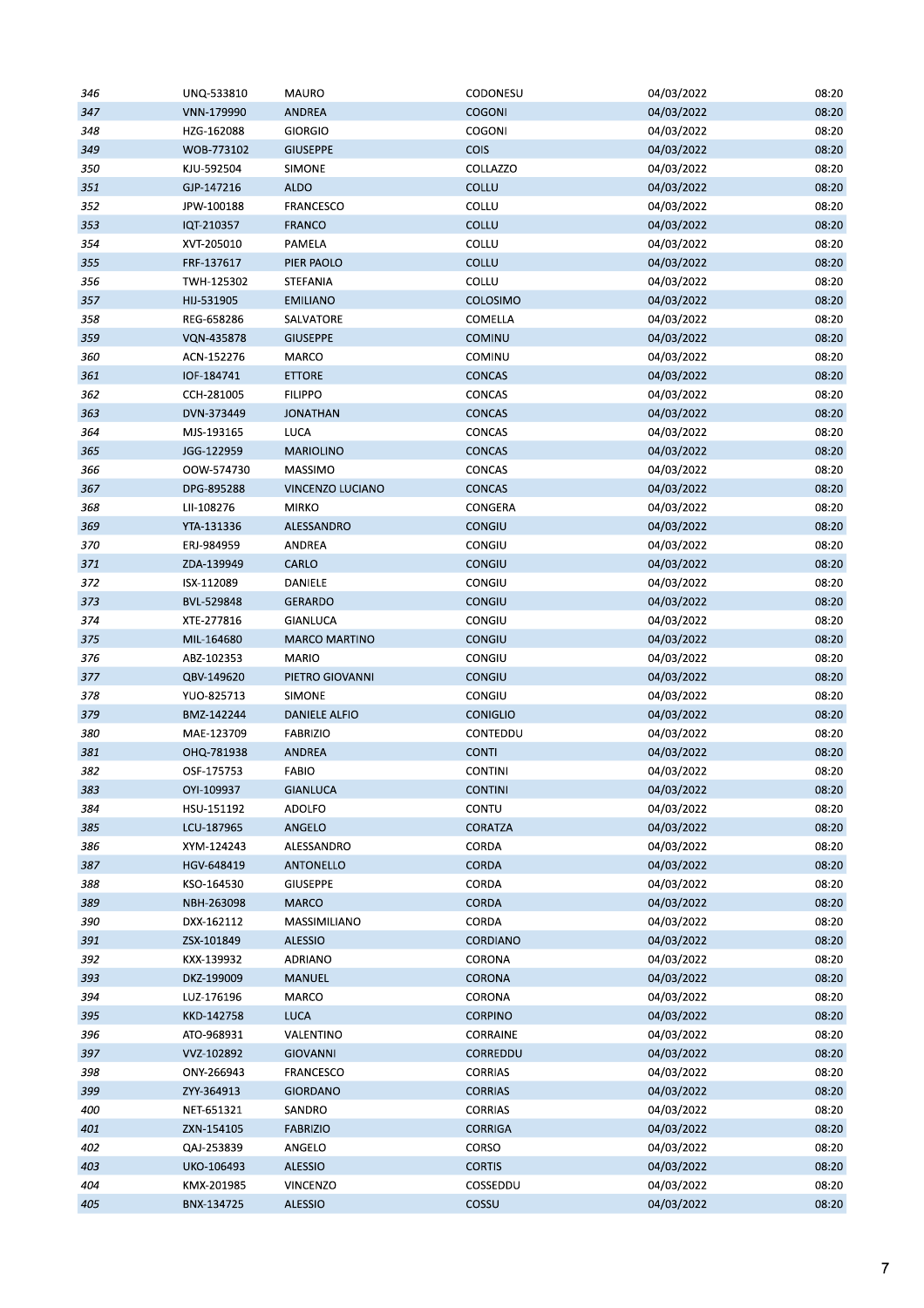| 406    | VMD-789335                  | <b>FRANCESCO</b>      | COSSU            | 04/03/2022               | 08:20                   |
|--------|-----------------------------|-----------------------|------------------|--------------------------|-------------------------|
| 407    | TIN-121288                  | <b>FRANCESCO</b>      | COSSU            | 04/03/2022               | 08:20                   |
| 408    | VXI-504217                  | <b>GIAN BIAGIO</b>    | COSSU            | 04/03/2022               | 08:20                   |
| 409    | IOS-128125                  | <b>GIAN FRANCO</b>    | COSSU            | 04/03/2022               | 08:20                   |
| 410    | EWQ-240847                  | GIANNI                | COSSU            | 04/03/2022               | 08:20                   |
| 411    | NXG-174057                  | <b>GIUSEPPE</b>       | COSSU            | 04/03/2022               | 08:20                   |
| 412    | CPC-216612                  | MARCELLA              | COSSU            | 04/03/2022               | 08:20                   |
| 413    | KKT-134806                  | <b>MARCO</b>          | COSSU            | 04/03/2022               | 08:20                   |
| 414    | MKQ-350289                  | MARIO                 | COSSU            | 04/03/2022               | 08:20                   |
| 415    | KOI-626447                  | <b>MAURO</b>          | COSSU            | 04/03/2022               | 08:20                   |
| 416    | ODI-207498                  | DEBORAH JESSICA       | <b>COSTA</b>     | 04/03/2022               | 08:20                   |
| 417    |                             |                       | COSTAGGIU        |                          | 08:20                   |
| 418    | CSL-546631                  | WALTER                |                  | 04/03/2022               | 08:20                   |
|        | GBA-120332                  | <b>ANTONIO</b>        | COSTANTINO       | 04/03/2022               |                         |
| 419    | NKO-414957                  | SALVATORE             | COSTANZA         | 04/03/2022               | 08:20                   |
| 420    | YSA-153146                  | MAURO                 | COTTU            | 04/03/2022               | 08:20                   |
| 421    | EUF-918343                  | <b>MICHELE</b>        | COTTU            | 04/03/2022               | 08:20                   |
| 422    | GCG-138987                  | <b>MICHELE</b>        | CRISPONI         | 04/03/2022               | 08:20                   |
| 423    | HJV-833167                  | <b>MAURO</b>          | CRISSANTU        | 04/03/2022               | 08:20                   |
| 424    | TMO-191706                  | ALESSANDRO            | <b>CROBU</b>     | 04/03/2022               | 08:20                   |
| 425    | JZW-418896                  | SALVATORE             | <b>CROBU</b>     | 04/03/2022               | 08:20                   |
| 426    | RMU-700428                  | <b>GIORGIO</b>        | <b>CUALBU</b>    | 04/03/2022               | 08:20                   |
| 427    | RMQ-539636                  | <b>FABRIZIO</b>       | <b>CUBEDDU</b>   | 04/03/2022               | 08:20                   |
| 428    | EAB-448990                  | ROSSANO               | <b>CUBONI</b>    | 04/03/2022               | 08:20                   |
| 429    | NCA-480908                  | SANDRO                | <b>CUCCA</b>     | 04/03/2022               | 08:20                   |
| 430    | ZNG-177921                  | <b>FABIO</b>          | CUCCU            | 04/03/2022               | 08:20                   |
| 431    | DCK-901881                  | <b>FAUSTO</b>         | CUCCU            | 04/03/2022               | 08:20                   |
| 432    | QJK-321594                  | GIANLUCA              | CUCCU            | 04/03/2022               | 08:20                   |
| 433    | BZU-715278                  | LORENZO               | CUCCU            | 04/03/2022               | 08:20                   |
| 434    | DJZ-539417                  | RAFFAELE              | CUCCU            | 04/03/2022               | 08:20                   |
| 435    | MMC-308187                  | <b>VERONICA</b>       | CUCCU            | 04/03/2022               | 08:20                   |
| 436    | XQH-485214                  | CALOGERO              | <b>CUCINELLA</b> | 04/03/2022               | 08:20                   |
| 437    | CLA-138826                  | LUCA                  | <b>CUCUZZA</b>   | 04/03/2022               | 08:20                   |
| 438    | YQD-642180                  | LIVIO                 | <b>CUGA</b>      | 04/03/2022               | 08:20                   |
| 439    | UOB-207335                  | ANDREA                | <b>CUGIA</b>     | 04/03/2022               | 08:20                   |
| 440    | YCU-418346                  | ANNA ROSA             | <b>CUGUSI</b>    | 04/03/2022               | 08:20                   |
| 441    | HWW-906046                  | <b>SERGIO</b>         | <b>CUGUSI</b>    | 04/03/2022               | 08:20                   |
| 442    | FJP-635777                  | <b>EMANUELE</b>       | <b>CUNEO</b>     | 04/03/2022               | 08:20                   |
| 443    | VSO-157520                  | <b>ROBERTO</b>        | <b>CURATOLO</b>  | 04/03/2022               | 08:20                   |
| 444    | NKE-202079                  | GASPARE               | <b>CUTRONO</b>   | 04/03/2022               | 08:20                   |
| 445    | FNA-741974                  | <b>SIMONE</b>         | D'AGOSTINO       | 04/03/2022               | 08:20                   |
| 446    | TPF-202303                  | MAURIZIO              | D'ALESSANDRO     | 04/03/2022               | 08:20                   |
| 447    | IRD-420608                  | <b>GIUSEPPE</b>       | D'ARRIGO         | 04/03/2022               | 08:20                   |
| 448    | AJA-164641                  | RAFFAELE              | D'ELIA           | 04/03/2022               | 08:20                   |
| 449    | ZEI-842656                  | <b>GENNARO</b>        | <b>D'ERRICO</b>  | 04/03/2022               | 08:20                   |
| 450    | GZN-189888                  | MARIANO               | DAGA             | 04/03/2022               | 08:20                   |
|        | KCW-159615                  |                       | <b>DAGNINO</b>   |                          | 08:20                   |
| 451    |                             | <b>NICOLA</b>         |                  | 04/03/2022               |                         |
| 452    | PYX-790064                  | MARCO                 | DALIA            | 04/03/2022               | 08:20                   |
| 453    | WTC-159269                  | CADONI                | <b>DANIELE</b>   | 04/03/2022               | 08:20                   |
| 454    | ZEN-494210<br><b>Codice</b> | MARIA                 | DANZI            | 04/03/2022               | 08:20                   |
| Progr. | <b>Partecipazione</b>       | <b>Nome</b>           | Cognome          | <b>Data Convocazione</b> | <b>Ora Convocazione</b> |
| 455    | GJP-340109                  | ANTONIO               | DE AMICIS        | 04/03/2022               | 11:00                   |
| 456    | GJE-166304                  | <b>LUIGI</b>          | DE BIASE         | 04/03/2022               | 11:00                   |
| 457    | HQD-726607                  | FRANCESCO             | DE FALCO         | 04/03/2022               | 11:00                   |
| 458    | PZO-208757                  | SALVATORE             | <b>DE FELICE</b> | 04/03/2022               | 11:00                   |
| 459    | NEJ-177621                  | ALESSANDRO            | DE MAIO          | 04/03/2022               | 11:00                   |
| 460    | ENR-103620                  | <b>DAVIDE</b>         | DE MARTIN        | 04/03/2022               | 11:00                   |
| 461    | FBE-201555                  | <b>ADOLFO</b>         | DE MURO          | 04/03/2022               | 11:00                   |
| 462    | YND-185281                  | <b>GIANNI ORLANDO</b> | DE PAOLA         | 04/03/2022               | 11:00                   |
| 463    | KCW-205254                  | ANDREA                | DE SANTIS        | 04/03/2022               | 11:00                   |
|        |                             |                       |                  |                          |                         |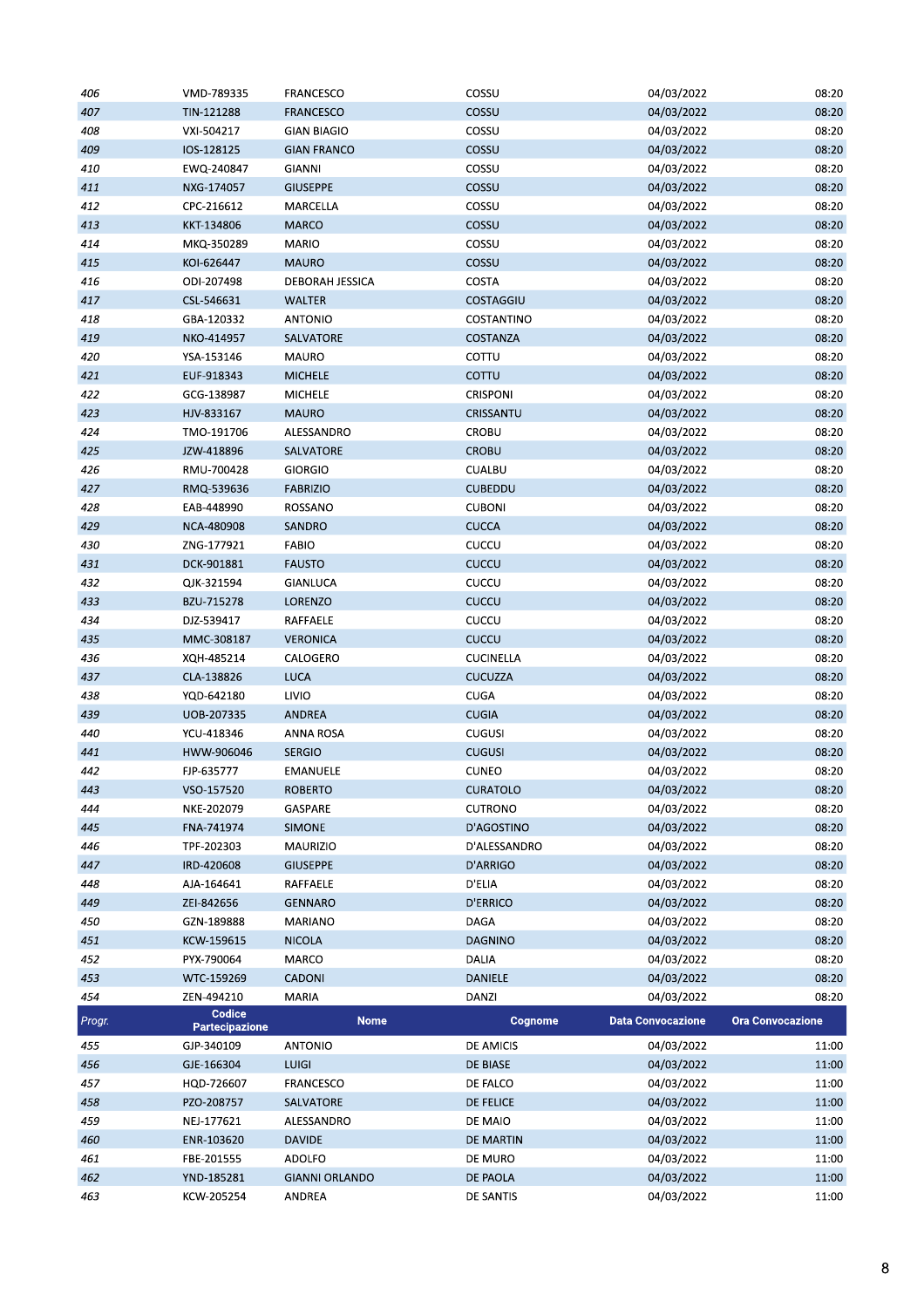| 464 | DXC-597245 | <b>GIUSEPPE</b>    | <b>DE VITA</b>                   | 04/03/2022 | 11:00 |
|-----|------------|--------------------|----------------------------------|------------|-------|
| 465 | XXX-118418 | <b>ROBERTO</b>     | DEGANO                           | 04/03/2022 | 11:00 |
| 466 | OQA-147167 | <b>ALESSIO</b>     | <b>DEIANA</b>                    | 04/03/2022 | 11:00 |
| 467 | YWX-720764 | FRANCESCO          | DEIANA                           | 04/03/2022 | 11:00 |
| 468 | BKU-712666 | <b>GIANGIACOMO</b> | <b>DEIANA</b>                    | 04/03/2022 | 11:00 |
| 469 | WWU-196016 | <b>GIUSEPPE</b>    | DEIANA                           | 04/03/2022 | 11:00 |
| 470 | HBQ-122153 | <b>ILARIA</b>      | <b>DEIANA</b>                    | 04/03/2022 | 11:00 |
| 471 | MJA-107612 | PAOLO              | DEIANA                           | 04/03/2022 | 11:00 |
| 472 | BLG-127379 | <b>ALESSIO</b>     | <b>DEIAS</b>                     | 04/03/2022 | 11:00 |
| 473 | QXR-208211 | SALVATORE ANGELO   | <b>DEIAS</b>                     | 04/03/2022 | 11:00 |
| 474 | KPZ-822299 | CRISTIAN           | DEIDDA                           | 04/03/2022 | 11:00 |
| 475 |            | LUIGI              | DEIDDA                           | 04/03/2022 | 11:00 |
|     | YWH-683946 |                    |                                  |            |       |
| 476 | BKH-278097 | <b>MARCO</b>       | <b>DEIDDA</b>                    | 04/03/2022 | 11:00 |
| 477 | DYF-160886 | MATTEO             | DEIDDA                           | 04/03/2022 | 11:00 |
| 478 | KXJ-876728 | <b>STEFANO</b>     | <b>DEIDDA</b>                    | 04/03/2022 | 11:00 |
| 479 | LTG-202423 | <b>ROBERTO</b>     | DEIOLA                           | 04/03/2022 | 11:00 |
| 480 | NTU-916839 | <b>MICHELE</b>     | <b>DEIOSSO</b>                   | 04/03/2022 | 11:00 |
| 481 | FEK-162377 | <b>GIUSEPPE</b>    | DELEDDA                          | 04/03/2022 | 11:00 |
| 482 | RAD-125751 | <b>MASSIMO</b>     | <b>DELEDDA</b>                   | 04/03/2022 | 11:00 |
| 483 | VUF-619450 | ROCCO              | DELL'OSA                         | 04/03/2022 | 11:00 |
| 484 | WUJ-262980 | <b>FABRIZIO</b>    | DELOGU                           | 04/03/2022 | 11:00 |
| 485 | QTS-170028 | <b>GIUSEPPE</b>    | DELOGU                           | 04/03/2022 | 11:00 |
| 486 | ATR-137122 | <b>MAURO</b>       | DELOGU                           | 04/03/2022 | 11:00 |
| 487 | XDP-129890 | WALTER             | DELOGU                           | 04/03/2022 | 11:00 |
| 488 | JVK-194739 | <b>GIANPIETRO</b>  | <b>DELUGHES</b>                  | 04/03/2022 | 11:00 |
| 489 | PLB-911828 | <b>EFISIO</b>      | DELUSSU                          | 04/03/2022 | 11:00 |
| 490 | FEN-111762 | ALESSANDRO         | DEMARA                           | 04/03/2022 | 11:00 |
| 491 | IQT-158595 | <b>GIANNNI</b>     | DEMARTIS                         | 04/03/2022 | 11:00 |
| 492 | XRH-459029 | <b>MATTIA</b>      | <b>DEMARTIS</b>                  | 04/03/2022 | 11:00 |
| 493 | HEH-296597 | PIETRO FRANCO      | DEMARTIS                         | 04/03/2022 | 11:00 |
| 494 | EAO-178664 | <b>STEFANO</b>     | <b>DEMONNTIS</b>                 | 04/03/2022 | 11:00 |
| 495 | RPD-194805 | MARCO              | <b>DEMONTIS</b>                  | 04/03/2022 | 11:00 |
| 496 |            |                    |                                  |            | 11:00 |
|     | WPR-441904 | <b>MICHELE</b>     | <b>DEMONTIS</b><br><b>DEMURO</b> | 04/03/2022 |       |
| 497 | FDN-113896 | <b>VIRGILIO</b>    |                                  | 04/03/2022 | 11:00 |
| 498 | EQP-196663 | <b>ANTONIO</b>     | DEMURU                           | 04/03/2022 | 11:00 |
| 499 | HSK-181387 | EUGENIO SEBASTIANO | DEMURU                           | 04/03/2022 | 11:00 |
| 500 | BZT-202624 | <b>GIANLUCA</b>    | <b>DEMURU</b>                    | 04/03/2022 | 11:00 |
| 501 | BAO-177168 | <b>ROBERTO</b>     | <b>DENTI</b>                     | 04/03/2022 | 11:00 |
| 502 | ETV-104404 | CRISTIAN           | <b>DEPAU</b>                     | 04/03/2022 | 11:00 |
| 503 | FWU-203906 | ALESSANDRO         | DEPLANO                          | 04/03/2022 | 11:00 |
| 504 | TBJ-512873 | <b>STEFANO</b>     | DEPLANO                          | 04/03/2022 | 11:00 |
| 505 | FBY-186309 | ELISABETTA         | DERIU                            | 04/03/2022 | 11:00 |
| 506 | TVP-141262 | SALVATORE ANTONIO  | <b>DERIU</b>                     | 04/03/2022 | 11:00 |
| 507 | UBE-661460 | STEFANO            | DERIU                            | 04/03/2022 | 11:00 |
| 508 | GFY-112744 | <b>ELIO</b>        | <b>DESOGUS</b>                   | 04/03/2022 | 11:00 |
| 509 | IMW-144034 | GIANFRANCO         | <b>DESOGUS</b>                   | 04/03/2022 | 11:00 |
| 510 | OMC-208149 | <b>IGOR</b>        | <b>DESOGUS</b>                   | 04/03/2022 | 11:00 |
| 511 | BTG-146210 | ALESSANDRO         | DESSÃŒ                           | 04/03/2022 | 11:00 |
| 512 | JFF-180283 | <b>MATTIA</b>      | DESSÃŒ                           | 04/03/2022 | 11:00 |
|     |            |                    |                                  |            |       |
| 513 | UHQ-109887 | SALVATORE          | DESSENA                          | 04/03/2022 | 11:00 |
| 514 | EMD-377061 | <b>BENVENUTO</b>   | <b>DESSI</b>                     | 04/03/2022 | 11:00 |
| 515 | JKH-161445 | FRANCESCO          | DESSI                            | 04/03/2022 | 11:00 |
| 516 | NKN-169396 | <b>ALDO</b>        | DESSI'                           | 04/03/2022 | 11:00 |
| 517 | MQN-160968 | ALESSIO            | DESSI'                           | 04/03/2022 | 11:00 |
| 518 |            | <b>FABRIZIO</b>    | DESSI'                           | 04/03/2022 | 11:00 |
|     | BLX-205187 |                    |                                  |            |       |
| 519 | QIN-397285 | EGLE               | <b>DESSOLE</b>                   | 04/03/2022 | 11:00 |
| 520 | BLY-147096 | <b>GIOVANNI</b>    | <b>DETTORI</b>                   | 04/03/2022 | 11:00 |
| 521 | GBF-722303 | <b>ANTONIO</b>     | DI CATERINO                      | 04/03/2022 | 11:00 |
| 522 | BQI-151709 | ANGELO             | DI FAZIO                         | 04/03/2022 | 11:00 |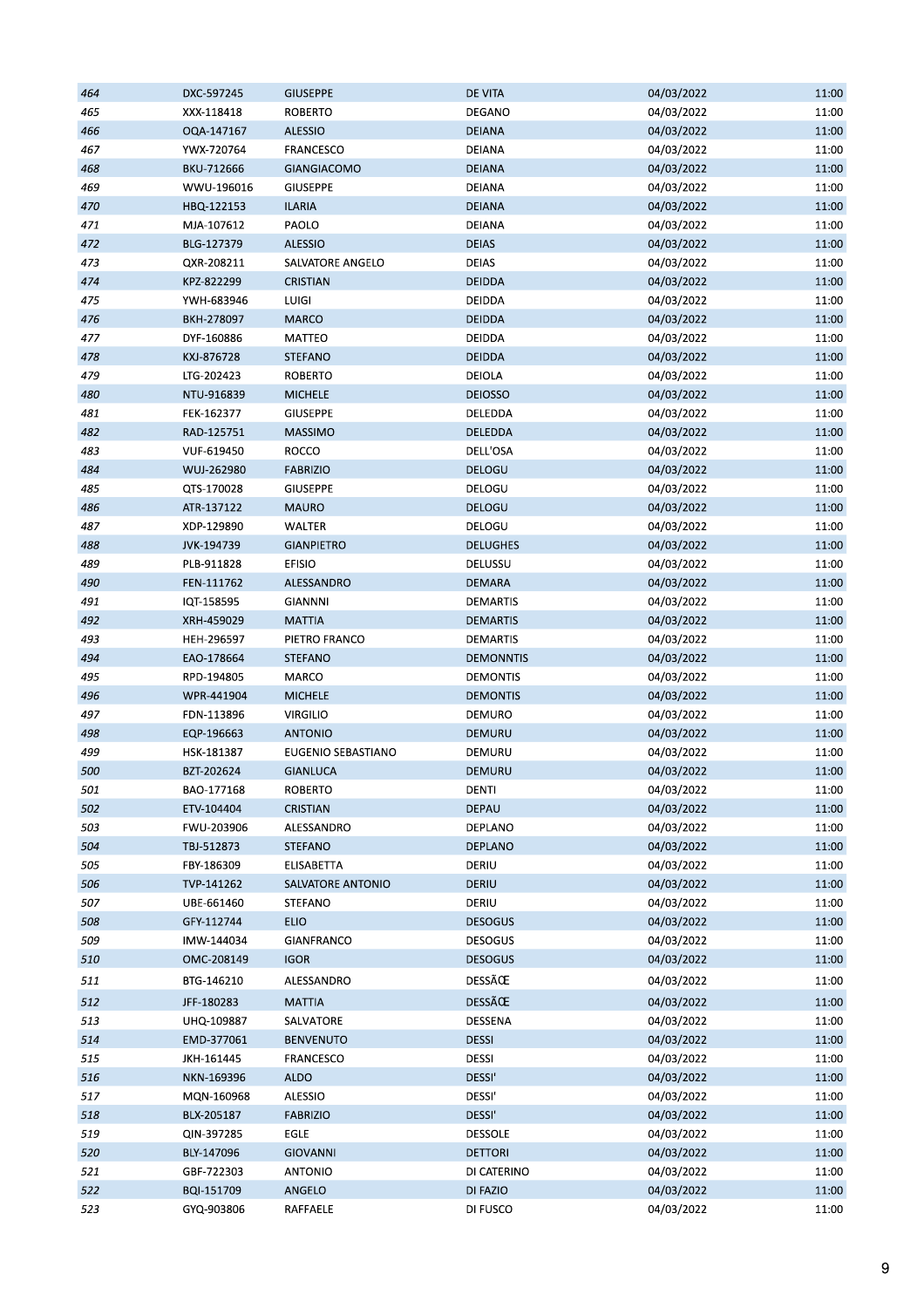| 524 | JYQ-133541 | <b>FERDINANDO</b>      | DI LANDA        | 04/03/2022 | 11:00 |
|-----|------------|------------------------|-----------------|------------|-------|
| 525 | WYN-506455 | <b>GIOVANNI</b>        | DI LELLO        | 04/03/2022 | 11:00 |
| 526 | EJA-124335 | ALESSANDRO             | <b>DI MARCO</b> | 04/03/2022 | 11:00 |
| 527 | IMM-120912 | DANIELE                | DI MARTINO      | 04/03/2022 | 11:00 |
| 528 | BMF-168911 | <b>GIUSEPPE</b>        | DI NITTO        | 04/03/2022 | 11:00 |
| 529 | HWH-658678 | LUCIANO DANILO         | DI STEFANO      | 04/03/2022 | 11:00 |
| 530 | FQG-143254 | <b>VINCENZO</b>        | DI STEFANO      | 04/03/2022 | 11:00 |
| 531 | RQY-895541 | <b>NATALE FABIO</b>    | DI TERLIZZI     | 04/03/2022 | 11:00 |
| 532 | PGZ-179166 | ALESSANDRO             | <b>DIANA</b>    | 04/03/2022 | 11:00 |
| 533 | PEH-155210 | <b>EMANUELE</b>        | <b>DIANA</b>    | 04/03/2022 | 11:00 |
| 534 | ZQU-623064 | <b>GIAN MARCO</b>      | <b>DIMMITO</b>  | 04/03/2022 | 11:00 |
| 535 | YFK-802469 | MICHAEL                | DONEDDU         | 04/03/2022 | 11:00 |
| 536 | AYF-332014 | <b>FRANCESCO</b>       | <b>DORE</b>     | 04/03/2022 | 11:00 |
| 537 | RFK-169891 | FRANCESCO SERAFINO     | <b>DORE</b>     | 04/03/2022 | 11:00 |
| 538 | LNT-165778 | PIERLUIGI              | <b>DORE</b>     | 04/03/2022 | 11:00 |
| 539 | YTK-831751 | PIETRO                 | <b>DORE</b>     | 04/03/2022 | 11:00 |
| 540 | NVJ-213216 | <b>BAINGIO</b>         | <b>DORO</b>     | 04/03/2022 | 11:00 |
|     |            |                        | DUI             | 04/03/2022 | 11:00 |
| 541 | XLW-999176 | SALVATORE              | <b>DURZU</b>    |            | 11:00 |
| 542 | SKH-128607 | PIERPAOLO              |                 | 04/03/2022 |       |
| 543 | GUC-236286 | <b>GIUSEPPE</b>        | ECCA            | 04/03/2022 | 11:00 |
| 544 | PUN-214401 | <b>GIANLUIGI</b>       | <b>ENNA</b>     | 04/03/2022 | 11:00 |
| 545 | KUB-208259 | ROSSANA                | <b>ENNA</b>     | 04/03/2022 | 11:00 |
| 546 | OAO-205900 | WALTER                 | <b>ENNAS</b>    | 04/03/2022 | 11:00 |
| 547 | CBK-670653 | RENZO                  | ERDAS           | 04/03/2022 | 11:00 |
| 548 | LQY-211689 | <b>NATALE</b>          | ERRE            | 04/03/2022 | 11:00 |
| 549 | KLU-136669 | <b>ANTONIO</b>         | ERRERA          | 04/03/2022 | 11:00 |
| 550 | YEG-779524 | ALESSANDRO             | ERRIU           | 04/03/2022 | 11:00 |
| 551 | GSS-633744 | LUCA                   | ERRIU           | 04/03/2022 | 11:00 |
| 552 | SHY-139954 | <b>MATIA</b>           | ERRIU           | 04/03/2022 | 11:00 |
| 553 | CXD-192868 | MATTEO                 | ERRIU           | 04/03/2022 | 11:00 |
| 554 | WXQ-148474 | <b>SATISH</b>          | ERRIU           | 04/03/2022 | 11:00 |
| 555 | JEV-401887 | <b>MARIO</b>           | ESCANA          | 04/03/2022 | 11:00 |
| 556 | TBH-202693 | <b>GIACOMO</b>         | <b>ESPIS</b>    | 04/03/2022 | 11:00 |
| 557 | KKU-198414 | LUCA                   | <b>ESPOSITO</b> | 04/03/2022 | 11:00 |
| 558 | XRM-803663 | <b>PIETRO</b>          | <b>ESPOSITO</b> | 04/03/2022 | 11:00 |
| 559 | ZZE-172142 | GIANCARLO              | ESU             | 04/03/2022 | 11:00 |
| 560 | TOO-866725 | <b>ROBERTO</b>         | ESU             | 04/03/2022 | 11:00 |
| 561 | RAQ-165732 | <b>BRUNO</b>           | <b>ETZI</b>     | 04/03/2022 | 11:00 |
| 562 | OBY-449432 | MASSIMILIANO           | ETZI            | 04/03/2022 | 11:00 |
| 563 | JFT-146872 | PRIAMO                 | ETZI            | 04/03/2022 | 11:00 |
| 564 | PIO-149103 | LUCA                   | FA              | 04/03/2022 | 11:00 |
| 565 | XQG-195186 | SERGIO                 | FA              | 04/03/2022 | 11:00 |
| 566 | DBH-179918 | <b>ALBERTO</b>         | <b>FADDA</b>    | 04/03/2022 | 11:00 |
| 567 | SQH-120335 | MANUELA                | <b>FADDA</b>    | 04/03/2022 | 11:00 |
| 568 | FFV-154890 | <b>MARCO</b>           | <b>FADDA</b>    | 04/03/2022 | 11:00 |
| 569 | KGW-625139 | MASSIMO                | FADDA           | 04/03/2022 | 11:00 |
| 570 | HSP-433460 | PIER CARLO             | <b>FADDA</b>    | 04/03/2022 | 11:00 |
| 571 | WRP-176808 | SANDRO                 | FADDA           | 04/03/2022 | 11:00 |
| 572 | GGY-163208 | <b>VANNI</b>           | <b>FAEDDA</b>   | 04/03/2022 | 11:00 |
| 573 | HLZ-140038 | <b>FABRIZIO</b>        | <b>FAIS</b>     | 04/03/2022 | 11:00 |
| 574 | ONL-881234 | ANGELO                 | <b>FALCHI</b>   | 04/03/2022 | 11:00 |
| 575 |            |                        |                 |            | 11:00 |
|     | UEA-161186 | <b>ANTONIO</b>         | <b>FALCHI</b>   | 04/03/2022 |       |
| 576 | FHK-112926 | <b>ANTONIO</b>         | <b>FALCHI</b>   | 04/03/2022 | 11:00 |
| 577 | WIX-405372 | <b>FABRIZIO ADOLFO</b> | <b>FALCHI</b>   | 04/03/2022 | 11:00 |
| 578 | WYP-512118 | <b>GIUSEPPE</b>        | <b>FALCHI</b>   | 04/03/2022 | 11:00 |
| 579 | XLA-566933 | LUCA                   | <b>FALCHI</b>   | 04/03/2022 | 11:00 |
| 580 | EBM-132531 | <b>ALEX</b>            | <b>FALCONI</b>  | 04/03/2022 | 11:00 |
| 581 | MTI-168516 | MASSIMILIANO           | FANARI          | 04/03/2022 | 11:00 |
| 582 | BLG-166917 | <b>MICHELE</b>         | <b>FANARI</b>   | 04/03/2022 | 11:00 |
| 583 | JLZ-664301 | SERGIO                 | FANCELLU        | 04/03/2022 | 11:00 |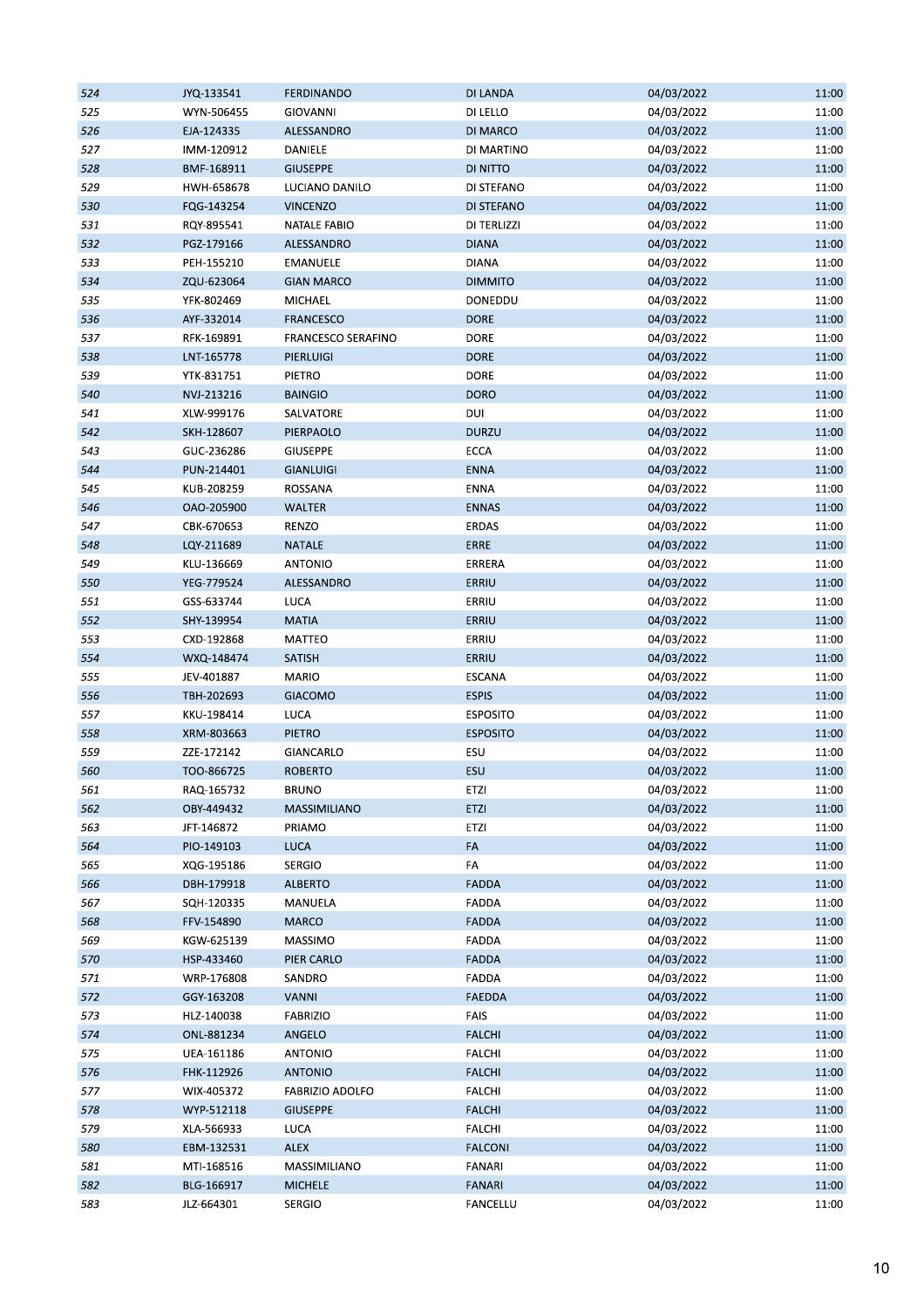| 584 | UVM-637642 | <b>RICCARDO</b>         | <b>FANNI</b>       | 04/03/2022 | 11:00 |
|-----|------------|-------------------------|--------------------|------------|-------|
| 585 | WIN-202865 | ANTONELLO               | <b>FANTASIA</b>    | 04/03/2022 | 11:00 |
| 586 | VWD-151596 | <b>DAVIDE</b>           | <b>FANTI</b>       | 04/03/2022 | 11:00 |
| 587 | BUX-190964 | MARCO                   | <b>FARAI</b>       | 04/03/2022 | 11:00 |
| 588 | KXX-385777 | <b>GIOVANNI</b>         | <b>FARCI</b>       | 04/03/2022 | 11:00 |
| 589 | GON-164775 | LUCA EGIDIO             | <b>FARCI</b>       | 04/03/2022 | 11:00 |
| 590 | PZS-887217 | MASSIMILIANO            | <b>FARCI</b>       | 04/03/2022 | 11:00 |
| 591 | FHU-722953 | PIETRO PAOLO            | <b>FARCI</b>       | 04/03/2022 | 11:00 |
| 592 | GKS-156382 | <b>ALESSIO</b>          | <b>FARINA</b>      | 04/03/2022 | 11:00 |
| 593 | XYH-122433 | <b>EDOARDO</b>          | <b>FARINA</b>      | 04/03/2022 | 11:00 |
| 594 | TJM-645629 | <b>MARCO IVAN</b>       | <b>FARINA</b>      | 04/03/2022 | 11:00 |
| 595 | ZYS-186561 | <b>ROBERTO</b>          | <b>FARINA</b>      | 04/03/2022 | 11:00 |
| 596 | PRB-127335 | <b>SERGIO</b>           | <b>FARINA</b>      | 04/03/2022 | 11:00 |
| 597 | UWB-139208 | <b>FABRIZIO</b>         | <b>FARRIS</b>      | 04/03/2022 | 11:00 |
| 598 | JGE-902666 | SALVATORE               | <b>FARRIS</b>      | 04/03/2022 | 11:00 |
| 599 | LEZ-425191 | PASQUALE                | <b>FASCIA</b>      | 04/03/2022 | 11:00 |
| 600 | XSU-116080 |                         | <b>FAVALORO</b>    | 04/03/2022 | 11:00 |
|     |            | <b>GIOVANNI</b>         |                    |            |       |
| 601 | TXD-162539 | PEPPINO                 | FAZZI              | 04/03/2022 | 11:00 |
| 602 | CPD-707366 | <b>MARIANO</b>          | <b>FELI</b>        | 04/03/2022 | 11:00 |
| 603 | ZZN-199316 | CRISTIAN                | FENU               | 04/03/2022 | 11:00 |
| 604 | YSK-183982 | <b>GIAMPIETRO</b>       | <b>FENU</b>        | 04/03/2022 | 11:00 |
| 605 | UEZ-547663 | <b>GIAN NICOLA</b>      | <b>FENU</b>        | 04/03/2022 | 11:00 |
| 606 | SLY-935794 | <b>ILIO</b>             | <b>FENU</b>        | 04/03/2022 | 11:00 |
| 607 | TOY-509859 | VALENTINO               | FENU               | 04/03/2022 | 11:00 |
| 608 | SKR-168667 | <b>GIANFRANCO</b>       | <b>FERRALIS</b>    | 04/03/2022 | 11:00 |
| 609 | MHP-609338 | <b>FABIO</b>            | FERRARESI          | 04/03/2022 | 11:00 |
| 610 | BNW-707986 | <b>NICOLETTA</b>        | <b>FERRERO</b>     | 04/03/2022 | 11:00 |
| 611 | RLS-229686 | ALBERTO                 | <b>FERRO</b>       | 04/03/2022 | 11:00 |
| 612 | IMU-209761 | <b>BENEDETTO</b>        | <b>FESTUCCI</b>    | 04/03/2022 | 11:00 |
| 613 | OER-649020 | LUCA                    | <b>FICHERA</b>     | 04/03/2022 | 11:00 |
| 614 | ATQ-967031 | <b>ROBERTO</b>          | <b>FIGONI</b>      | 04/03/2022 | 11:00 |
| 615 | IJY-768331 | FRANCESCO               | <b>FIGUS</b>       | 04/03/2022 | 11:00 |
| 616 | PHR-959312 | <b>STEFANO</b>          | <b>FIGUS</b>       | 04/03/2022 | 11:00 |
| 617 | VKC-477026 | <b>GIANLUCA</b>         | <b>FILONI</b>      | 04/03/2022 | 11:00 |
| 618 | ZXS-932242 | <b>GIAMPIERO</b>        | <b>FINI</b>        | 04/03/2022 | 11:00 |
| 619 | BZM-117834 | ARIANO                  | <b>FIORE</b>       | 04/03/2022 | 11:00 |
| 620 | XHZ-172507 | ALESSANDRO              | <b>FIORI</b>       | 04/03/2022 | 11:00 |
| 621 | MIO-909612 | COSTANTINO              | <b>FIORI</b>       | 04/03/2022 | 11:00 |
| 622 | DNU-124716 | <b>GIOVANNI MARIA</b>   | <b>FIORI</b>       | 04/03/2022 | 11:00 |
| 623 | JWI-742625 | MARCO                   | <b>FIORI</b>       | 04/03/2022 | 11:00 |
| 624 | VFF-188293 | PIERO                   | <b>FIORI</b>       | 04/03/2022 | 11:00 |
| 625 | DVN-147371 | PIETRO                  | <b>FIORI</b>       | 04/03/2022 | 11:00 |
| 626 | UVO-145546 | <b>STEFANO</b>          | <b>FIORI</b>       | 04/03/2022 | 11:00 |
| 627 | WIS-660092 | MARCO                   | <b>FIRINU</b>      | 04/03/2022 | 11:00 |
| 628 | OJM-684542 | <b>FRANCESCO</b>        | <b>FISTRALE</b>    | 04/03/2022 | 11:00 |
| 629 | UTY-583345 | <b>FABIO</b>            | <b>FIUMEFREDDO</b> | 04/03/2022 | 11:00 |
| 630 | UZD-191265 | <b>DAVIDE GIANLUIGI</b> | <b>FLORE</b>       | 04/03/2022 | 11:00 |
| 631 | VYL-109278 | <b>GIOVANNI</b>         | <b>FLORE</b>       | 04/03/2022 | 11:00 |
| 632 | QME-161221 | ALESSANDRO              | <b>FLORIS</b>      | 04/03/2022 | 11:00 |
|     |            |                         |                    |            |       |
| 633 | CFN-860697 | <b>DAVIDE</b>           | <b>FLORIS</b>      | 04/03/2022 | 11:00 |
| 634 | RIH-156366 | <b>GIAN BATTISTA</b>    | <b>FLORIS</b>      | 04/03/2022 | 11:00 |
| 635 | GBH-124671 | GIANFRANCO              | <b>FLORIS</b>      | 04/03/2022 | 11:00 |
| 636 | RUP-177168 | <b>GIANLUCA</b>         | <b>FLORIS</b>      | 04/03/2022 | 11:00 |
| 637 | LUD-434241 | MASSIMILIANO            | <b>FLORIS</b>      | 04/03/2022 | 11:00 |
| 638 | SXM-133521 | <b>MIRKO</b>            | <b>FLORIS</b>      | 04/03/2022 | 11:00 |
| 639 | FFY-192179 | <b>ROBERTINO</b>        | <b>FLORIS</b>      | 04/03/2022 | 11:00 |
| 640 | UBF-168870 | <b>ROBERTO</b>          | <b>FLORIS</b>      | 04/03/2022 | 11:00 |
| 641 | MOS-173647 | <b>ROBERTO</b>          | <b>FLORIS</b>      | 04/03/2022 | 11:00 |
| 642 | YNH-426364 | <b>WALTER</b>           | <b>FLORIS</b>      | 04/03/2022 | 11:00 |
| 643 | BYX-200507 | SEBASTIANO              | <b>FODDAI</b>      | 04/03/2022 | 11:00 |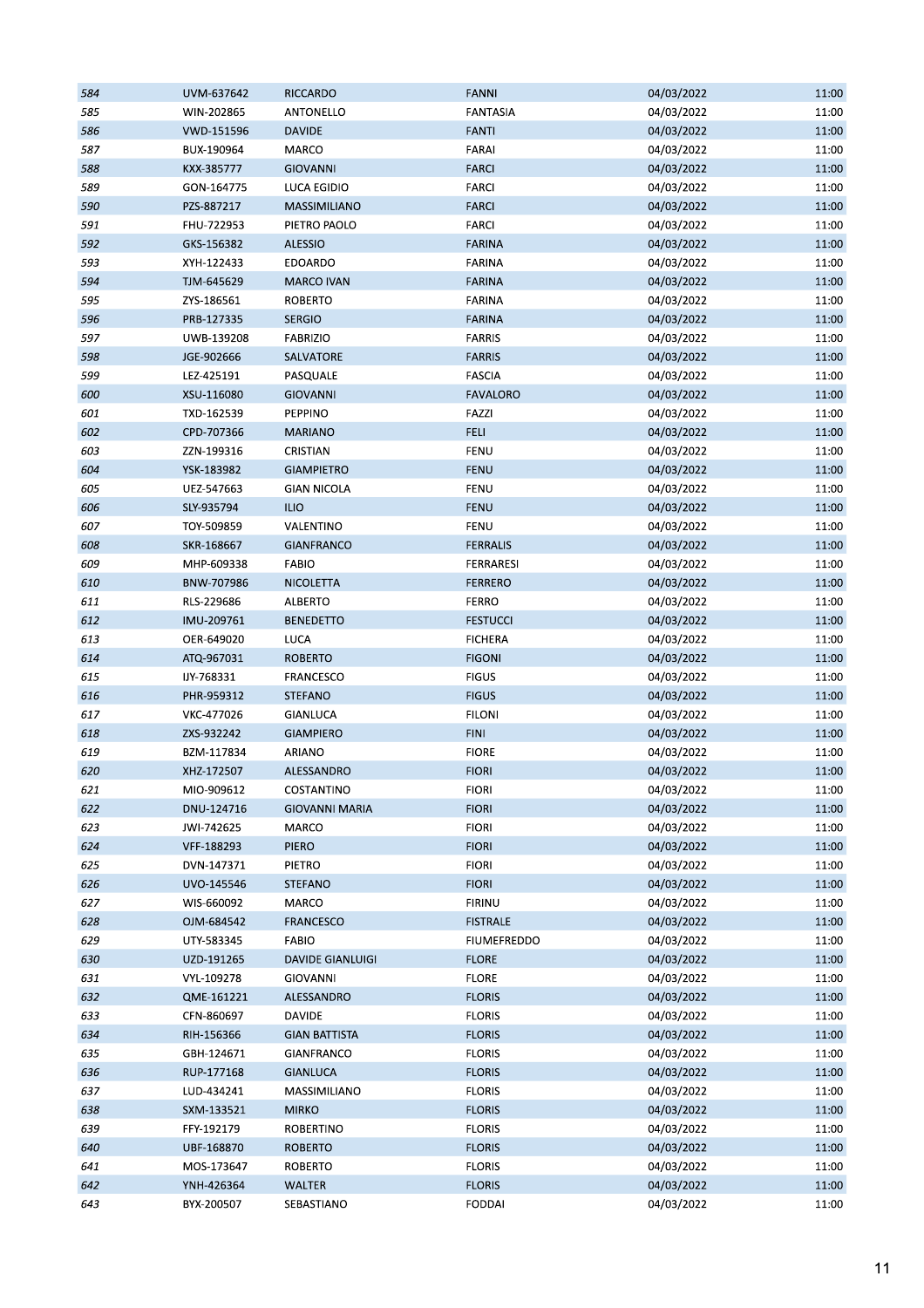| 644    | EZL-196025            | <b>ALESSIO</b>       | <b>FODDIS</b>      | 04/03/2022               | 11:00                   |
|--------|-----------------------|----------------------|--------------------|--------------------------|-------------------------|
| 645    | NHZ-476716            | LORENZO              | <b>FOGLI</b>       | 04/03/2022               | 11:00                   |
| 646    | ULY-973376            | ALESSANDRO           | <b>FOIS</b>        | 04/03/2022               | 11:00                   |
| 647    | OPB-447654            | <b>GIAN MARCO</b>    | <b>FOIS</b>        | 04/03/2022               | 11:00                   |
| 648    | GMS-118039            | <b>GINO GAVINO</b>   | <b>FOIS</b>        | 04/03/2022               | 11:00                   |
| 649    | RCR-681525            | <b>LUCA</b>          | <b>FOIS</b>        | 04/03/2022               | 11:00                   |
| 650    | FSG-914732            | PIERPAOLO            | <b>FOIS</b>        | 04/03/2022               | 11:00                   |
| 651    | GWF-207498            | <b>TOMMASO</b>       | <b>FORGIONE</b>    | 04/03/2022               | 11:00                   |
| 652    | FZI-233892            | <b>EMMANUELE</b>     | <b>FORMICOLA</b>   | 04/03/2022               | 11:00                   |
| 653    | UCW-205391            | MASSIMILIANO         | <b>FORTE</b>       | 04/03/2022               | 11:00                   |
| 654    | HAT-113353            | <b>UMBERTO</b>       | <b>FORTE</b>       | 04/03/2022               | 11:00                   |
|        | Codice                |                      |                    |                          |                         |
| Progr. | <b>Partecipazione</b> | <b>Nome</b>          | Cognome            | <b>Data Convocazione</b> | <b>Ora Convocazione</b> |
| 655    | HQP-204906            | <b>ANDREA</b>        | <b>FRAMAZZOTTI</b> | 04/03/2022               | 11:20                   |
| 656    | PSC-744671            | <b>ANTONIO</b>       | FRAU               | 04/03/2022               | 11:20                   |
| 657    | RKG-594210            | <b>ANTONIO</b>       | FRAU               | 04/03/2022               | 11:20                   |
| 658    | GID-158687            | <b>FEDELE</b>        | FRAU               | 04/03/2022               | 11:20                   |
| 659    | MFX-137182            | <b>GIUSEPPE</b>      | FRAU               | 04/03/2022               | 11:20                   |
| 660    | TEN-717688            | <b>LUIGI</b>         | FRAU               | 04/03/2022               | 11:20                   |
| 661    | SVB-229097            | <b>MARCO</b>         | FRAU               | 04/03/2022               | 11:20                   |
| 662    | CPJ-129618            | PIER NICOLA          | FRAU               | 04/03/2022               | 11:20                   |
| 663    | ABT-761962            | RAIMONDO             | FRAU               | 04/03/2022               | 11:20                   |
| 664    | ZSK-119388            | SIMONE               | FRAU               | 04/03/2022               | 11:20                   |
| 665    | DQH-196829            | <b>EFISIO</b>        | <b>FRIGAU</b>      | 04/03/2022               | 11:20                   |
| 666    | YVV-186840            | LUCA                 | <b>FRONGIA</b>     | 04/03/2022               | 11:20                   |
| 667    | DYT-381303            | <b>VALERIO</b>       | <b>FRONGIA</b>     | 04/03/2022               | 11:20                   |
| 668    | KHB-100201            | GIULIO DAVIDE        | <b>FRONGIAS</b>    | 04/03/2022               | 11:20                   |
| 669    | KNB-335839            | <b>ANTONIO</b>       | <b>FRONTEDDU</b>   | 04/03/2022               | 11:20                   |
| 670    | OSB-167039            | <b>MAURO</b>         | FRONTEDDU          | 04/03/2022               | 11:20                   |
| 671    | LTA-178767            | <b>FRANCESCO</b>     | <b>FUCITO</b>      | 04/03/2022               | 11:20                   |
| 672    | CGC-998590            | DANIELE              | <b>FUINO</b>       | 04/03/2022               | 11:20                   |
| 673    | QNH-597632            | <b>PARIDE</b>        | <b>FULGHESU</b>    | 04/03/2022               | 11:20                   |
| 674    | SEQ-389841            | ALESSANDRO           | <b>FURCAS</b>      | 04/03/2022               | 11:20                   |
| 675    | IVA-112745            | <b>DIEGO</b>         | <b>FURCAS</b>      | 04/03/2022               | 11:20                   |
| 676    | OIL-846123            | ALESSANDRO           | GAIAS              | 04/03/2022               | 11:20                   |
| 677    | YTL-187635            | <b>STEFANO</b>       | <b>GAIAS</b>       | 04/03/2022               | 11:20                   |
| 678    | VYA-205469            | ALESSIO GIOVANNI     | <b>GALANTI</b>     | 04/03/2022               | 11:20                   |
| 679    | CKB-147258            | SIMONA               | GALIERO            | 04/03/2022               | 11:20                   |
|        | NQH-180740            | SALVATORE            | <b>GALIOTO</b>     | 04/03/2022               |                         |
| 680    |                       |                      |                    | 04/03/2022               | 11:20                   |
| 681    | LGD-937843            | <b>FRANCO</b>        | <b>GALLISAI</b>    |                          | 11:20                   |
| 682    | POZ-113660            | <b>ADRIANO</b>       | GARAU              | 04/03/2022               | 11:20                   |
| 683    | ANN-987822            | <b>ANTONIO</b>       | GARAU              | 04/03/2022               | 11:20                   |
| 684    | ZZA-139807            | <b>GIUSEPPE</b>      | GARAU              | 04/03/2022               | 11:20                   |
| 685    | CQN-211357            | <b>MARIA ROSARIA</b> | GARAU              | 04/03/2022               | 11:20                   |
| 686    | QLD-539409            | <b>MARTA</b>         | GARAU              | 04/03/2022               | 11:20                   |
| 687    | OTB-236855            | <b>MARTINO</b>       | GARAU              | 04/03/2022               | 11:20                   |
| 688    | YEQ-720402            | VINCENZO             | GARAU              | 04/03/2022               | 11:20                   |
| 689    | ORJ-220753            | GRAZIANO             | <b>GAVIANO</b>     | 04/03/2022               | 11:20                   |
| 690    | EGN-186940            | ALESSANDRO           | GESSA              | 04/03/2022               | 11:20                   |
| 691    | YSM-187565            | ANDREA               | <b>GESUATO</b>     | 04/03/2022               | 11:20                   |
| 692    | JTN-161910            | <b>GIUSEPPE</b>      | <b>GHIANI</b>      | 04/03/2022               | 11:20                   |
| 693    | DZB-124137            | <b>STEFANO</b>       | <b>GHIANI</b>      | 04/03/2022               | 11:20                   |
| 694    | FMP-585220            | DAVIDE               | <b>GHIRONE</b>     | 04/03/2022               | 11:20                   |
| 695    | EVR-697235            | SANDRO               | <b>GHIRONI</b>     | 04/03/2022               | 11:20                   |
| 696    | ALT-713849            | PIERO                | GHISU              | 04/03/2022               | 11:20                   |
| 697    | EFC-123717            | <b>LUIGI</b>         | <b>GIACOBBE</b>    | 04/03/2022               | 11:20                   |
| 698    | EFX-207984            | <b>ATTILIO</b>       | <b>GIACOPETTI</b>  | 04/03/2022               | 11:20                   |
| 699    | HRI-932086            | <b>EDOARDO</b>       | <b>GIARDULLO</b>   | 04/03/2022               | 11:20                   |
| 700    | UKS-513512            | <b>MAURIZIO</b>      | GIGLIO             | 04/03/2022               | 11:20                   |
| 701    | CQW-186902            | ANDREA               | <b>GINESU</b>      | 04/03/2022               | 11:20                   |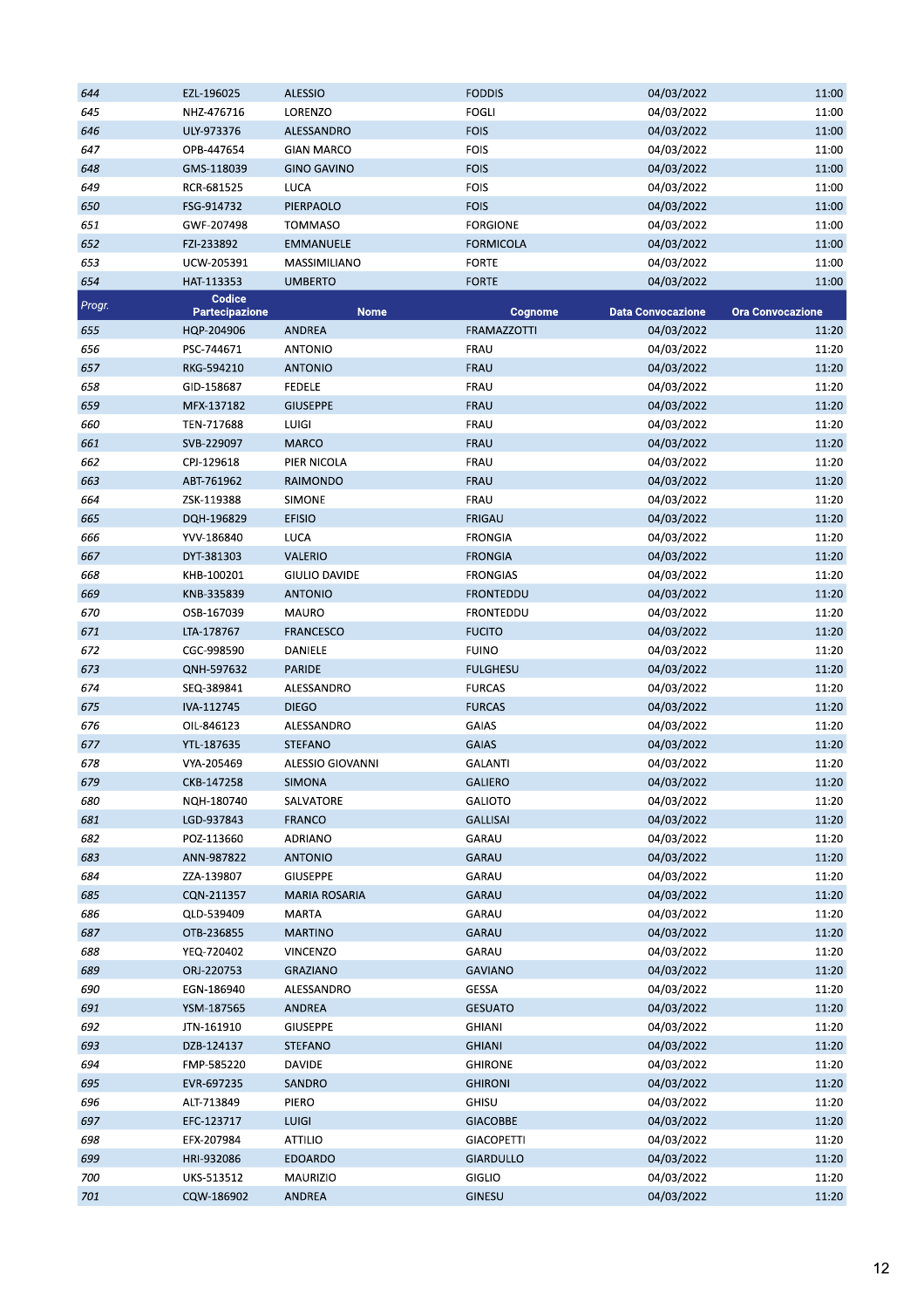| 702 | EWJ-197585 | <b>ILARIA</b>              | GINESU                     | 04/03/2022 | 11:20 |
|-----|------------|----------------------------|----------------------------|------------|-------|
| 703 | KGN-756882 | <b>STEFANO</b>             | <b>GIORDANO</b>            | 04/03/2022 | 11:20 |
| 704 | HZY-493054 | SALVATORE ALESSANDRO       | <b>GIORGIO</b>             | 04/03/2022 | 11:20 |
| 705 | JPN-108592 | <b>ROBERTO</b>             | <b>GIOVANNINI</b>          | 04/03/2022 | 11:20 |
| 706 | AFA-154886 | <b>ANTONIO MARIA</b>       | <b>GIULIANI</b>            | 04/03/2022 | 11:20 |
| 707 | XFE-201949 | ANGELO BACHISIO            | <b>GODDI</b>               | 04/03/2022 | 11:20 |
| 708 | PAQ-130856 | <b>SERGIO</b>              | GOSAMO                     | 04/03/2022 | 11:20 |
| 709 | ZTG-287943 | ANGELO                     | <b>GRAZIANO</b>            | 04/03/2022 | 11:20 |
| 710 | WEA-388141 | CORRADO                    | <b>GRECU</b>               | 04/03/2022 | 11:20 |
| 711 | PYT-205786 | SALVATORE                  | <b>GRINI</b>               | 04/03/2022 | 11:20 |
| 712 | BAZ-162134 | SEVERINO                   | GRUSSU                     | 04/03/2022 | 11:20 |
| 713 | EOF-211113 | <b>GIANLUCA</b>            | <b>GUALANDRI</b>           | 04/03/2022 | 11:20 |
| 714 | PWG-266535 | MASSIMO                    | GUALANO                    | 04/03/2022 | 11:20 |
| 715 | HOD-583022 | ALESSANDRO                 | <b>GUARINI</b>             | 04/03/2022 | 11:20 |
| 716 | LAX-122611 | <b>ROSARIO</b>             | <b>GUARRACINO</b>          | 04/03/2022 | 11:20 |
| 717 | QPY-263843 | <b>MARCO</b>               | <b>GUBINELLI</b>           | 04/03/2022 | 11:20 |
| 718 | AIB-114593 | CRISTIAN                   | <b>GUIDET</b>              | 04/03/2022 | 11:20 |
| 719 | CWX-161965 | <b>MAURO LUIGI GIORGIO</b> | <b>IBBA</b>                | 04/03/2022 | 11:20 |
| 720 | XGB-992601 | <b>SIMONE</b>              | <b>IBBA</b>                | 04/03/2022 | 11:20 |
|     |            |                            |                            |            |       |
| 721 | UXT-485581 | <b>FABRIZIO</b>            | <b>IDILI</b>               | 04/03/2022 | 11:20 |
| 722 | UPA-147758 | GIANNI                     | <b>IDILI</b>               | 04/03/2022 | 11:20 |
| 723 | TNQ-122323 | VALERIO                    | <b>IDINI</b>               | 04/03/2022 | 11:20 |
| 724 | AVD-481069 | <b>GIAN PIERO</b>          | <b>IELPO</b>               | 04/03/2022 | 11:20 |
| 725 | BNB-153640 | <b>ROBERTO</b>             | <b>ILOT</b>                | 04/03/2022 | 11:20 |
| 726 | TEB-740861 | <b>FEDERICO</b>            | <b>INCANI</b>              | 04/03/2022 | 11:20 |
| 727 | VVJ-952862 | ANDREA                     | <b>INCOLLU</b>             | 04/03/2022 | 11:20 |
| 728 | VJE-175921 | RAFFAELE                   | <b>INCONI</b>              | 04/03/2022 | 11:20 |
| 729 | EJI-419177 | <b>FRANCESCO</b>           | <b>INCUTTO</b>             | 04/03/2022 | 11:20 |
| 730 | CEH-712509 | SILVERIO                   | <b>IODICE</b>              | 04/03/2022 | 11:20 |
| 731 | RLA-290558 | <b>FRANCESCO</b>           | <b>ITALIANO</b>            | 04/03/2022 | 11:20 |
| 732 | CHL-563827 | SERAFINO                   | LA MOTTA                   | 04/03/2022 | 11:20 |
| 733 | TFY-155551 | <b>MAURIZIO</b>            | LA TERZA                   | 04/03/2022 | 11:20 |
| 734 | OZV-230965 | <b>GIOVANNI MARIA</b>      | LACONI                     | 04/03/2022 | 11:20 |
| 735 | CLW-220371 | <b>MICHELE</b>             | LACONI                     | 04/03/2022 | 11:20 |
| 736 | ZPZ-442542 | <b>FRANCESCO</b>           | LADU                       | 04/03/2022 | 11:20 |
| 737 | CUM-157282 | <b>FRANCESCO</b>           | LADU                       | 04/03/2022 | 11:20 |
| 738 | HOH-139161 | <b>IVANO</b>               | LADU                       | 04/03/2022 | 11:20 |
| 739 | CQR-183058 | LUIGI                      | LADU                       | 04/03/2022 | 11:20 |
| 740 | AIK-875756 | PIETRO STEFANO             | LADU                       | 04/03/2022 | 11:20 |
| 741 | RXE-895398 | <b>COSTANTINO</b>          | LAI                        | 04/03/2022 | 11:20 |
| 742 | XYQ-139532 | DANIEL                     | LAI                        | 04/03/2022 | 11:20 |
| 743 | UFY-118778 | <b>FABRIZIO</b>            | $\ensuremath{\mathsf{LA}}$ | 04/03/2022 | 11:20 |
| 744 | YCF-236592 | FRANCESCO                  | LAI                        | 04/03/2022 | 11:20 |
| 745 | QDG-504641 | <b>GEMILIANO</b>           | LAI                        | 04/03/2022 | 11:20 |
| 746 | FCZ-152495 | <b>GIUSEPPE</b>            | LAI                        | 04/03/2022 | 11:20 |
| 747 | CJI-176552 | MASSIMILIANO               | LAI                        | 04/03/2022 | 11:20 |
| 748 | SOG-437161 | MAURIZIO                   | LAI                        | 04/03/2022 | 11:20 |
| 749 | GZU-375750 | PIERANGELO                 | LAI                        | 04/03/2022 | 11:20 |
| 750 | KDG-196337 | SALVATORE                  | LAI                        | 04/03/2022 | 11:20 |
| 751 | ZYH-181957 | <b>FEDERICO</b>            | LALLAI                     | 04/03/2022 | 11:20 |
| 752 | UQJ-197202 | <b>IGNAZIO</b>             | LALLAI                     | 04/03/2022 | 11:20 |
| 753 | EXI-727809 | <b>DANIELE</b>             | <b>LAMPIS</b>              | 04/03/2022 | 11:20 |
| 754 | VRI-241699 | LUCA                       | LAMPIS                     | 04/03/2022 | 11:20 |
| 755 | YLN-185567 | <b>GIANLUCA</b>            | LANDE                      | 04/03/2022 | 11:20 |
| 756 | IDA-148451 | <b>ILARIA</b>              | LANDE                      | 04/03/2022 | 11:20 |
| 757 | JYP-871092 | <b>MAURIZIO</b>            | LANGELLA                   | 04/03/2022 | 11:20 |
|     |            |                            |                            |            |       |
| 758 | UQH-308259 | MASSIMILIANO               | LANGIU                     | 04/03/2022 | 11:20 |
| 759 | MIN-501731 | PASQUALE                   | LANGIU                     | 04/03/2022 | 11:20 |
| 760 | BWP-173642 | MICHELE                    | LANZILLOTTA                | 04/03/2022 | 11:20 |
| 761 | IBL-278247 | <b>ALESSIO</b>             | LARDU                      | 04/03/2022 | 11:20 |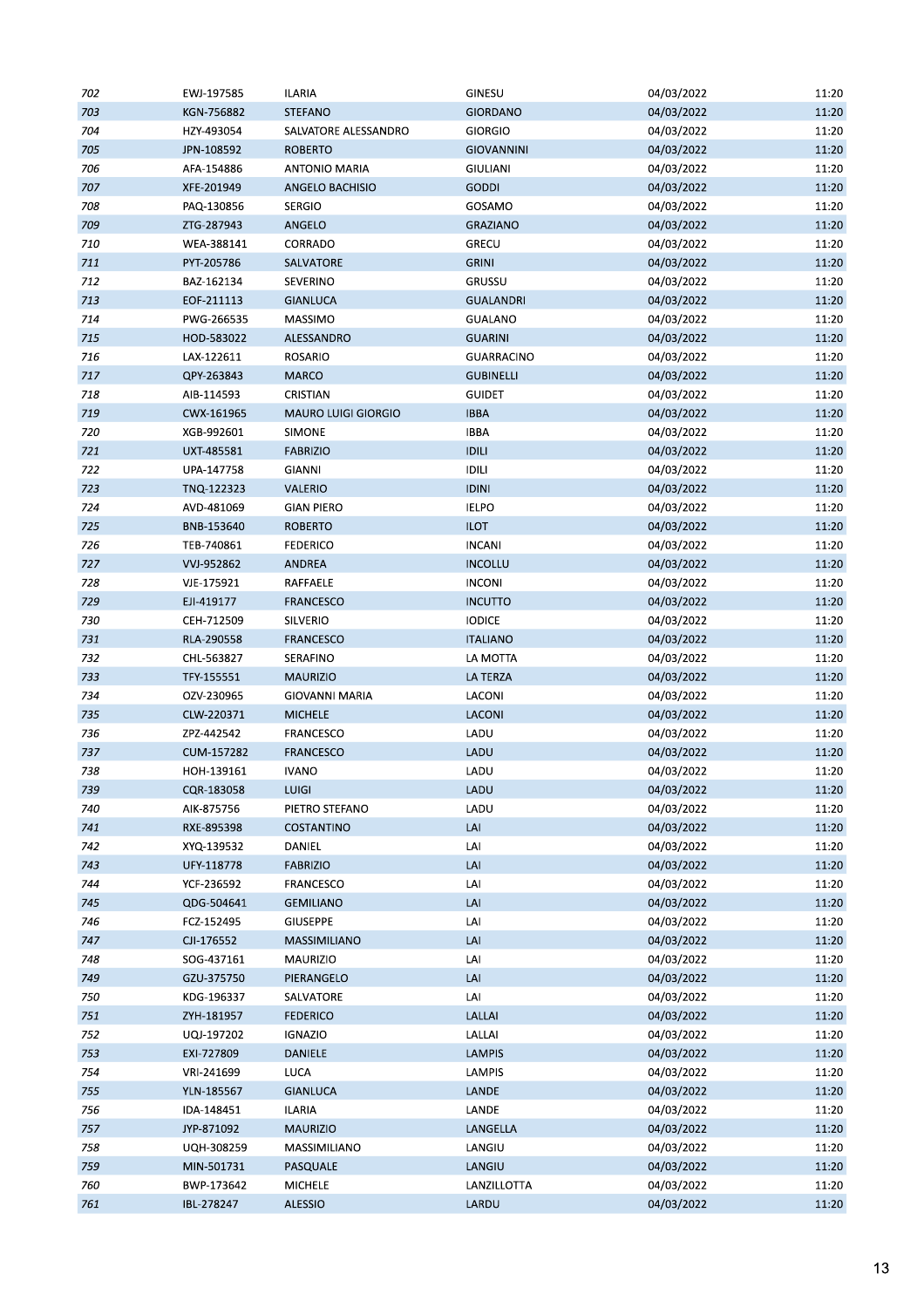| 762 | VNJ-588231 | <b>MAURIZIO</b>           | LARGIU         | 04/03/2022 | 11:20 |
|-----|------------|---------------------------|----------------|------------|-------|
| 763 | CNV-206777 | <b>MARCO</b>              | LASI           | 04/03/2022 | 11:20 |
| 764 | TCE-141830 | <b>GIULIANO</b>           | LATTE          | 04/03/2022 | 11:20 |
| 765 | VOC-179831 | <b>GIUSEPPE</b>           | LAUDANI        | 04/03/2022 | 11:20 |
| 766 | VTJ-167446 | ANDREA                    | LE DONNE       | 04/03/2022 | 11:20 |
| 767 | ATY-983558 | <b>RICCARDO</b>           | LE DONNE       | 04/03/2022 | 11:20 |
| 768 | CEU-277802 | ANTONELLO                 | LECCA          | 04/03/2022 | 11:20 |
| 769 | KQA-206022 | <b>FABRIZIO</b>           | LECCA          | 04/03/2022 | 11:20 |
| 770 | GPM-140770 | MASSIMILIANO              | LECCA          | 04/03/2022 | 11:20 |
| 771 | JBW-145014 | <b>MAURIZIO</b>           | LECCA          | 04/03/2022 | 11:20 |
| 772 | RLV-840402 | MAURO                     | LECCA          | 04/03/2022 | 11:20 |
| 773 | YLH-469099 | <b>LUIGI SALVATORE</b>    | <b>LECCIO</b>  | 04/03/2022 | 11:20 |
| 774 | YJV-974583 | VALENTINO                 | <b>LECIS</b>   | 04/03/2022 | 11:20 |
| 775 | SXD-648017 | <b>ADRIANO</b>            | LEDDA          | 04/03/2022 | 11:20 |
| 776 | RQD-184413 | ADRIANO                   | LEDDA          | 04/03/2022 | 11:20 |
| 777 | KZR-115074 | <b>MARIO</b>              | <b>LEDDA</b>   | 04/03/2022 | 11:20 |
| 778 | BQP-176476 | <b>ROBERTO</b>            | LEMBO          | 04/03/2022 | 11:20 |
| 779 |            | <b>LAURA</b>              | LENIGNO        |            |       |
|     | VVM-190872 |                           |                | 04/03/2022 | 11:20 |
| 780 | LNX-849390 | CORRADO                   | LEO            | 04/03/2022 | 11:20 |
| 781 | ITK-114081 | ALESSANDRA                | <b>LEONE</b>   | 04/03/2022 | 11:20 |
| 782 | LXQ-201038 | ADRIANO                   | LEONI          | 04/03/2022 | 11:20 |
| 783 | VBB-657605 | <b>ANTONIO GIOVANNI</b>   | <b>LESCA</b>   | 04/03/2022 | 11:20 |
| 784 | XRO-176487 | GRAZIANO                  | LIANDRU        | 04/03/2022 | 11:20 |
| 785 | FPJ-474022 | ANGELINO                  | <b>LICHERI</b> | 04/03/2022 | 11:20 |
| 786 | OBQ-142517 | <b>MICHELE</b>            | <b>LICITRA</b> | 04/03/2022 | 11:20 |
| 787 | XYZ-482159 | <b>EMANUELE SALVATORE</b> | <b>LIGA</b>    | 04/03/2022 | 11:20 |
| 788 | AED-165303 | MANOLO MORENO             | LIGAS          | 04/03/2022 | 11:20 |
| 789 | TON-109436 | <b>FRANCESCO</b>          | <b>LIGGI</b>   | 04/03/2022 | 11:20 |
| 790 | XHZ-142415 | PIETRO ANGELO             | LILLIU         | 04/03/2022 | 11:20 |
| 791 | VPJ-104686 | <b>IVAN</b>               | <b>LISA</b>    | 04/03/2022 | 11:20 |
| 792 | MCC-107654 | MICHELE GIOVANNI          | LISAI          | 04/03/2022 | 11:20 |
| 793 | IFP-128866 | <b>ALESSIO</b>            | <b>LISCI</b>   | 04/03/2022 | 11:20 |
| 794 | BPY-135984 | MASSIMILIANO              | LISCIA         | 04/03/2022 | 11:20 |
| 795 | VOW-179215 | <b>MATTEO</b>             | LITTERA        | 04/03/2022 | 11:20 |
| 796 | FYL-188928 | PIETRO                    | LO CASCIO      | 04/03/2022 | 11:20 |
| 797 | CFO-130423 | ANTONELLO                 | <b>LOBINA</b>  | 04/03/2022 | 11:20 |
| 798 | KHP-182289 | CLAUDIO                   | LOBINA         | 04/03/2022 | 11:20 |
| 799 | VEU-703567 | LUIGI                     | <b>LOBINA</b>  | 04/03/2022 | 11:20 |
| 800 | ZVQ-489856 | NICOLA                    | <b>LOBINA</b>  | 04/03/2022 | 11:20 |
| 801 | HTC-127932 | DANIELE                   | <b>LOCCI</b>   | 04/03/2022 | 11:20 |
| 802 | YFA-646300 | <b>DAVIDE</b>             | LOCCI          | 04/03/2022 | 11:20 |
| 803 | MTR-126364 | <b>EMANUELE</b>           | <b>LOCCI</b>   | 04/03/2022 | 11:20 |
| 804 | AFE-634653 | <b>FEDERICO</b>           | <b>LOCCI</b>   | 04/03/2022 | 11:20 |
| 805 | KMP-687808 | <b>GIOVANNI</b>           | <b>LOCCI</b>   | 04/03/2022 | 11:20 |
| 806 | CGM-345077 | LORENZO                   | <b>LOCCI</b>   | 04/03/2022 | 11:20 |
| 807 | OXO-140737 | <b>MARIANO</b>            | <b>LOCCI</b>   | 04/03/2022 | 11:20 |
|     |            |                           |                |            |       |
| 808 | QED-141156 | STEFANO                   | <b>LOCCI</b>   | 04/03/2022 | 11:20 |
| 809 | FYV-133093 | ALESSANDRO                | <b>LOCHE</b>   | 04/03/2022 | 11:20 |
| 810 | UHG-189144 | MASSIMO                   | <b>LOCHE</b>   | 04/03/2022 | 11:20 |
| 811 |            |                           |                |            | 11:20 |
| 812 | EFR-211695 | ANTONELLO                 | <b>LODDO</b>   | 04/03/2022 |       |
|     | MEM-171734 | <b>CLEMENTE</b>           | <b>LODDO</b>   | 04/03/2022 | 11:20 |
| 813 | ZWB-900870 | <b>GIANLUCA</b>           | <b>LODDO</b>   | 04/03/2022 | 11:20 |
| 814 | XKG-116682 | <b>GIUSEPPE</b>           | <b>LODDO</b>   | 04/03/2022 | 11:20 |
| 815 | NFK-126037 | <b>GIUSEPPE</b>           | <b>LODDO</b>   | 04/03/2022 | 11:20 |
| 816 | DQZ-101199 | <b>JOSTO</b>              | LODDO          | 04/03/2022 | 11:20 |
| 817 | HXO-401426 | <b>MARIO</b>              | <b>LODDO</b>   | 04/03/2022 | 11:20 |
| 818 | CXZ-326111 | MICHELE                   | LODDO          | 04/03/2022 | 11:20 |
| 819 | JSH-119877 | SANTINO                   | <b>LODDO</b>   | 04/03/2022 | 11:20 |
| 820 | DMT-210819 | <b>ANTONIO</b>            | LOI            | 04/03/2022 | 11:20 |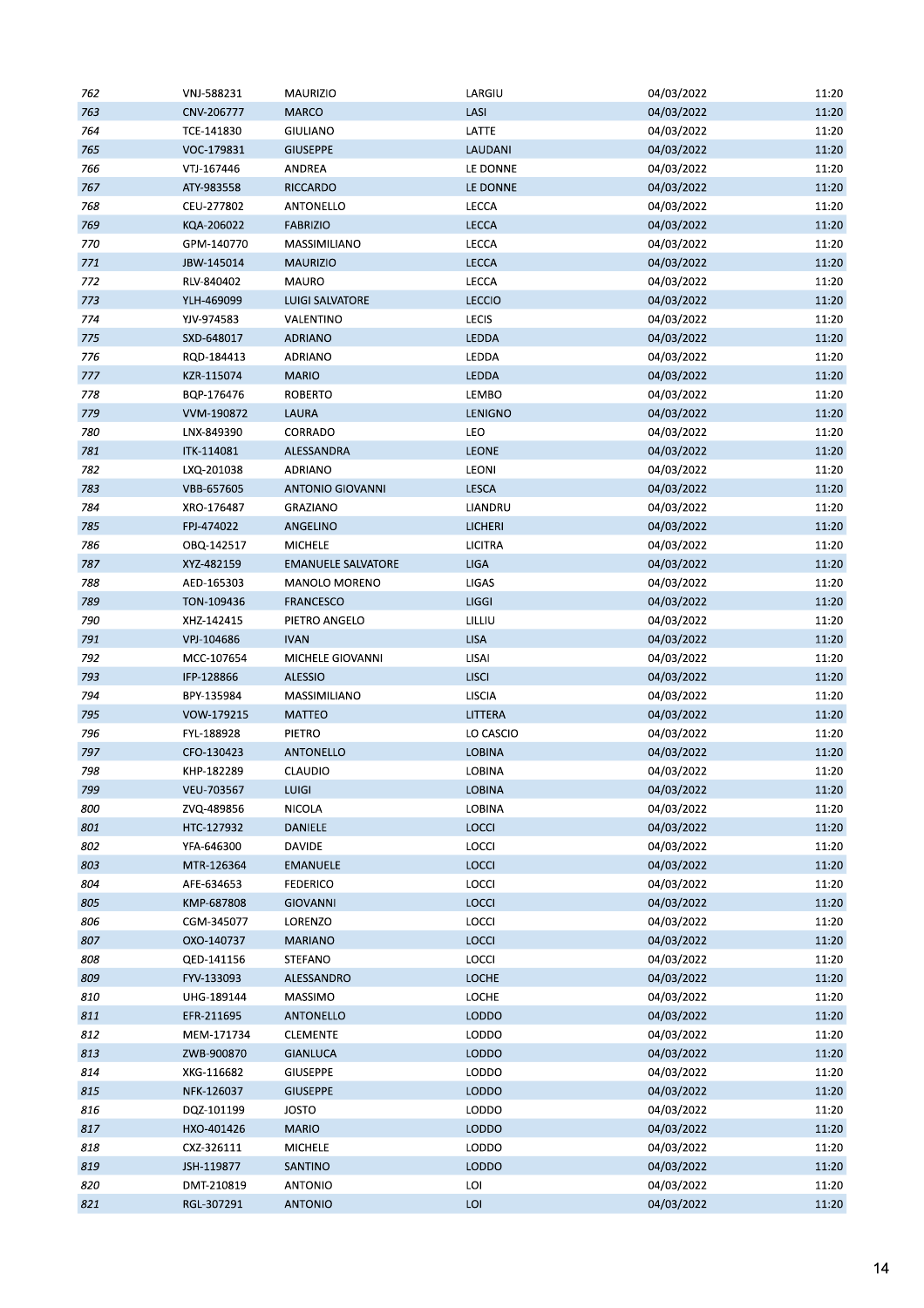| 822 | FXC-132426 | CRISTIAN              | LOI             | 04/03/2022 | 11:20 |
|-----|------------|-----------------------|-----------------|------------|-------|
| 823 | XMH-295479 | DANIELE ANTONIO       | LOI             | 04/03/2022 | 11:20 |
| 824 | ZUL-967679 | LUCA                  | LOI             | 04/03/2022 | 11:20 |
| 825 | XXC-103605 | <b>MARCO</b>          | LOI             | 04/03/2022 | 11:20 |
| 826 | GHD-210231 | MARCO                 | LOI             | 04/03/2022 | 11:20 |
| 827 | CKO-155195 | <b>MARIO</b>          | LOI             | 04/03/2022 | 11:20 |
| 828 | NMB-702464 | MASSIMILIANO ANTONIO  | LOI             | 04/03/2022 | 11:20 |
| 829 | UIW-182472 | <b>MASSIMO</b>        | LOI             | 04/03/2022 | 11:20 |
| 830 | ZNN-727397 | MATTEO                | LOI             | 04/03/2022 | 11:20 |
| 831 | GNY-853624 | <b>MAURO</b>          | LOI             | 04/03/2022 | 11:20 |
| 832 | ZNV-118116 | <b>NIKO</b>           | LOI             | 04/03/2022 | 11:20 |
| 833 | ZFN-151450 | <b>RENATO</b>         | LOI             | 04/03/2022 | 11:20 |
| 834 | ZNY-204313 | ROSSANO               | LOI             | 04/03/2022 | 11:20 |
| 835 | MMK-162745 | STEFANO NICOLA        | LOI             | 04/03/2022 | 11:20 |
| 836 | BTP-171210 | MAURO                 | LOMBARDI        | 04/03/2022 | 11:20 |
| 837 | LRF-146607 | <b>GIUSEPPE</b>       | LONGU           | 04/03/2022 | 11:20 |
| 838 | VUZ-119848 | MANUEL                | LOPREVITE       | 04/03/2022 | 11:20 |
| 839 | KBS-690784 | <b>GIACOMO</b>        | <b>LORIGA</b>   | 04/03/2022 | 11:20 |
| 840 | SCO-180533 | <b>GIAN CARLO</b>     | LORRAI          | 04/03/2022 | 11:20 |
| 841 | LFL-465338 | <b>ALDO</b>           | LOTTA           | 04/03/2022 | 11:20 |
| 842 | ZPG-212612 | LUIGI                 | LUTANNO         | 04/03/2022 | 11:20 |
|     |            |                       |                 |            |       |
| 843 | HLR-202066 | <b>NOUR EDDINE</b>    | M' HAOUTE       | 04/03/2022 | 11:20 |
| 844 | WMA-225560 | <b>ENRICO</b>         | MACALUSO        | 04/03/2022 | 11:20 |
| 845 | UMD-125959 | <b>ANTONIO</b>        | <b>MACARI</b>   | 04/03/2022 | 11:20 |
| 846 | JIA-149216 | SILVIO                | MACCHIAVELLI    | 04/03/2022 | 11:20 |
| 847 | JWL-905618 | <b>FABIO</b>          | MACCIOCU        | 04/03/2022 | 11:20 |
| 848 | EJF-164513 | <b>NARDO</b>          | MACCIOCU        | 04/03/2022 | 11:20 |
| 849 | SMZ-164257 | ALESSANDRO            | MACHÃCE         | 04/03/2022 | 11:20 |
| 850 | SXY-186696 | ANDREA                | MACHI           | 04/03/2022 | 11:20 |
| 851 | ARY-194511 | <b>SERGIO</b>         | MADAU           | 04/03/2022 | 11:20 |
| 852 | JBY-108674 | LUCA                  | MADDAU          | 04/03/2022 | 11:20 |
| 853 | MVD-130700 | <b>COSTANTINO</b>     | MADEDDU         | 04/03/2022 | 11:20 |
| 854 | DKD-597978 | GIACOMO               | MADEDDU         | 04/03/2022 | 11:20 |
| 855 | PWK-143962 | <b>MAURO</b>          | MADEDDU         | 04/03/2022 | 11:20 |
| 856 | JND-293272 | SANDRO                | MAGNOLIA        | 04/03/2022 | 11:20 |
| 857 | XQV-174056 | DANIELE               | <b>MAIMONE</b>  | 04/03/2022 | 11:20 |
| 858 | SUO-839031 | <b>DIEGO</b>          | <b>MAINAS</b>   | 04/03/2022 | 11:20 |
| 859 | JOG-993790 | <b>IGNAZIO</b>        | <b>MAINAS</b>   | 04/03/2022 | 11:20 |
| 860 | YFN-528775 | <b>ATHMANE</b>        | MAJOUDOU        | 04/03/2022 | 11:20 |
| 861 | RRK-157948 | ALESSANDRO            | <b>MALLOCCI</b> | 04/03/2022 | 11:20 |
| 862 | TND-148165 | <b>GIUSEPPE</b>       | MALOCCU         | 04/03/2022 | 11:20 |
| 863 | WCB-521286 | CORRADO               | MAMELI          | 04/03/2022 | 11:20 |
| 864 | VFT-718264 | <b>ETTORE</b>         | MAMELI          | 04/03/2022 | 11:20 |
| 865 | RYY-102597 | <b>GEOFFROY LOUIS</b> | <b>MAMELI</b>   | 04/03/2022 | 11:20 |
| 866 | QXC-249286 | <b>GIGLIOLA</b>       | MAMELI          | 04/03/2022 | 11:20 |
| 867 | GCK-795006 | <b>MICHELE</b>        | <b>MAMELI</b>   | 04/03/2022 | 11:20 |
| 868 | ZLT-176414 | ROMEO                 | MAMELI          | 04/03/2022 | 11:20 |
| 869 | FGQ-152194 | ALESSANDRO            | <b>MANCA</b>    | 04/03/2022 | 11:20 |
| 870 | FWR-181393 | ANDREA                | MANCA           | 04/03/2022 | 11:20 |
| 871 | VAS-146081 | ANGELO                | <b>MANCA</b>    | 04/03/2022 | 11:20 |
| 872 | JHI-467577 | <b>ANTONIO</b>        | MANCA           | 04/03/2022 | 11:20 |
| 873 | ILD-321056 | CORRADO               | <b>MANCA</b>    | 04/03/2022 | 11:20 |
| 874 | JVL-160063 | CRISTIAN              | <b>MANCA</b>    | 04/03/2022 | 11:20 |
| 875 | OXI-156818 | <b>DANIELE</b>        | <b>MANCA</b>    | 04/03/2022 | 11:20 |
| 876 | GSU-152046 | <b>DOMENICO</b>       | MANCA           | 04/03/2022 | 11:20 |
| 877 | SIZ-172498 | <b>FRANCESCO</b>      | <b>MANCA</b>    | 04/03/2022 | 11:20 |
| 878 | EHN-151867 | GIACOMO               | MANCA           | 04/03/2022 | 11:20 |
| 879 | JKJ-612883 | <b>GIAMPIERO</b>      | <b>MANCA</b>    | 04/03/2022 | 11:20 |
| 880 | EIZ-160405 | <b>GIORGIO</b>        | MANCA           | 04/03/2022 | 11:20 |
| 881 | KVR-137985 | <b>GIOVANNI</b>       | <b>MANCA</b>    | 04/03/2022 | 11:20 |
|     |            |                       |                 |            |       |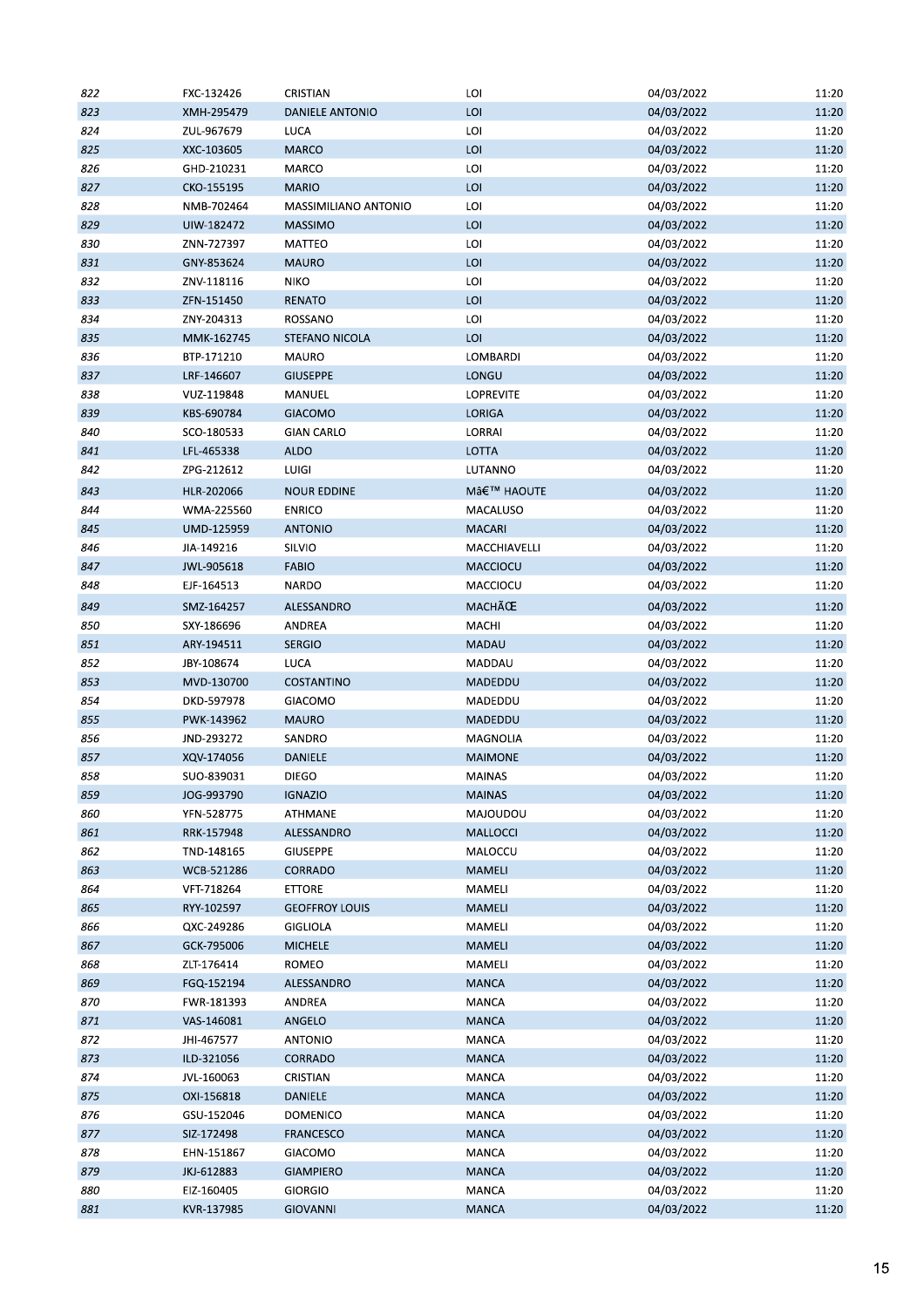| 882        | UBC-100666               | <b>GRAZIANO</b>          | MANCA            | 04/03/2022               | 11:20                   |
|------------|--------------------------|--------------------------|------------------|--------------------------|-------------------------|
| 883        | ZSR-121105               | <b>MARCO</b>             | <b>MANCA</b>     | 04/03/2022               | 11:20                   |
| 884        | YLR-733481               | <b>MARCO</b>             | <b>MANCA</b>     | 04/03/2022               | 11:20                   |
| 885        | ZPQ-695292               | <b>MATTEO</b>            | <b>MANCA</b>     | 04/03/2022               | 11:20                   |
| 886        | XQI-119908               | PIERO                    | MANCA            | 04/03/2022               | 11:20                   |
| 887        | TTI-154899               | RAFFAELE GASPARE         | <b>MANCA</b>     | 04/03/2022               | 11:20                   |
| 888        | XDW-177543               | SERAFINO                 | <b>MANCA</b>     | 04/03/2022               | 11:20                   |
| 889        | RNS-175090               | <b>STEFANO</b>           | <b>MANCA</b>     | 04/03/2022               | 11:20                   |
| 890        | CVD-802295               | <b>TIZIANO</b>           | MANCA            | 04/03/2022               | 11:20                   |
| 891        | UTJ-175451               | <b>GAVINO</b>            | <b>MANCONI</b>   | 04/03/2022               | 11:20                   |
| 892        |                          | <b>GIULIANO</b>          | MANCOSU          | 04/03/2022               | 11:20                   |
|            | RNT-405630               |                          |                  |                          |                         |
| 893        | GAU-194642               | PIERPAOLO                | <b>MANCOSU</b>   | 04/03/2022               | 11:20                   |
| 894        | CEA-369582               | <b>NATASCIA</b>          | <b>MANIAS</b>    | 04/03/2022               | 11:20                   |
| 895        | NCL-932468               | <b>FRANCESCO</b>         | MANISCALCO       | 04/03/2022               | 11:20                   |
| 896        | LXV-867149               | ANDREA                   | <b>MANTEGA</b>   | 04/03/2022               | 11:20                   |
| 897        | JTU-344353               | DANIELE                  | <b>MANUNTA</b>   | 04/03/2022               | 11:20                   |
| 898        | HXX-189188               | FRANCESCO                | <b>MANUNTA</b>   | 04/03/2022               | 11:20                   |
| 899        | FLA-119075               | <b>GIUSEPPE</b>          | <b>MANUNTA</b>   | 04/03/2022               | 11:20                   |
| 900        | GYO-103670               | PIER GIUSEPPE            | <b>MANUNTA</b>   | 04/03/2022               | 11:20                   |
| 901        | KFZ-444328               | <b>SILVERIO</b>          | MANUNZA          | 04/03/2022               | 11:20                   |
| 902        | BXQ-184723               | STEFANO                  | MANUNZA          | 04/03/2022               | 11:20                   |
| 903        | WRY-658920               | <b>GIAMPIERO</b>         | <b>MAODDI</b>    | 04/03/2022               | 11:20                   |
| 904        | QGI-577768               | <b>SIMONE</b>            | MARCHESE         | 04/03/2022               | 11:20                   |
| 905        | HXC-158977               | <b>CESARE</b>            | <b>MARCHI</b>    | 04/03/2022               | 11:20                   |
| 906        | JRT-302486               | <b>GIORGIO</b>           | <b>MARCI</b>     | 04/03/2022               | 11:20                   |
| 907        | PUJ-175027               | <b>INGNAZIO</b>          | <b>MARCIA</b>    | 04/03/2022               | 11:20                   |
| 908        | RJF-214602               | <b>MAURO</b>             | <b>MARCIA</b>    | 04/03/2022               | 11:20                   |
| 909        |                          |                          |                  |                          |                         |
|            | VYI-184283<br>Codice     | <b>CATERINA</b>          | <b>MARCIALIS</b> | 04/03/2022               | 11:20                   |
| Progr.     | <b>Partecipazione</b>    | <b>Nome</b>              | Cognome          | <b>Data Convocazione</b> | <b>Ora Convocazione</b> |
|            |                          |                          |                  |                          |                         |
| 910        | QPG-144405               | <b>IONUT COSMIN</b>      | <b>MARICA</b>    | 04/03/2022               | 14:15                   |
| 911        | JAO-275529               | <b>STEPHANE</b>          | <b>MARICA</b>    | 04/03/2022               | 14:15                   |
| 912        | PUT-493970               | <b>FLAVIO</b>            | MARINELLI        | 04/03/2022               | 14:15                   |
| 913        | HBL-101423               | <b>FRANCESCO</b>         | MAROCCHETTI      |                          | 14:15                   |
|            | NCQ-400855               |                          | <b>MARONGIU</b>  | 04/03/2022               |                         |
| 914        | 100-270429               | <b>ALESSIO</b>           |                  | 04/03/2022<br>04/03/2022 | 14:15                   |
| 915        |                          | <b>ANTONIO</b>           | MARONGIU         |                          | 14:15                   |
| 916        | YGF-610298               | <b>GIANFRANCO</b>        | <b>MARONGIU</b>  | 04/03/2022               | 14:15                   |
| 917        | IWU-111739               | LUIGI ANTONIO            | MARONGIU         | 04/03/2022               | 14:15                   |
| 918        | PRW-117875               | <b>SERGIO</b>            | MARONGIU         | 04/03/2022               | 14:15                   |
| 919        | MMB-277585               | <b>DAVIDE</b>            | MAROTTO          | 04/03/2022               | 14:15                   |
| 920        | AIK-196854               | <b>ANTONIO</b>           | <b>MARRAS</b>    | 04/03/2022               | 14:15                   |
| 921        | BFC-233143               | <b>ANTONIO</b>           | <b>MARRAS</b>    | 04/03/2022               | 14:15                   |
| 922        | EUF-104514               | <b>FRANCESCO</b>         | <b>MARRAS</b>    | 04/03/2022               | 14:15                   |
| 923        | UXJ-151804               | GIANLUCA                 | <b>MARRAS</b>    | 04/03/2022               | 14:15                   |
| 924        | TGR-203800               | <b>MATTIA</b>            | <b>MARRAS</b>    | 04/03/2022               | 14:15                   |
| 925        | HRG-487149               | <b>MIRKO</b>             | MARRAS           | 04/03/2022               | 14:15                   |
| 926        | JQQ-744175               | <b>NICOLA</b>            | <b>MARRAS</b>    | 04/03/2022               | 14:15                   |
| 927        | ULU-183452               | <b>SIMONETTO</b>         | MARRAS           | 04/03/2022               | 14:15                   |
| 928        | MMU-138006               | <b>VINCENZO</b>          | <b>MARRAS</b>    | 04/03/2022               | 14:15                   |
| 929        | LTB-536788               | ANDREA                   | MARROCU          | 04/03/2022               | 14:15                   |
| 930        | CHC-894804               | <b>STEFANO</b>           | MARROCU          | 04/03/2022               | 14:15                   |
| 931        | EKH-109554               | ANGELO PASQUALE          | MARROSU          | 04/03/2022               | 14:15                   |
| 932        | KAF-143825               | PIER PAOLO               | MARRUNCHEDDU     | 04/03/2022               | 14:15                   |
| 933        | MFR-288745               | <b>GABRIELE</b>          | MARTEDDU         | 04/03/2022               | 14:15                   |
|            |                          |                          |                  |                          |                         |
| 934        | UYX-915051               | <b>LUIGI</b>             | MARTEDDU         | 04/03/2022               | 14:15                   |
| 935        | MSQ-127517               | PEDRO                    | MARTINEZ         | 04/03/2022               | 14:15                   |
| 936        | HUV-551314               | SIMONE                   | <b>MARTIS</b>    | 04/03/2022               | 14:15                   |
| 937        | LDI-518347               | ANTONELLO                | MASALA           | 04/03/2022               | 14:15                   |
| 938<br>939 | TEH-189368<br>QDI-351671 | <b>FABRIZIO</b><br>MARCO | MASALA<br>MASALA | 04/03/2022<br>04/03/2022 | 14:15<br>14:15          |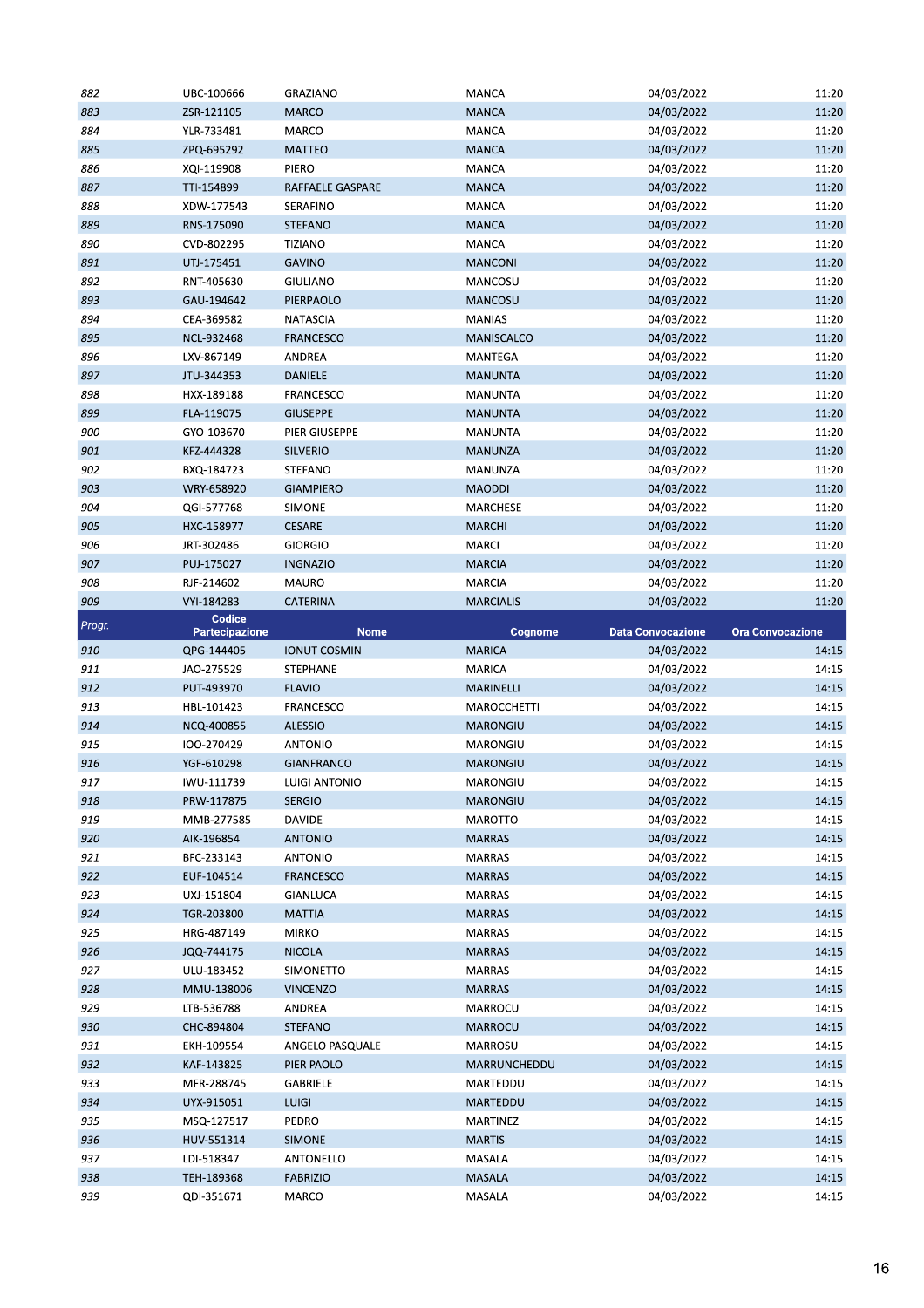| 940 | QAI-119937 | SALVATORE                | <b>MASALA</b>   | 04/03/2022 | 14:15 |
|-----|------------|--------------------------|-----------------|------------|-------|
| 941 | DXE-472623 | <b>STEFANO</b>           | MASALA          | 04/03/2022 | 14:15 |
| 942 | UMM-164962 | ALESSANDRO               | <b>MASCIA</b>   | 04/03/2022 | 14:15 |
| 943 | THM-907337 | DANIELE                  | <b>MASCIA</b>   | 04/03/2022 | 14:15 |
| 944 | EBZ-655519 | <b>RENZO</b>             | <b>MASCIA</b>   | 04/03/2022 | 14:15 |
| 945 | GVH-248991 | RICCARDO                 | MASCIA          | 04/03/2022 | 14:15 |
| 946 | QZP-198517 | <b>STEFANO</b>           | <b>MASCIA</b>   | 04/03/2022 | 14:15 |
| 947 | NJW-566388 | <b>FABRIZIO</b>          | MASIA           | 04/03/2022 | 14:15 |
| 948 | NAZ-503992 | <b>FRANCESCO</b>         | MASIA           | 04/03/2022 | 14:15 |
| 949 | REF-780637 | GIACOMO                  | MASIA           | 04/03/2022 | 14:15 |
| 950 | RNF-141137 | <b>LUIGI</b>             | MASIA           | 04/03/2022 | 14:15 |
| 951 | GLX-129199 | CORRADO                  | MASSA           | 04/03/2022 | 14:15 |
| 952 | AXE-197566 | <b>GABRIELE</b>          | <b>MASSA</b>    | 04/03/2022 | 14:15 |
| 953 | BMP-576961 | STEFANO                  | MASSIDDA        | 04/03/2022 | 14:15 |
| 954 | KWM-107752 | DANIELE                  | MASSIMIANI      | 04/03/2022 | 14:15 |
| 955 | IWJ-691521 | CRISTIAN                 | <b>MASTINO</b>  | 04/03/2022 | 14:15 |
| 956 | WYF-113940 | <b>GIORGIO</b>           | <b>MASTINO</b>  | 04/03/2022 | 14:15 |
| 957 |            |                          |                 | 04/03/2022 | 14:15 |
|     | KIP-141100 | <b>BENIAMINO</b>         | MASTINU         |            |       |
| 958 | TUZ-147064 | <b>CLAUDIO</b>           | <b>MASTINU</b>  | 04/03/2022 | 14:15 |
| 959 | IQC-310831 | SALVATORE                | MASTINU         | 04/03/2022 | 14:15 |
| 960 | AGN-124303 | <b>CLAUDIO</b>           | <b>MATTA</b>    | 04/03/2022 | 14:15 |
| 961 | EIU-530374 | LUCIANO                  | <b>MATTA</b>    | 04/03/2022 | 14:15 |
| 962 | WEA-804038 | <b>ALBERTO GIUSEPPE</b>  | <b>MATTANA</b>  | 04/03/2022 | 14:15 |
| 963 | VHW-817791 | <b>GIACOMO ROBERTO</b>   | MATTANA         | 04/03/2022 | 14:15 |
| 964 | TEM-216393 | <b>MICHELA</b>           | <b>MATTANA</b>  | 04/03/2022 | 14:15 |
| 965 | VXE-635853 | VALENTINO                | MATTANA         | 04/03/2022 | 14:15 |
| 966 | JRF-102020 | <b>VITTORIO</b>          | <b>MATTIA</b>   | 04/03/2022 | 14:15 |
| 967 | GWS-178713 | <b>GIOVANNI</b>          | <b>MATTU</b>    | 04/03/2022 | 14:15 |
| 968 | LRT-140706 | SANDRO                   | <b>MATTU</b>    | 04/03/2022 | 14:15 |
| 969 | PLK-413329 | <b>IGNAZIO</b>           | MATZUZZI        | 04/03/2022 | 14:15 |
| 970 | IZO-743409 | <b>ROSSANO</b>           | <b>MATZUZZI</b> | 04/03/2022 | 14:15 |
| 971 | IMT-251710 | ANDREA                   | MAULU           | 04/03/2022 | 14:15 |
| 972 | AAZ-415265 | ANDREA                   | <b>MEDDA</b>    | 04/03/2022 | 14:15 |
| 973 | MNW-199906 | MARCO                    | MEDDA           | 04/03/2022 | 14:15 |
| 974 | GYP-279297 | <b>RENATO</b>            | <b>MEDDA</b>    | 04/03/2022 | 14:15 |
| 975 | JEW-700059 | ALESSANDRO               | MEDDE           | 04/03/2022 | 14:15 |
| 976 | MEX-181499 | <b>EFISIO</b>            | <b>MEDDE</b>    | 04/03/2022 | 14:15 |
| 977 | FZU-777896 | <b>FABRIZIO</b>          | <b>MELE</b>     | 04/03/2022 | 14:15 |
| 978 | WRJ-169043 | GABRIELE                 | MELE            | 04/03/2022 | 14:15 |
| 979 | KEN-211329 | <b>GIANLUCA</b>          | MELE            | 04/03/2022 | 14:15 |
| 980 | IMD-294330 | SALVATORE                | <b>MELE</b>     | 04/03/2022 | 14:15 |
| 981 | JMI-311496 | <b>GIUSEPPE MARCO</b>    | MELI            | 04/03/2022 | 14:15 |
| 982 | ZMH-198288 | MARCELLO                 | <b>MELI</b>     | 04/03/2022 | 14:15 |
| 983 | TMZ-421722 | <b>ANTONIO</b>           | <b>MELIS</b>    | 04/03/2022 | 14:15 |
| 984 | LMZ-753679 | CARLO                    | <b>MELIS</b>    | 04/03/2022 | 14:15 |
| 985 | MVU-452650 | CARLO                    | MELIS           | 04/03/2022 | 14:15 |
| 986 | TLB-175101 | <b>CARMINE GIANCARLO</b> | <b>MELIS</b>    | 04/03/2022 | 14:15 |
| 987 | INP-999041 | CRISTIAN                 | MELIS           | 04/03/2022 | 14:15 |
| 988 | FEG-138717 | <b>DANILO</b>            | <b>MELIS</b>    | 04/03/2022 | 14:15 |
| 989 | TFL-578763 | <b>ERALDO FEDERICO</b>   | <b>MELIS</b>    | 04/03/2022 | 14:15 |
| 990 | FTF-296762 | <b>FILIPPO</b>           | <b>MELIS</b>    | 04/03/2022 | 14:15 |
| 991 | TDC-118269 | FRANCESCO                | MELIS           | 04/03/2022 | 14:15 |
|     |            |                          |                 |            |       |
| 992 | AKS-428774 | <b>FRANCO</b>            | <b>MELIS</b>    | 04/03/2022 | 14:15 |
| 993 | YYG-203582 | <b>GIAN PAOLO</b>        | MELIS           | 04/03/2022 | 14:15 |
| 994 | IQC-168770 | <b>GIAN PAOLO</b>        | <b>MELIS</b>    | 04/03/2022 | 14:15 |
| 995 | MAF-158365 | <b>GIANNI BATTISTA</b>   | MELIS           | 04/03/2022 | 14:15 |
| 996 | HVY-177918 | <b>GIULIANO</b>          | <b>MELIS</b>    | 04/03/2022 | 14:15 |
| 997 | CEL-335999 | <b>KATYA</b>             | MELIS           | 04/03/2022 | 14:15 |
| 998 | LGG-156295 | <b>LUIGI</b>             | <b>MELIS</b>    | 04/03/2022 | 14:15 |
| 999 | CTC-100695 | MANUEL                   | MELIS           | 04/03/2022 | 14:15 |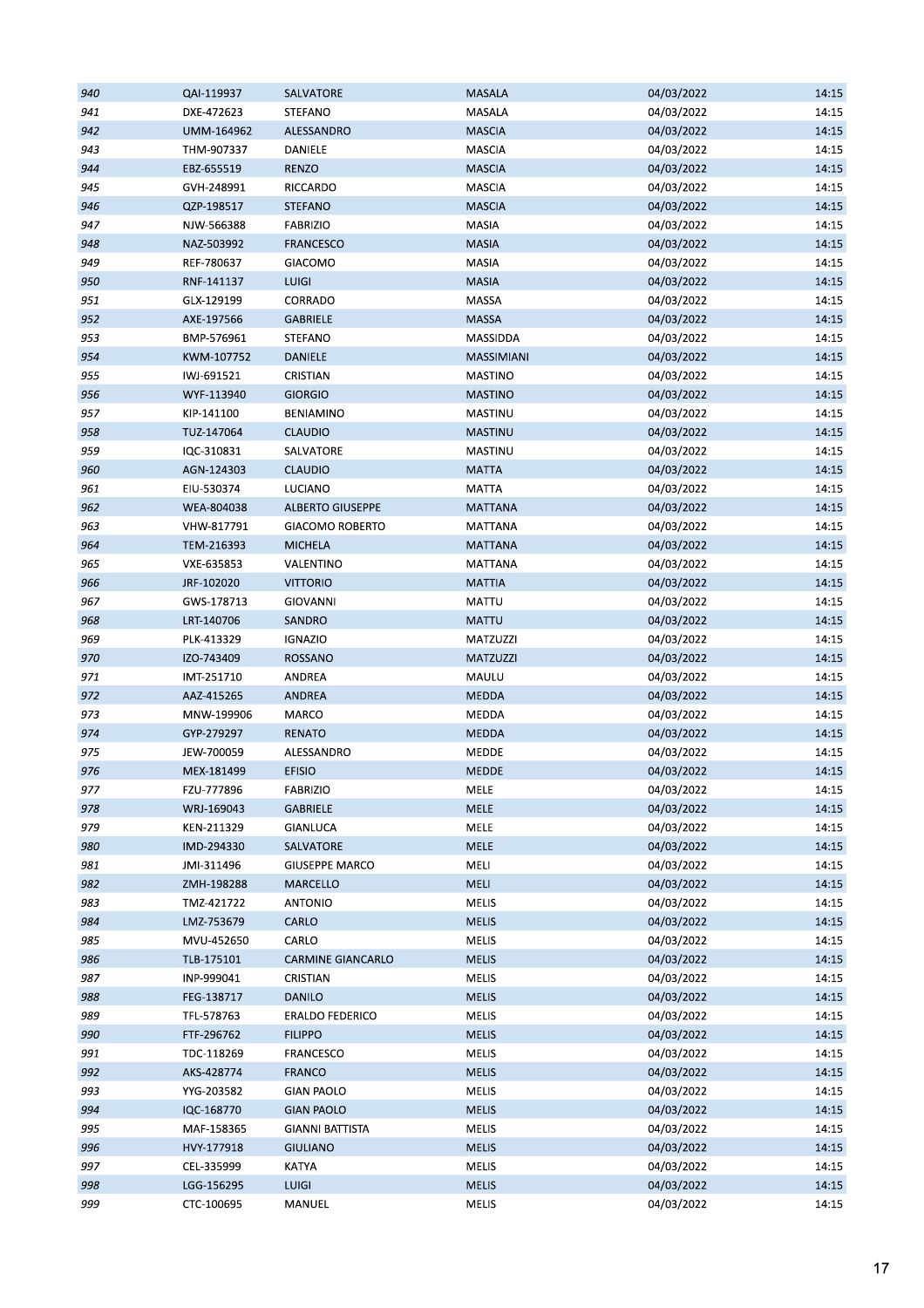| 1000 | ZJL-840942 | <b>MANUEL</b>        | <b>MELIS</b>      | 04/03/2022 | 14:15 |
|------|------------|----------------------|-------------------|------------|-------|
| 1001 | YSN-195030 | MARCO                | <b>MELIS</b>      | 04/03/2022 | 14:15 |
| 1002 | KDC-211394 | <b>MARCO</b>         | <b>MELIS</b>      | 04/03/2022 | 14:15 |
| 1003 | XPJ-153430 | MATTEO               | MELIS             | 04/03/2022 | 14:15 |
| 1004 | LIY-135960 | <b>MAURIZIO</b>      | <b>MELIS</b>      | 04/03/2022 | 14:15 |
| 1005 | KNP-769729 | MAURO                | MELIS             | 04/03/2022 | 14:15 |
| 1006 | NEQ-264843 | <b>MICHELE</b>       | <b>MELIS</b>      | 04/03/2022 | 14:15 |
| 1007 | ZAP-202966 | PIERPAOLO            | MELIS             | 04/03/2022 | 14:15 |
| 1008 | ATL-692687 | PIERPAOLO            | <b>MELIS</b>      | 04/03/2022 | 14:15 |
| 1009 | CVG-155663 | RAFFAELE             | MELIS             | 04/03/2022 | 14:15 |
| 1010 | JQY-206958 | <b>ROBERTO</b>       | <b>MELIS</b>      | 04/03/2022 | 14:15 |
| 1011 | FLK-502898 | SIMONE               | MELIS             | 04/03/2022 | 14:15 |
| 1012 |            |                      | <b>MELIS</b>      |            |       |
|      | RBB-176027 | <b>TOMASO</b>        |                   | 04/03/2022 | 14:15 |
| 1013 | MYS-641827 | <b>FEDERICO</b>      | MELLINO           | 04/03/2022 | 14:15 |
| 1014 | URG-189348 | ALESSANDRO           | <b>MELONI</b>     | 04/03/2022 | 14:15 |
| 1015 | RMD-103240 | ALESSANDRO           | <b>MELONI</b>     | 04/03/2022 | 14:15 |
| 1016 | JSF-172619 | <b>FRANCESCO</b>     | MELONI            | 04/03/2022 | 14:15 |
| 1017 | BAV-682910 | GIAMPIERO            | MELONI            | 04/03/2022 | 14:15 |
| 1018 | WYT-112957 | <b>GIOVANNI</b>      | <b>MELONI</b>     | 04/03/2022 | 14:15 |
| 1019 | OFF-111812 | MANUEL               | MELONI            | 04/03/2022 | 14:15 |
| 1020 | GWO-138985 | <b>MARCELLO</b>      | <b>MELONI</b>     | 04/03/2022 | 14:15 |
| 1021 | NVZ-198507 | SIMONE               | <b>MELONI</b>     | 04/03/2022 | 14:15 |
| 1022 | HBR-188203 | <b>STEFANO</b>       | <b>MELONI</b>     | 04/03/2022 | 14:15 |
| 1023 | SED-333543 | STEFANO              | MELONI            | 04/03/2022 | 14:15 |
| 1024 | GNO-785301 | <b>KARIM</b>         | <b>MENAI</b>      | 04/03/2022 | 14:15 |
| 1025 | PTK-104014 | <b>FLAVIANO</b>      | MENEGHINI         | 04/03/2022 | 14:15 |
| 1026 | BXD-138311 | <b>MARIO</b>         | MERCURIU          | 04/03/2022 | 14:15 |
| 1027 | GVP-184282 | ANANIO               | MEREU             | 04/03/2022 | 14:15 |
| 1028 | KQV-131812 | <b>FABIO</b>         | <b>MEREU</b>      | 04/03/2022 | 14:15 |
| 1029 | QWX-168261 | FRANCESCO            | MEREU             | 04/03/2022 | 14:15 |
| 1030 | AOG-364248 | <b>MARCO</b>         | <b>MEREU</b>      | 04/03/2022 | 14:15 |
| 1031 | XXE-436954 | MARTINA              | MEREU             | 04/03/2022 | 14:15 |
| 1032 | MTN-165602 | <b>VITTORIO</b>      | <b>MEREU</b>      | 04/03/2022 | 14:15 |
| 1033 | ZRO-108322 | <b>NICOLA</b>        | MILIDDI           | 04/03/2022 | 14:15 |
| 1034 | TEP-100787 | <b>FABRIZIO</b>      | <b>MISCALI</b>    | 04/03/2022 | 14:15 |
| 1035 | EKG-208213 | ALBERTO              | MOCCI             | 04/03/2022 | 14:15 |
| 1036 | YUW-148098 | <b>STEFANO</b>       | <b>MOCCI</b>      | 04/03/2022 | 14:15 |
| 1037 | IUF-859586 | RICCARDO             | MOI               | 04/03/2022 | 14:15 |
|      |            |                      |                   |            |       |
| 1038 | FST-175525 | <b>STEFANO</b>       | MOI               | 04/03/2022 | 14:15 |
| 1039 | PZW-169563 | MARCO                | MOLA              | 04/03/2022 | 14:15 |
| 1040 | QZF-420349 | ALESSANDRO           | <b>MOLINO</b>     | 04/03/2022 | 14:15 |
| 1041 | CXV-198038 | DOMENICO ALESSANDRO  | <b>MOLINO</b>     | 04/03/2022 | 14:15 |
| 1042 | HGE-587898 | <b>GIANLUCA</b>      | <b>MONACO</b>     | 04/03/2022 | 14:15 |
| 1043 | YXJ-135759 | <b>FRANCESCO</b>     | MONASTERO         | 04/03/2022 | 14:15 |
| 1044 | TQK-603877 | <b>FEDERICO</b>      | <b>MONNI</b>      | 04/03/2022 | 14:15 |
| 1045 | BWD-212843 | <b>FRANCO EFISIO</b> | <b>MONNI</b>      | 04/03/2022 | 14:15 |
| 1046 | FZV-108832 | <b>GIUSEPPE</b>      | <b>MONNI</b>      | 04/03/2022 | 14:15 |
| 1047 | KUV-116683 | <b>GIUSEPPE</b>      | <b>MONNI</b>      | 04/03/2022 | 14:15 |
| 1048 | GAF-813349 | <b>MAURO</b>         | <b>MONNI</b>      | 04/03/2022 | 14:15 |
| 1049 | WSJ-934743 | <b>NICOLA</b>        | <b>MONNI</b>      | 04/03/2022 | 14:15 |
| 1050 | XPF-203789 | <b>PIETRO</b>        | <b>MONNI</b>      | 04/03/2022 | 14:15 |
| 1051 | MKP-256280 | RAFFAELE             | <b>MONNI</b>      | 04/03/2022 | 14:15 |
| 1052 | UCP-860448 | <b>DAVIDE</b>        | <b>MONTEFERRI</b> | 04/03/2022 | 14:15 |
| 1053 | RBL-162482 | ALFREDO              | MONTELLA          | 04/03/2022 | 14:15 |
| 1054 | NPH-127370 | <b>GIOVANNI</b>      | <b>MONTESU</b>    | 04/03/2022 | 14:15 |
| 1055 | CKP-207506 | DAVIDE               | <b>MONTIS</b>     | 04/03/2022 | 14:15 |
| 1056 | XWO-971437 | <b>EMANUELE</b>      | <b>MONTIS</b>     | 04/03/2022 | 14:15 |
| 1057 | JPG-209873 | <b>GIUSEPPE</b>      | MORENA            | 04/03/2022 | 14:15 |
| 1058 | ADC-106094 | <b>MARIO</b>         | <b>MORITTU</b>    | 04/03/2022 | 14:15 |
| 1059 | GIL-687661 | ANTONANGELO          | MORO              | 04/03/2022 | 14:15 |
|      |            |                      |                   |            |       |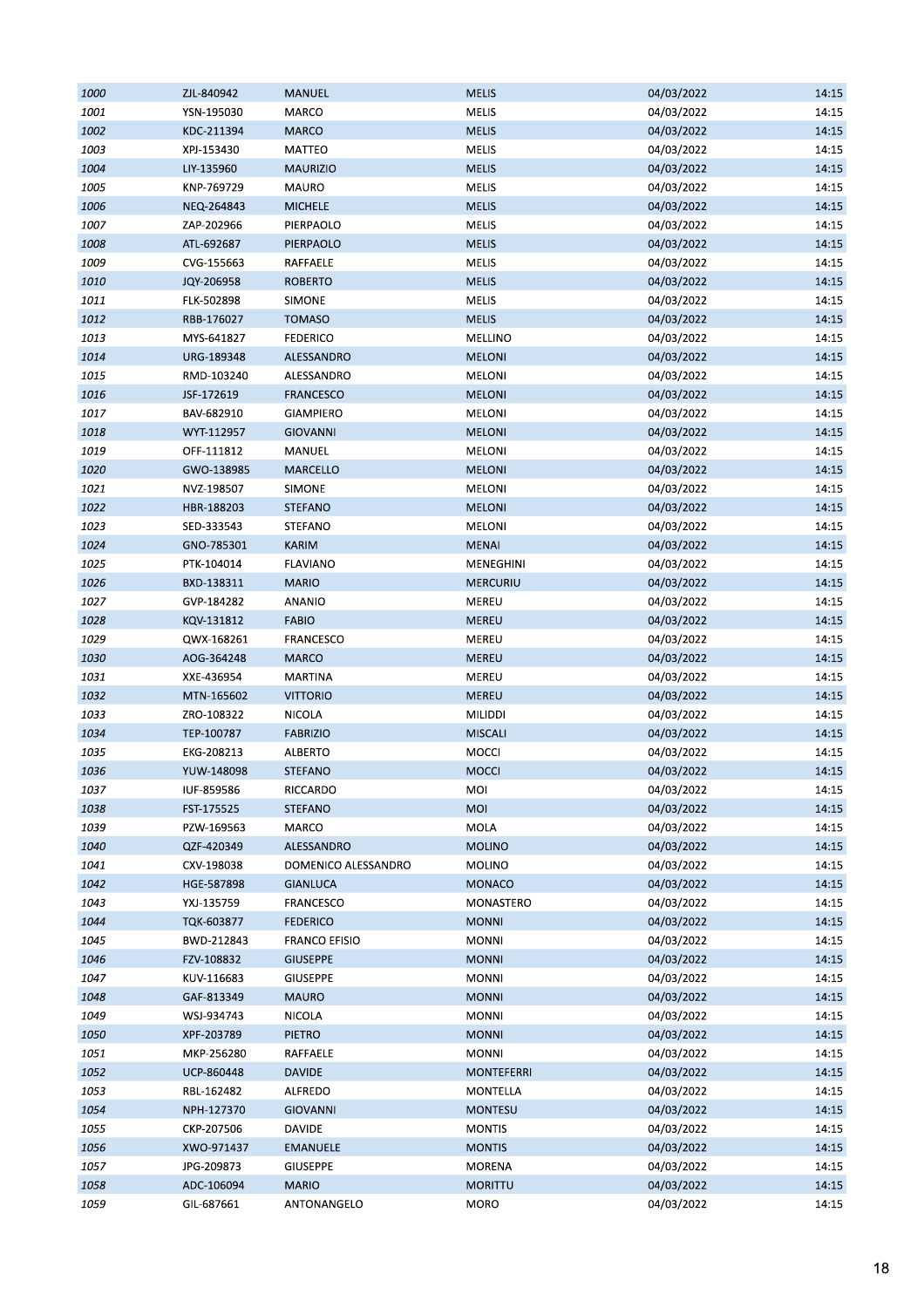| 1060   | NYR-133194            | <b>MORGAN</b>             | <b>MORO</b>      | 04/03/2022               | 14:15                   |
|--------|-----------------------|---------------------------|------------------|--------------------------|-------------------------|
| 1061   | BTN-199888            | PAMELA                    | <b>MORO</b>      | 04/03/2022               | 14:15                   |
| 1062   | XJH-822550            | <b>ANTONELLO</b>          | <b>MOSSA</b>     | 04/03/2022               | 14:15                   |
| 1063   | KFB-582909            | <b>FABRIZIO</b>           | MOSTALLINO       | 04/03/2022               | 14:15                   |
| 1064   | ROU-612262            | <b>ROBERTO</b>            | <b>MOTZO</b>     | 04/03/2022               | 14:15                   |
| 1065   | BFR-157541            | MARCO                     | MOU              | 04/03/2022               | 14:15                   |
| 1066   | YBZ-184291            | <b>HASSAN</b>             | <b>MOUJJANE</b>  | 04/03/2022               | 14:15                   |
| 1067   | CPW-186608            | <b>GIAN LUIGI</b>         | MOZZO            | 04/03/2022               | 14:15                   |
| 1068   | KSS-178540            | <b>MARIO</b>              | <b>MUCELI</b>    | 04/03/2022               | 14:15                   |
| 1069   | AFR-103678            | MIRKO SEBASTIANO VITTORIO | MUDADU           | 04/03/2022               | 14:15                   |
| 1070   | LSQ-637562            | <b>STEFANO</b>            | <b>MUDADU</b>    | 04/03/2022               | 14:15                   |
| 1071   | APT-920423            | SEBASTIANO MICHELE        | <b>MUGGIANO</b>  | 04/03/2022               | 14:15                   |
| 1072   | WEF-635562            | SALVATORE                 | <b>MUGGIANU</b>  | 04/03/2022               | 14:15                   |
| 1073   | SBU-156621            | <b>GIUSEPPE</b>           | <b>MUGGIRONI</b> | 04/03/2022               | 14:15                   |
| 1074   | OFT-198892            | <b>UGO</b>                | <b>MUGGITTU</b>  | 04/03/2022               | 14:15                   |
| 1075   | TKW-112393            | MATTEO                    | MULA             | 04/03/2022               | 14:15                   |
| 1076   | BDT-605696            | ALESSANDRO                | <b>MULARGIA</b>  | 04/03/2022               | 14:15                   |
|        |                       |                           | <b>MULAS</b>     |                          | 14:15                   |
| 1077   | FNF-242903            | ANDREA                    |                  | 04/03/2022               |                         |
| 1078   | LFO-139763            | <b>ANTONIO</b>            | <b>MULAS</b>     | 04/03/2022               | 14:15                   |
| 1079   | QPP-211228            | CLAUDIO                   | <b>MULAS</b>     | 04/03/2022               | 14:15                   |
| 1080   | DQA-138572            | <b>RAFFAELE</b>           | <b>MULAS</b>     | 04/03/2022               | 14:15                   |
| 1081   | ERL-742146            | RICCARDO                  | <b>MULAS</b>     | 04/03/2022               | 14:15                   |
| 1082   | PZP-149288            | <b>MARCO</b>              | <b>MUNDA</b>     | 04/03/2022               | 14:15                   |
| 1083   | TVT-440821            | GIANLUCA                  | MUNGIANU         | 04/03/2022               | 14:15                   |
| 1084   | RUY-287720            | ALESSANDRO                | <b>MURA</b>      | 04/03/2022               | 14:15                   |
| 1085   | PAS-541230            | ALESSIO                   | <b>MURA</b>      | 04/03/2022               | 14:15                   |
| 1086   | QHT-470372            | <b>BACHISIO</b>           | <b>MURA</b>      | 04/03/2022               | 14:15                   |
| 1087   | QKX-169816            | CARLO                     | <b>MURA</b>      | 04/03/2022               | 14:15                   |
| 1088   | FQB-944680            | <b>DANIELE</b>            | <b>MURA</b>      | 04/03/2022               | 14:15                   |
| 1089   | OMJ-512629            | DARIO                     | <b>MURA</b>      | 04/03/2022               | 14:15                   |
| 1090   | FZW-744632            | <b>EMILIO</b>             | <b>MURA</b>      | 04/03/2022               | 14:15                   |
| 1091   | DTA-200134            | FRANCESCO                 | <b>MURA</b>      | 04/03/2022               | 14:15                   |
| 1092   | GTW-229398            | <b>MARCO</b>              | <b>MURA</b>      | 04/03/2022               | 14:15                   |
| 1093   | AFB-209264            | MASSIMO                   | MURA             | 04/03/2022               | 14:15                   |
| 1094   | JRA-980088            | <b>MAURO</b>              | <b>MURA</b>      | 04/03/2022               | 14:15                   |
| 1095   | JOY-365301            | PIER GIOGIO               | <b>MURA</b>      | 04/03/2022               | 14:15                   |
| 1096   | MBJ-848340            | PIERPAOLO                 | <b>MURA</b>      | 04/03/2022               | 14:15                   |
| 1097   | YOG-123803            | <b>ROBERTO</b>            | <b>MURA</b>      | 04/03/2022               | 14:15                   |
| 1098   | MNJ-104716            | <b>ROBERTO</b>            | MUREDDU          | 04/03/2022               | 14:15                   |
| 1099   | OUZ-133093            | SEBASTIANO                | MUREDDU          | 04/03/2022               | 14:15                   |
| 1100   | TGL-791138            | AMEDEO                    | <b>MURGIA</b>    | 04/03/2022               | 14:15                   |
| 1101   | DDT-907585            | ANGELO                    | <b>MURGIA</b>    | 04/03/2022               | 14:15                   |
| 1102   | ILI-965852            | <b>DINO</b>               | <b>MURGIA</b>    | 04/03/2022               | 14:15                   |
| 1103   | LOL-118892            | GIANCRISTIAN              | <b>MURGIA</b>    | 04/03/2022               | 14:15                   |
| 1104   | QPB-219850            | <b>GIANFRANCO</b>         | <b>MURGIA</b>    | 04/03/2022               | 14:15                   |
| 1105   | KEK-195139            | <b>GIANLUCA</b>           | <b>MURGIA</b>    | 04/03/2022               | 14:15                   |
| 1106   | JRB-124280            | <b>LUCA</b>               | <b>MURGIA</b>    | 04/03/2022               | 14:15                   |
| 1107   | KDL-524451            | MASSIMILIANO              | <b>MURGIA</b>    | 04/03/2022               | 14:15                   |
| 1108   | NWV-132725            | <b>MASSIMO</b>            | <b>MURGIA</b>    | 04/03/2022               | 14:15                   |
| 1109   | VHS-886544            | MAURIZIO                  | <b>MURGIA</b>    | 04/03/2022               | 14:15                   |
| 1110   | OSA-715038            | <b>MAURO</b>              | <b>MURGIA</b>    | 04/03/2022               | 14:15                   |
| 1111   | LJQ-135101            | SIMONE                    | <b>MURGIA</b>    | 04/03/2022               | 14:15                   |
| 1112   | PGY-203368            | <b>STEFANO</b>            | <b>MURGIA</b>    | 04/03/2022               | 14:15                   |
|        | Codice                |                           |                  |                          |                         |
| Progr. | <b>Partecipazione</b> | <b>Nome</b>               | Cognome          | <b>Data Convocazione</b> | <b>Ora Convocazione</b> |
| 1113   | EQI-150246            | ALESSANDRO                | <b>MURINO</b>    | 04/03/2022               | 14:35                   |
| 1114   | TEZ-768644            | GIANFRANCO                | MURRANCA         | 04/03/2022               | 14:35                   |
| 1115   | NEO-161873            | <b>ADRIANO</b>            | <b>MURRU</b>     | 04/03/2022               | 14:35                   |
| 1116   | YRO-721921            | AMEDEO                    | MURRU            | 04/03/2022               | 14:35                   |
| 1117   | MII-142093            | ANTONELLO                 | <b>MURRU</b>     | 04/03/2022               | 14:35                   |
|        |                       |                           |                  |                          |                         |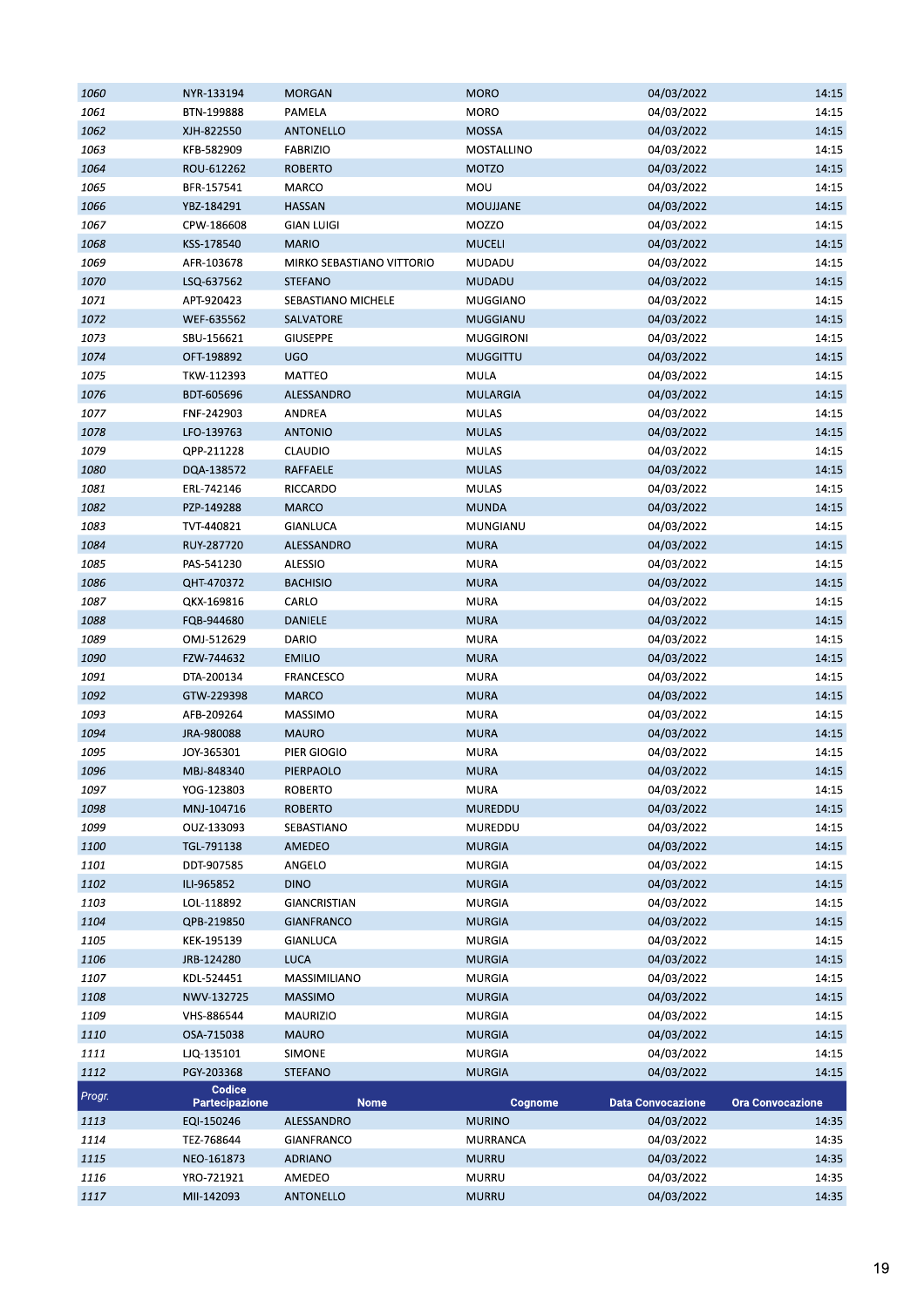| 1118 | QYF-142319 | <b>ANTONIO</b>            | MURRU           | 04/03/2022 | 14:35 |
|------|------------|---------------------------|-----------------|------------|-------|
| 1119 | UUM-186513 | <b>DAVIDE</b>             | <b>MURRU</b>    | 04/03/2022 | 14:35 |
| 1120 | PRE-150709 | <b>GIAN FRANCO</b>        | <b>MURRU</b>    | 04/03/2022 | 14:35 |
| 1121 | FAG-203876 | <b>SILVIA</b>             | <b>MURRU</b>    | 04/03/2022 | 14:35 |
| 1122 | LWU-106082 | <b>FEDERICO</b>           | <b>MURTAS</b>   | 04/03/2022 | 14:35 |
| 1123 | JWI-928893 | <b>IVAN</b>               | <b>MUSCAS</b>   | 04/03/2022 | 14:35 |
| 1124 | IGS-134081 | MARCELLO                  | <b>MUSCAS</b>   | 04/03/2022 | 14:35 |
| 1125 | QAO-180790 | <b>MARCO</b>              | <b>MUSCAS</b>   | 04/03/2022 | 14:35 |
| 1126 | BMF-194771 | RICCARDO                  | <b>MUSCAS</b>   | 04/03/2022 | 14:35 |
| 1127 | DHB-846513 | <b>CHRISTIAN</b>          | <b>MUSU</b>     | 04/03/2022 | 14:35 |
| 1128 | IMN-162531 | EMANUELE                  | MUSU            | 04/03/2022 | 14:35 |
| 1129 | NIM-104993 | <b>GIANFRANCO</b>         | <b>MUTI</b>     | 04/03/2022 | 14:35 |
| 1130 | LUD-146743 | <b>GIOVANNI FRANCESCO</b> | MUTZU           | 04/03/2022 | 14:35 |
| 1131 | YMV-927821 | COSTANTINO                | <b>NALI</b>     | 04/03/2022 | 14:35 |
| 1132 | WGZ-365824 | <b>IVAN GIUSEPPE</b>      | <b>NAPPI</b>    | 04/03/2022 | 14:35 |
|      |            |                           |                 |            |       |
| 1133 | PYM-280322 | <b>LUIGI</b>              | <b>NATERI</b>   | 04/03/2022 | 14:35 |
| 1134 | HWM-354866 | STEFANO                   | NEGRI           | 04/03/2022 | 14:35 |
| 1135 | FLS-137343 | LUCA                      | <b>NERI</b>     | 04/03/2022 | 14:35 |
| 1136 | LDJ-644588 | <b>DUMITRU VIOREL</b>     | NICULESCU       | 04/03/2022 | 14:35 |
| 1137 | HGZ-734405 | <b>FABRIZIO</b>           | <b>NIEDDU</b>   | 04/03/2022 | 14:35 |
| 1138 | ARM-161186 | FRANCESCO                 | NIEDDU          | 04/03/2022 | 14:35 |
| 1139 | EDX-162035 | <b>MARCO</b>              | <b>NIEDDU</b>   | 04/03/2022 | 14:35 |
| 1140 | WBW-612386 | PIER PAOLO                | NIEDDU          | 04/03/2022 | 14:35 |
| 1141 | YGU-501165 | <b>COSTANTINO</b>         | <b>NINU</b>     | 04/03/2022 | 14:35 |
| 1142 | SEJ-117109 | <b>NICOLA</b>             | <b>NIOI</b>     | 04/03/2022 | 14:35 |
| 1143 | ANB-256416 | <b>GIUSEPPE</b>           | <b>NIOLA</b>    | 04/03/2022 | 14:35 |
| 1144 | UFX-206032 | SALVATORE                 | <b>NIOLA</b>    | 04/03/2022 | 14:35 |
| 1145 | EAZ-304578 | <b>FRANCESCO</b>          | <b>NOLI</b>     | 04/03/2022 | 14:35 |
| 1146 | BRB-880081 | ANDREA                    | <b>NONNE</b>    | 04/03/2022 | 14:35 |
| 1147 | MDD-665128 | MASSIMILIANO              | <b>NONNIS</b>   | 04/03/2022 | 14:35 |
| 1148 | ALF-190716 | STEFANO                   | <b>NONNIS</b>   | 04/03/2022 | 14:35 |
| 1149 | QXN-180210 | <b>GIUSEPPE</b>           | <b>NORIO</b>    | 04/03/2022 | 14:35 |
| 1150 | PVM-300682 | WUILLIAM                  | <b>NURCHIS</b>  | 04/03/2022 | 14:35 |
| 1151 | SOM-138791 | <b>STEFANO</b>            | <b>NURRA</b>    | 04/03/2022 | 14:35 |
| 1152 | MOX-185640 | MAURO                     | <b>NUVOLI</b>   | 04/03/2022 | 14:35 |
| 1153 | RPC-822734 | <b>EMILIANO</b>           | OBBILI          | 04/03/2022 | 14:35 |
| 1154 | XKT-964200 | LUCA                      | <b>OBINO</b>    | 04/03/2022 | 14:35 |
| 1155 | UDW-695294 | PIETRO                    | <b>OCCHIONI</b> | 04/03/2022 | 14:35 |
| 1156 | QRQ-824385 | <b>ANTONIO</b>            | <b>OGGIANO</b>  | 04/03/2022 | 14:35 |
| 1157 | TXO-188176 | <b>GIOVANNI</b>           | OGGIANU         | 04/03/2022 | 14:35 |
| 1158 | SRQ-114128 | WALTER                    | OGGIANU         | 04/03/2022 | 14:35 |
| 1159 | LHC-120715 | <b>GIOVANNI ANTONIO</b>   | OLIA            | 04/03/2022 | 14:35 |
| 1160 |            |                           | OLIA            |            | 14:35 |
|      | DKI-115086 | ILENIA                    | <b>OLIANAS</b>  | 04/03/2022 |       |
| 1161 | UMS-155086 | SANDRO                    |                 | 04/03/2022 | 14:35 |
| 1162 | YJS-176838 | SERAFINO                  | <b>OLIANAS</b>  | 04/03/2022 | 14:35 |
| 1163 | LXF-402155 | <b>CRISTIAN</b>           | OLLA            | 04/03/2022 | 14:35 |
| 1164 | UKY-667697 | <b>PIETRO</b>             | OLLARGIU        | 04/03/2022 | 14:35 |
| 1165 | NOA-287833 | <b>MARCO</b>              | ONIDI           | 04/03/2022 | 14:35 |
| 1166 | DAH-165861 | <b>ENRICO</b>             | <b>ONNIS</b>    | 04/03/2022 | 14:35 |
| 1167 | UNF-157849 | <b>EUGENIO</b>            | <b>ONNIS</b>    | 04/03/2022 | 14:35 |
| 1168 | IAY-154863 | <b>FILIPPO</b>            | <b>ONNIS</b>    | 04/03/2022 | 14:35 |
| 1169 | MGN-100489 | SIMONETTA                 | <b>ONNIS</b>    | 04/03/2022 | 14:35 |
| 1170 | GNP-152515 | ALESSIO                   | OPPO            | 04/03/2022 | 14:35 |
| 1171 | WJC-162964 | SEBASTIANO                | OPPO            | 04/03/2022 | 14:35 |
| 1172 | HUJ-566063 | <b>FRANCO</b>             | ORECCHIONI      | 04/03/2022 | 14:35 |
| 1173 | OGM-189979 | <b>GIORGIO</b>            | <b>ORIOLO</b>   | 04/03/2022 | 14:35 |
| 1174 | GDG-144183 | <b>GIOVANNI</b>           | ORLANDO         | 04/03/2022 | 14:35 |
| 1175 | RTJ-124309 | <b>GIUSEPPE</b>           | <b>ORO</b>      | 04/03/2022 | 14:35 |
| 1176 | MEN-953205 | <b>MATTIA</b>             | ORRÙ            | 04/03/2022 | 14:35 |
| 1177 | RJZ-159125 | <b>FELICE IVAN</b>        | ORRU            | 04/03/2022 | 14:35 |
|      |            |                           |                 |            |       |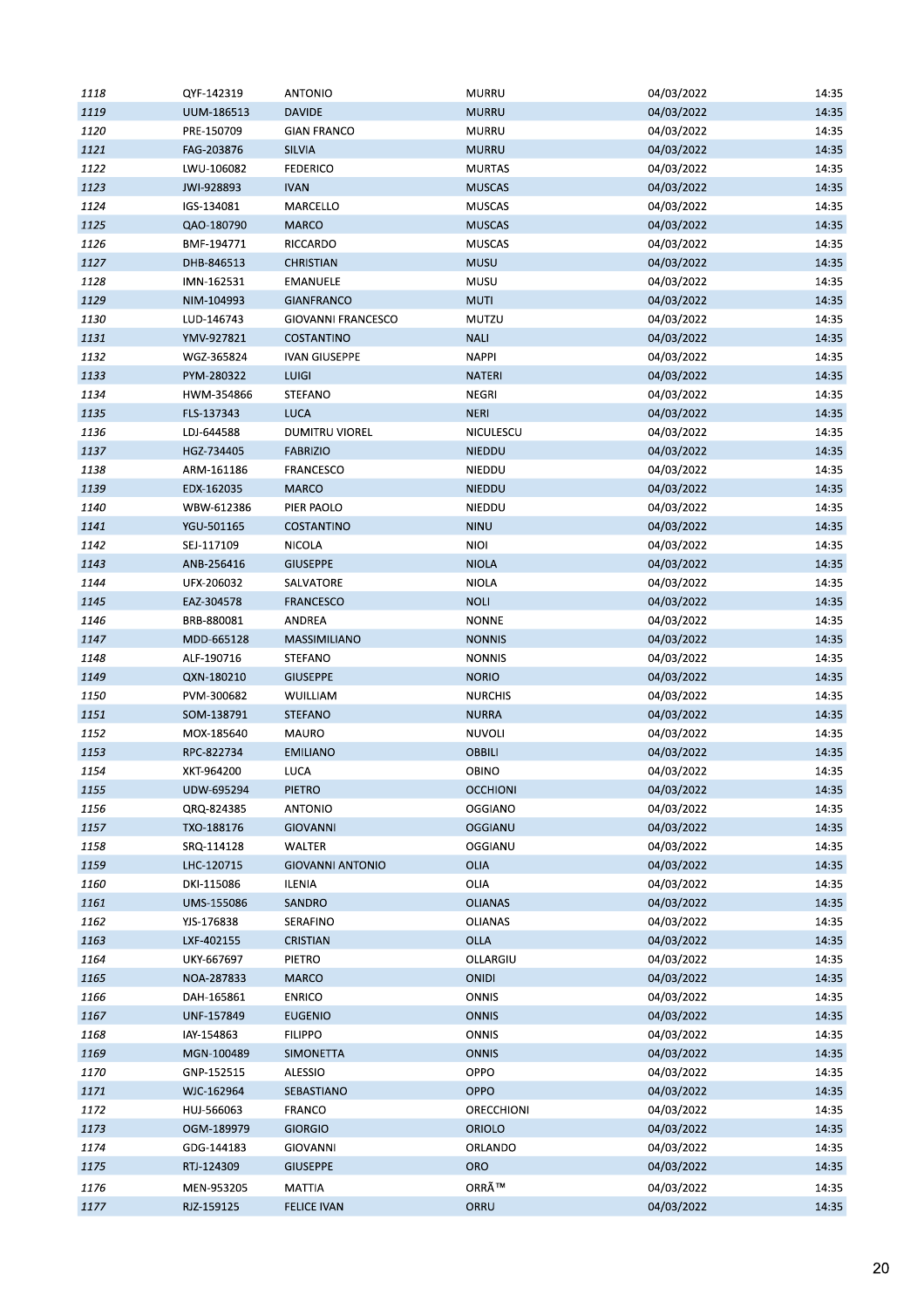| 1178 | ISH-173368 | <b>NICOLA</b>              | ORRU             | 04/03/2022 | 14:35 |
|------|------------|----------------------------|------------------|------------|-------|
| 1179 | NZZ-132912 | <b>NICOLA</b>              | ORRU'            | 04/03/2022 | 14:35 |
| 1180 | EVZ-110273 | AGOSTINO                   | ORTU             | 04/03/2022 | 14:35 |
| 1181 | VHP-171658 | <b>ANTONELLO GIUSEPPE</b>  | ORTU             | 04/03/2022 | 14:35 |
| 1182 | ADT-180509 | <b>FRANCESCO</b>           | ORTU             | 04/03/2022 | 14:35 |
| 1183 | DQI-113571 | <b>MAURO</b>               | ORTU             | 04/03/2022 | 14:35 |
| 1184 | AXT-129302 | GIANLUCA                   | <b>OTTONETTI</b> | 04/03/2022 | 14:35 |
| 1185 | QUU-127114 | <b>BEATRICE</b>            | PABA             | 04/03/2022 | 14:35 |
| 1186 | KSU-528318 | STEFANO                    | PACINI           | 04/03/2022 | 14:35 |
| 1187 | XPQ-312277 | <b>GIORGIO</b>             | <b>PALA</b>      | 04/03/2022 | 14:35 |
| 1188 | WFP-712236 | MARCO                      | PALA             | 04/03/2022 | 14:35 |
| 1189 | DNW-168649 | GAVINO                     | <b>PALITTA</b>   | 04/03/2022 | 14:35 |
| 1190 | EMF-111159 | SIMONE                     | PALMAS           | 04/03/2022 | 14:35 |
| 1191 | WYN-126137 | <b>ANTONIO</b>             | <b>PANE</b>      | 04/03/2022 | 14:35 |
| 1192 | VSW-828160 | NICOLA                     | PANI             | 04/03/2022 | 14:35 |
| 1193 | FPI-195764 | SAMUELE                    | PANI             | 04/03/2022 | 14:35 |
| 1194 | WZE-108832 | <b>GIUSEPPE ALESSANDRO</b> | PAOLINO          | 04/03/2022 | 14:35 |
| 1195 | WFH-849166 | <b>GIUSEPPE</b>            | <b>PARISI</b>    | 04/03/2022 | 14:35 |
|      |            |                            |                  |            |       |
| 1196 | FBI-170179 | <b>ORAZIO</b>              | PATAMIA          | 04/03/2022 | 14:35 |
| 1197 | GEI-518631 | <b>GIAMPIETRO</b>          | PATTERI          | 04/03/2022 | 14:35 |
| 1198 | MMC-775625 | EMANUELE                   | PAU              | 04/03/2022 | 14:35 |
| 1199 | IEP-111189 | <b>MARIO</b>               | PAZZOLA          | 04/03/2022 | 14:35 |
| 1200 | ZZL-197521 | <b>RODOLFO</b>             | PEDACE           | 04/03/2022 | 14:35 |
| 1201 | QFQ-178398 | DANIELE                    | <b>PEDDIO</b>    | 04/03/2022 | 14:35 |
| 1202 | POB-138520 | <b>GIUSEPPE ANGELO</b>     | PEDDIO           | 04/03/2022 | 14:35 |
| 1203 | EUI-495243 | <b>ALESSIO</b>             | <b>PEDDIS</b>    | 04/03/2022 | 14:35 |
| 1204 | MOQ-153416 | DANIELE                    | PELLEGRINO       | 04/03/2022 | 14:35 |
| 1205 | VPY-137328 | PAOLO                      | <b>PENONE</b>    | 04/03/2022 | 14:35 |
| 1206 | WLU-213054 | ANTONINO                   | PERAINO          | 04/03/2022 | 14:35 |
| 1207 | OES-212414 | ALESSANDRO                 | PERALTA          | 04/03/2022 | 14:35 |
| 1208 | DVE-109914 | PAOLA                      | PERNA            | 04/03/2022 | 14:35 |
| 1209 | PUV-118702 | ALESSANDRO                 | <b>PEROTTI</b>   | 04/03/2022 | 14:35 |
| 1210 | CEI-258644 | FRANCO                     | PERRA            | 04/03/2022 | 14:35 |
| 1211 | HJI-989985 | <b>GIANLUCA</b>            | PERRA            | 04/03/2022 | 14:35 |
| 1212 | OCV-314045 | SANDRO                     | PERTICI          | 04/03/2022 | 14:35 |
| 1213 | ONX-155261 | <b>MARCO</b>               | PESCE            | 04/03/2022 | 14:35 |
| 1214 | ACB-106571 | ALBERTO CLAUDIO            | PETZA            | 04/03/2022 | 14:35 |
| 1215 | SLD-207379 | ALESSANDRO                 | <b>PIANA</b>     | 04/03/2022 | 14:35 |
| 1216 | WHS-167909 | ANDREA                     | PIANA            | 04/03/2022 | 14:35 |
| 1217 | KVG-762244 | <b>GIANFELICE</b>          | <b>PIANA</b>     | 04/03/2022 | 14:35 |
| 1218 | IZT-394788 | SALVATORE                  | PIANA            | 04/03/2022 | 14:35 |
| 1219 | MYB-191748 | <b>SERGIO MARIO</b>        | PIANA            | 04/03/2022 | 14:35 |
| 1220 | CLB-749849 | <b>ENRICO</b>              | <b>PIANO</b>     | 04/03/2022 | 14:35 |
| 1221 | PZB-158222 | SALVATORE                  | <b>PIANO</b>     | 04/03/2022 | 14:35 |
| 1222 | WEY-576474 | <b>TITO</b>                | <b>PIANO</b>     | 04/03/2022 | 14:35 |
| 1223 | VJV-109240 | ALESSANDRO                 | <b>PIBIA</b>     | 04/03/2022 | 14:35 |
| 1224 | KPB-405502 | SANDRO                     | PIBIA            | 04/03/2022 | 14:35 |
| 1225 | ZRM-783338 | <b>MAURO</b>               | PIBIRI           | 04/03/2022 | 14:35 |
| 1226 | XVR-128438 | DANIELE                    | PICCI            | 04/03/2022 | 14:35 |
| 1227 | VJH-704310 | <b>SIMONE</b>              | PICCIAU          | 04/03/2022 | 14:35 |
| 1228 | ZAG-142593 | STEFANO                    | PICCIAU          | 04/03/2022 | 14:35 |
| 1229 | IUF-101847 | <b>PIERO</b>               | <b>PICUS</b>     | 04/03/2022 | 14:35 |
| 1230 | IBO-133755 | RAIMONDO                   | PIDIA            | 04/03/2022 | 14:35 |
|      |            |                            |                  |            |       |
| 1231 | FNC-145457 | <b>ANTHONY</b>             | <b>PIDONE</b>    | 04/03/2022 | 14:35 |
| 1232 | CZD-153355 | <b>FEDERICO</b>            | PIERETTI         | 04/03/2022 | 14:35 |
| 1233 | JEG-140594 | <b>ALDO</b>                | PIERINI          | 04/03/2022 | 14:35 |
| 1234 | DUC-148343 | ALESSANDRO                 | PIGA             | 04/03/2022 | 14:35 |
| 1235 | XWK-322144 | <b>MAURO</b>               | <b>PIGA</b>      | 04/03/2022 | 14:35 |
| 1236 | VNF-106080 | ALESSANDRO                 | PILI             | 04/03/2022 | 14:35 |
| 1237 | RNJ-153050 | ANDREA                     | PILI             | 04/03/2022 | 14:35 |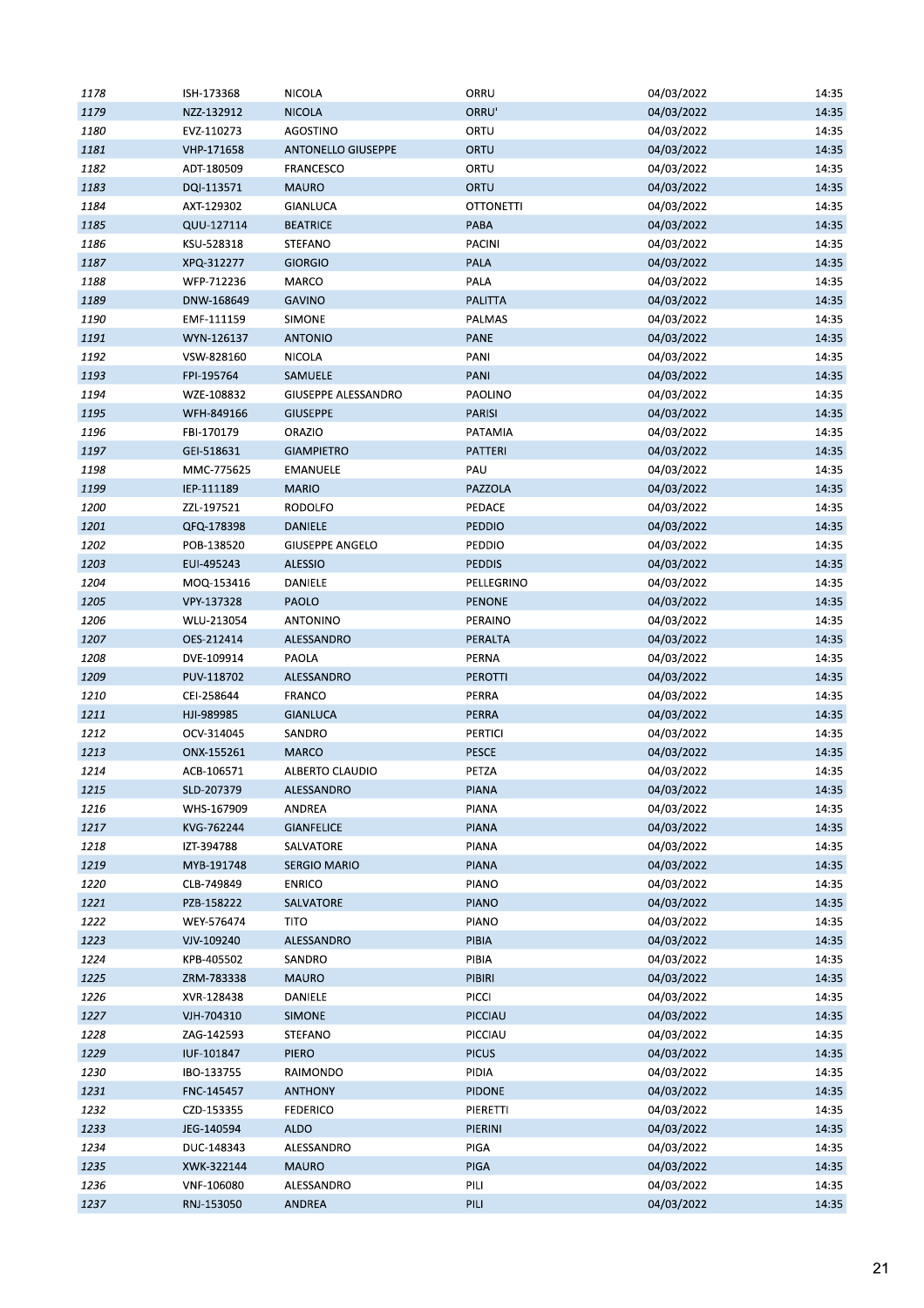| 1238 | NLN-200571 | MARCO                  | PILI            | 04/03/2022 | 14:35 |
|------|------------|------------------------|-----------------|------------|-------|
| 1239 | EGO-189041 | <b>WALTER</b>          | PILI            | 04/03/2022 | 14:35 |
| 1240 | HWJ-185340 | ALESSANDRO             | PILIA           | 04/03/2022 | 14:35 |
| 1241 | HNQ-164670 | <b>GIUSEPPE</b>        | PILIA           | 04/03/2022 | 14:35 |
| 1242 | QQV-490733 | MAURIZIO               | PILIA           | 04/03/2022 | 14:35 |
| 1243 | HHX-186121 | <b>ROBERTO</b>         | PILIA           | 04/03/2022 | 14:35 |
| 1244 | GCG-181343 | <b>NICOLA</b>          | PILLAI          | 04/03/2022 | 14:35 |
| 1245 | APP-153079 | <b>MARCO</b>           | PILLOLLA        | 04/03/2022 | 14:35 |
| 1246 | FPA-761871 | <b>CLAUDIO</b>         | PILLONI         | 04/03/2022 | 14:35 |
| 1247 | CKO-118648 | CRISTIAN               | PILLONI         | 04/03/2022 | 14:35 |
| 1248 | GGT-118650 | <b>FABRIZIO</b>        | PILLONI         | 04/03/2022 | 14:35 |
| 1249 | GDG-117571 | <b>GIAN FRANCESCO</b>  | PILO            | 04/03/2022 | 14:35 |
| 1250 | RIG-141502 | <b>GIUSEPPE LUIGI</b>  | PILO            | 04/03/2022 | 14:35 |
| 1251 | QYL-146659 | <b>LUIGI</b>           | PILO            | 04/03/2022 | 14:35 |
| 1252 | MMJ-164337 | ANDREA                 | PILUDU          | 04/03/2022 | 14:35 |
| 1253 | FRC-253889 | CARLO                  | PILUDU          | 04/03/2022 | 14:35 |
| 1254 | UGG-129038 | GABRIELE               | PINDUCCIU       | 04/03/2022 | 14:35 |
| 1255 | MHP-136992 | ANDREA                 | <b>PINGIORI</b> | 04/03/2022 | 14:35 |
| 1256 | NYP-658966 | ANDREA                 | PINNA           | 04/03/2022 | 14:35 |
|      |            |                        |                 | 04/03/2022 |       |
| 1257 | EYT-107101 | <b>DANILO</b>          | <b>PINNA</b>    |            | 14:35 |
| 1258 | JSB-180249 | <b>DAVIDE</b>          | PINNA           | 04/03/2022 | 14:35 |
| 1259 | CKA-100416 | <b>FRANCESCO</b>       | <b>PINNA</b>    | 04/03/2022 | 14:35 |
| 1260 | ROY-398415 | <b>GAVINO</b>          | <b>PINNA</b>    | 04/03/2022 | 14:35 |
| 1261 | VLQ-651256 | <b>GIAMMARIO</b>       | <b>PINNA</b>    | 04/03/2022 | 14:35 |
| 1262 | FMQ-783151 | <b>GIORGIO</b>         | PINNA           | 04/03/2022 | 14:35 |
| 1263 | UDQ-162531 | <b>GIUSEPPE</b>        | <b>PINNA</b>    | 04/03/2022 | 14:35 |
| 1264 | DTM-476329 | <b>IGNAZIO</b>         | PINNA           | 04/03/2022 | 14:35 |
| 1265 | VAB-995120 | MASSIMILIANO           | <b>PINNA</b>    | 04/03/2022 | 14:35 |
| 1266 | FXN-163518 | MASSIMILIANO           | PINNA           | 04/03/2022 | 14:35 |
| 1267 | VBE-142864 | <b>MASSIMO</b>         | <b>PINNA</b>    | 04/03/2022 | 14:35 |
| 1268 | MBU-396862 | PAOLO                  | PINNA           | 04/03/2022 | 14:35 |
| 1269 | SCD-147244 | <b>PIETRO</b>          | <b>PINNA</b>    | 04/03/2022 | 14:35 |
| 1270 | AJP-213396 | PIETRO MARIO           | PINNA           | 04/03/2022 | 14:35 |
| 1271 | PZL-372012 | SEBASTIANO             | <b>PINNA</b>    | 04/03/2022 | 14:35 |
| 1272 | ZQI-179666 | CRISTIAN               | <b>PINTOR</b>   | 04/03/2022 | 14:35 |
| 1273 | SVP-113437 | <b>ADRIANO</b>         | <b>PINTORE</b>  | 04/03/2022 | 14:35 |
| 1274 | OBC-622432 | DANIELE                | <b>PINTORE</b>  | 04/03/2022 | 14:35 |
| 1275 | XOO-178829 | CARLO                  | <b>PINTUCCI</b> | 04/03/2022 | 14:35 |
| 1276 | UIJ-164836 | <b>ANTONIO</b>         | <b>PINTUS</b>   | 04/03/2022 | 14:35 |
| 1277 | FFV-831853 | CORRADO                | <b>PINTUS</b>   | 04/03/2022 | 14:35 |
| 1278 | KHW-235149 | <b>GIOVANNI</b>        | <b>PINTUS</b>   | 04/03/2022 | 14:35 |
| 1279 | ZVE-109545 | MICHELANGELO           | <b>PINTUS</b>   | 04/03/2022 | 14:35 |
| 1280 | VEE-738065 | <b>TIZIANO</b>         | <b>PINTUS</b>   | 04/03/2022 | 14:35 |
| 1281 | XKJ-103830 | <b>VERONICA ANDREA</b> | <b>PINTUS</b>   | 04/03/2022 | 14:35 |
| 1282 | ZLS-117977 | DANILO                 | PIPPIA          | 04/03/2022 | 14:35 |
| 1283 | PSX-956154 | SALVATORE              | PIRARBA         | 04/03/2022 | 14:35 |
| 1284 | WNJ-132187 | ALESSANDRO             | <b>PIRAS</b>    | 04/03/2022 | 14:35 |
| 1285 | MDP-697373 | ALESSANDRO             | <b>PIRAS</b>    | 04/03/2022 | 14:35 |
| 1286 | IWV-126932 | ALESSANDRO             | PIRAS           | 04/03/2022 | 14:35 |
| 1287 | DQH-147006 | ANTONELLO              | <b>PIRAS</b>    | 04/03/2022 | 14:35 |
| 1288 | XIJ-128314 | <b>ANTONIO</b>         | PIRAS           | 04/03/2022 | 14:35 |
| 1289 | CXL-117019 | <b>ANTONIO MARIA</b>   | <b>PIRAS</b>    | 04/03/2022 | 14:35 |
| 1290 | HVY-293987 | CRISTIAN               | <b>PIRAS</b>    | 04/03/2022 | 14:35 |
| 1291 | WHR-444272 | DANIELE                | <b>PIRAS</b>    | 04/03/2022 | 14:35 |
| 1292 | IAZ-471345 | DAVIDE                 | PIRAS           | 04/03/2022 | 14:35 |
|      | FFJ-565394 | <b>DIEGO</b>           | <b>PIRAS</b>    | 04/03/2022 | 14:35 |
| 1293 |            |                        |                 |            |       |
| 1294 | MIQ-939938 | <b>DIEGO</b>           | PIRAS           | 04/03/2022 | 14:35 |
| 1295 | OAD-376325 | <b>EFISIO</b>          | <b>PIRAS</b>    | 04/03/2022 | 14:35 |
| 1296 | WJL-122208 | <b>FABIO</b>           | PIRAS           | 04/03/2022 | 14:35 |
| 1297 | GBY-177989 | <b>FABIO</b>           | <b>PIRAS</b>    | 04/03/2022 | 14:35 |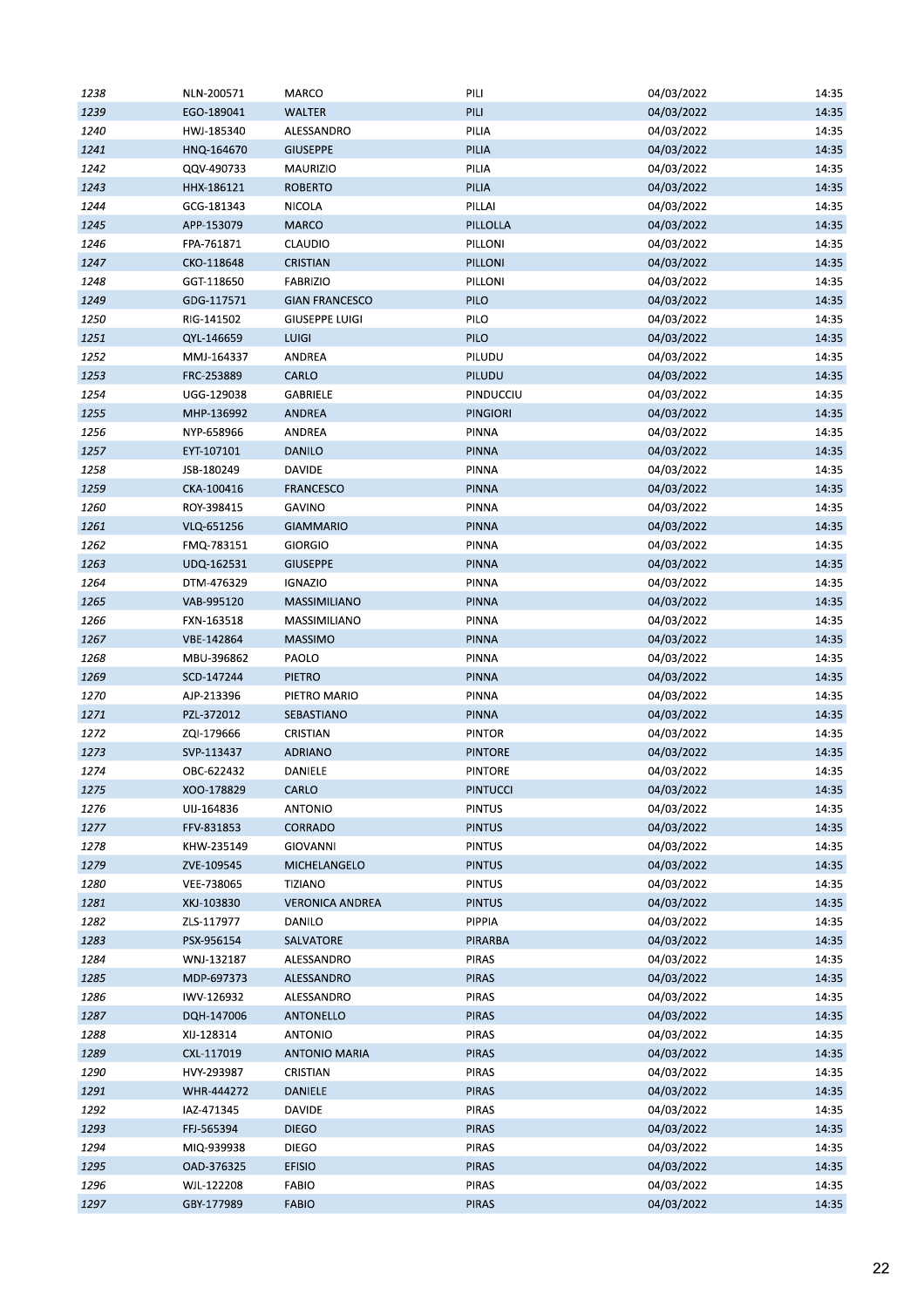| 1298 | DWK-132821 | <b>FABRIZIO</b>        | <b>PIRAS</b>   | 04/03/2022 | 14:35 |
|------|------------|------------------------|----------------|------------|-------|
| 1299 | NBG-135549 | <b>FRANCESCO</b>       | <b>PIRAS</b>   | 04/03/2022 | 14:35 |
| 1300 | SJP-163064 | GIAMPAOLO              | PIRAS          | 04/03/2022 | 14:35 |
| 1301 | FPO-189410 | <b>GIAN LUCA</b>       | <b>PIRAS</b>   | 04/03/2022 | 14:35 |
| 1302 | GGS-214216 | <b>GIORGIO</b>         | PIRAS          | 04/03/2022 | 14:35 |
| 1303 | MMO-150099 | <b>GIORGIO GIULIO</b>  | <b>PIRAS</b>   | 04/03/2022 | 14:35 |
| 1304 | URN-200246 | <b>GIUSEPPE</b>        | <b>PIRAS</b>   | 04/03/2022 | 14:35 |
| 1305 | RHW-194670 | KRISTIAN               | <b>PIRAS</b>   | 04/03/2022 | 14:35 |
| 1306 | RVB-153429 | LUCIANO                | PIRAS          | 04/03/2022 | 14:35 |
| 1307 | DHZ-312687 | <b>MARIANO</b>         | <b>PIRAS</b>   | 04/03/2022 | 14:35 |
| 1308 | DGD-788327 | <b>MARIO</b>           | PIRAS          | 04/03/2022 | 14:35 |
| 1309 | EIK-372381 | <b>MATTEO DOMENICO</b> | <b>PIRAS</b>   | 04/03/2022 | 14:35 |
| 1310 | FEJ-147710 | ORLANDO GAUDENZIO      | <b>PIRAS</b>   | 04/03/2022 | 14:35 |
| 1311 | YJL-203572 | PIERPAOLO              | <b>PIRAS</b>   | 04/03/2022 | 14:35 |
| 1312 | ESB-156548 | PIETRO                 | <b>PIRAS</b>   | 04/03/2022 | 14:35 |
| 1313 | XVW-114102 | <b>RICCARDO</b>        | <b>PIRAS</b>   | 04/03/2022 | 14:35 |
| 1314 | PRX-461736 | SIGFRIDO               | PIRAS          | 04/03/2022 | 14:35 |
| 1315 | SBC-167800 | <b>STEFANO</b>         | <b>PIRAS</b>   | 04/03/2022 | 14:35 |
| 1316 | KRJ-148636 | STEFANO                | <b>PIRAS</b>   | 04/03/2022 | 14:35 |
| 1317 | ONN-155706 | <b>STEFANO</b>         | PIRAS          | 04/03/2022 | 14:35 |
|      |            |                        | PIRAS          | 04/03/2022 | 14:35 |
| 1318 | YUS-137154 | STEFANO                |                |            |       |
| 1319 | IUQ-144198 | <b>ANDREA</b>          | PIREDDA        | 04/03/2022 | 14:35 |
| 1320 | DFJ-202373 | DANIELE                | PIREDDA        | 04/03/2022 | 14:35 |
| 1321 | JYO-997480 | <b>MATTEO</b>          | PIREDDA        | 04/03/2022 | 14:35 |
| 1322 | RMG-168972 | DAMIANO                | PIREDDU        | 04/03/2022 | 14:35 |
| 1323 | VHL-108373 | <b>GIORGIO</b>         | PIREDDU        | 04/03/2022 | 14:35 |
| 1324 | UTB-202117 | LUCIANO                | PIREDDU        | 04/03/2022 | 14:35 |
| 1325 | KHP-127950 | ANTONELLO              | <b>PIRINO</b>  | 04/03/2022 | 14:35 |
| 1326 | TJH-191531 | <b>FILIPPO</b>         | PIRISINU       | 04/03/2022 | 14:35 |
| 1327 | GYF-801695 | <b>DANIELE</b>         | <b>PIRODDI</b> | 04/03/2022 | 14:35 |
| 1328 | RAM-190508 | LUCA                   | <b>PIRODDI</b> | 04/03/2022 | 14:35 |
| 1329 | LGI-454507 | MARCELLO               | <b>PIRODDI</b> | 04/03/2022 | 14:35 |
| 1330 | XCO-550945 | <b>DOMENICO</b>        | PIROZZI        | 04/03/2022 | 14:35 |
| 1331 | IRE-119412 | <b>TULLIO</b>          | PIROZZI        | 04/03/2022 | 14:35 |
| 1332 | FKJ-135392 | <b>CLAUDIO</b>         | PIRRONI        | 04/03/2022 | 14:35 |
| 1333 | ZJR-144199 | AGOSTINO               | <b>PISANO</b>  | 04/03/2022 | 14:35 |
| 1334 | LJD-769025 | ALESSANDRO             | <b>PISANO</b>  | 04/03/2022 | 14:35 |
| 1335 | GZK-211308 | ANDREA                 | PISANO         | 04/03/2022 | 14:35 |
| 1336 | HYJ-200871 | <b>BRUNO</b>           | PISANO         | 04/03/2022 | 14:35 |
| 1337 | UHN-377056 | <b>OSCAR</b>           | <b>PISANO</b>  | 04/03/2022 | 14:35 |
| 1338 | AJR-187616 | SIMONE                 | PISANO         | 04/03/2022 | 14:35 |
| 1339 | YWS-592191 | GASPARE                | PISANU         | 04/03/2022 | 14:35 |
| 1340 | PUB-242996 | MANUEL                 | PISANU         | 04/03/2022 | 14:35 |
| 1341 | HNY-203350 | SALVATORE              | PISANU         | 04/03/2022 | 14:35 |
| 1342 | IWS-551063 | ALESSANDRO             | PISCHEDDA      | 04/03/2022 | 14:35 |
| 1343 | GJM-210665 | CARLO                  | PISCHEDDA      | 04/03/2022 | 14:35 |
| 1344 | IOG-918200 | GIOVANNI BATTISTA      | PISCHEDDA      | 04/03/2022 | 14:35 |
| 1345 | ITO-695271 | <b>MARCO</b>           | PISCHEDDA      | 04/03/2022 | 14:35 |
| 1346 | XFX-473636 | MATTEO                 | PISCHEDDA      | 04/03/2022 | 14:35 |
| 1347 | SRT-792299 | <b>MIRKO ELIA</b>      | PISCHEDDA      | 04/03/2022 | 14:35 |
| 1348 | FQD-903395 | ALESSANDRO             | PISCITELLI     | 04/03/2022 | 14:35 |
| 1349 | XTV-154239 | PIERPAOLO              | PISEDDU        | 04/03/2022 | 14:35 |
| 1350 | YZF-675302 | GIANMARCO              | PISELLI        | 04/03/2022 | 14:35 |
| 1351 | HAR-843868 | <b>FILIPPO</b>         | <b>PISONI</b>  | 04/03/2022 | 14:35 |
| 1352 | SJW-185228 | GIAMPAOLO              | <b>PISTIS</b>  | 04/03/2022 | 14:35 |
| 1353 | TKC-410747 | <b>SIMONE</b>          | <b>PISTIS</b>  | 04/03/2022 | 14:35 |
| 1354 | QBO-138468 | ALBERTO                | PISU           | 04/03/2022 | 14:35 |
| 1355 | ITV-147684 | <b>DAVIDE</b>          | PISU           | 04/03/2022 | 14:35 |
| 1356 | AEQ-133921 | <b>FEDERICO</b>        | PISU           | 04/03/2022 | 14:35 |
| 1357 | ZJB-159125 | PAOLO                  | PISU           | 04/03/2022 | 14:35 |
|      |            |                        |                |            |       |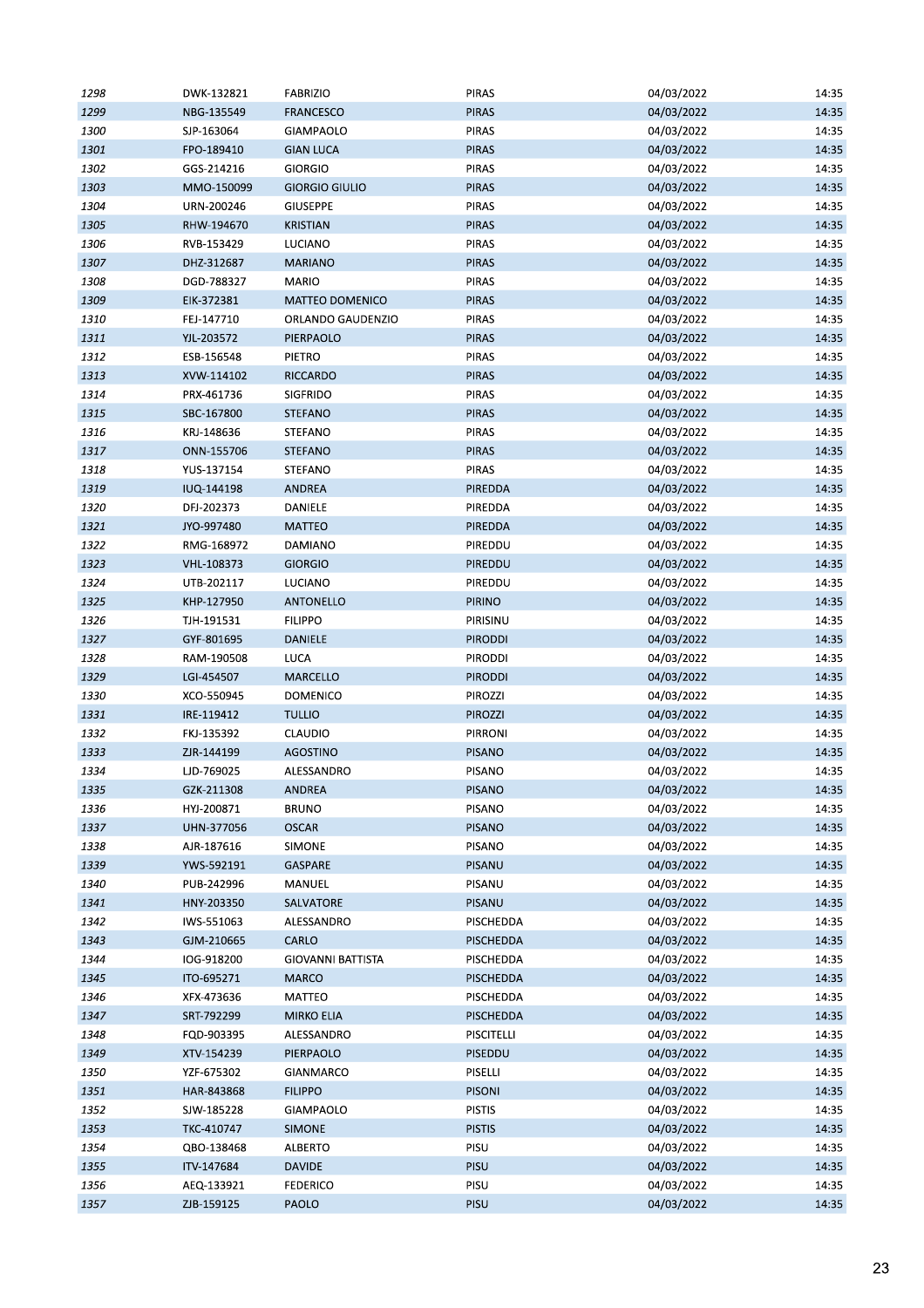| 1358   | QVR-986323                      | <b>DOMENICO</b>        | PITRE'          | 04/03/2022               | 14:35                   |
|--------|---------------------------------|------------------------|-----------------|--------------------------|-------------------------|
| 1359   | LIS-138848                      | CALOGERO               | <b>PITRONE</b>  | 04/03/2022               | 14:35                   |
| 1360   | KIK-195640                      | <b>ANTONIO</b>         | <b>PITTALIS</b> | 04/03/2022               | 14:35                   |
| 1361   | FTJ-868696                      | <b>NICOLA</b>          | <b>PITTALIS</b> | 04/03/2022               | 14:35                   |
| 1362   | UTK-650062                      | <b>FABIO</b>           | PITTAU          | 04/03/2022               | 14:35                   |
| 1363   | UTI-799967                      | <b>ANDREA</b>          | <b>PITZALIS</b> | 04/03/2022               | 14:35                   |
| 1364   | VAO-198329                      | <b>GIANFRANCO</b>      | <b>PITZALIS</b> | 04/03/2022               | 14:35                   |
| 1365   | EVE-160304                      | PIETRO PAOLO           | PITZOLU         | 04/03/2022               | 14:35                   |
| 1366   | DQM-125896                      | FRANCESCO ANTONIO      | PIU             | 04/03/2022               | 14:35                   |
| 1367   | KRY-170759                      | SAMUELE                | <b>PIZZUTO</b>  | 04/03/2022               | 14:35                   |
| Progr. | Codice<br><b>Partecipazione</b> | <b>Nome</b>            | Cognome         | <b>Data Convocazione</b> | <b>Ora Convocazione</b> |
| 1368   | SFG-989245                      | ALESSANDRO             | <b>PODDA</b>    | 04/03/2022               | 17:00                   |
| 1369   | PDX-144935                      | ANDREA                 | PODDA           | 04/03/2022               | 17:00                   |
| 1370   | ZJC-118498                      | <b>DARIO</b>           | <b>PODDA</b>    | 04/03/2022               | 17:00                   |
| 1371   | DPA-193096                      | <b>FRANCESCO</b>       | PODDA           | 04/03/2022               | 17:00                   |
| 1372   | YLA-210505                      | <b>GIUSEPPE</b>        | <b>PODDA</b>    | 04/03/2022               | 17:00                   |
| 1373   | EEV-179166                      | <b>STEFANO</b>         | PODDA           | 04/03/2022               | 17:00                   |
| 1374   | KEO-404818                      | <b>STEFANO</b>         | <b>PODDA</b>    | 04/03/2022               | 17:00                   |
| 1375   | JKE-149428                      | <b>IVAN</b>            | PODDI           | 04/03/2022               | 17:00                   |
| 1376   | FQV-996437                      | <b>FABRIZIO</b>        | <b>PODDIGHE</b> | 04/03/2022               | 17:00                   |
| 1377   | GFF-701076                      | <b>TONINO</b>          | <b>PODDIGHE</b> | 04/03/2022               | 17:00                   |
| 1378   | WGT-501260                      | <b>PIETRO</b>          | <b>POLO</b>     | 04/03/2022               | 17:00                   |
| 1379   | NUI-114387                      | <b>SERGIO</b>          | PORCEDDA        | 04/03/2022               | 17:00                   |
| 1380   | PDD-176678                      | <b>IGOR</b>            | PORCEDDU        | 04/03/2022               | 17:00                   |
| 1381   | GXS-105629                      | <b>THOMAS MARCO</b>    | PORCEDDU        | 04/03/2022               | 17:00                   |
| 1382   | FYD-171519                      | <b>EMANUELE</b>        | PORCELLA        | 04/03/2022               | 17:00                   |
| 1383   | VZO-251547                      | ANTONELLO              | PORCHEDDU       | 04/03/2022               | 17:00                   |
| 1384   | PJS-852677                      | <b>COSIMO</b>          | <b>PORCU</b>    | 04/03/2022               | 17:00                   |
| 1385   | MGG-845067                      | <b>EFISIO</b>          | PORCU           | 04/03/2022               | 17:00                   |
| 1386   | CIH-153536                      | <b>EMANUELE</b>        | <b>PORCU</b>    | 04/03/2022               | 17:00                   |
| 1387   | UGY-104731                      | <b>IGNAZIO</b>         | <b>PORCU</b>    | 04/03/2022               | 17:00                   |
| 1388   | GNN-153973                      | PAOLO                  | <b>PORCU</b>    | 04/03/2022               | 17:00                   |
| 1389   | YUJ-677280                      | SEBASTIANO             | <b>PORCU</b>    | 04/03/2022               | 17:00                   |
| 1390   | GKB-165224                      | <b>SERGIO</b>          | <b>PORCU</b>    | 04/03/2022               | 17:00                   |
| 1391   | XWZ-364782                      | <b>STEFANO</b>         | <b>PORCU</b>    | 04/03/2022               | 17:00                   |
| 1392   | EUT-122998                      | DANIELE                | <b>PORRU</b>    | 04/03/2022               | 17:00                   |
| 1393   | HIM-147918                      | <b>IGNAZIO</b>         | PORRU           | 04/03/2022               | 17:00                   |
| 1394   | YCE-132011                      | <b>NICOLA</b>          | <b>PORTA</b>    | 04/03/2022               | 17:00                   |
| 1395   | IYO-978774                      | <b>GIOVANNI NATALE</b> | POTENZANO       | 04/03/2022               | 17:00                   |
| 1396   | MPC-751841                      | <b>GRAZIANO</b>        | <b>POTETTU</b>  | 04/03/2022               | 17:00                   |
| 1397   | ZDW-141256                      | <b>CLAUDIO</b>         | PRUNER          | 04/03/2022               | 17:00                   |
| 1398   | ABN-571966                      | SIRO PIER PAOLO        | <b>PRUNER</b>   | 04/03/2022               | 17:00                   |
| 1399   | GFE-607338                      | ALESSANDRO             | PUDDU           | 04/03/2022               | 17:00                   |
| 1400   | INC-170223                      | <b>ANTONIO</b>         | <b>PUDDU</b>    | 04/03/2022               | 17:00                   |
| 1401   | CKW-108654                      | <b>ANTONIO</b>         | PUDDU           | 04/03/2022               | 17:00                   |
| 1402   | CBT-141287                      | <b>DANIELE</b>         | <b>PUDDU</b>    | 04/03/2022               | 17:00                   |
| 1403   | AJV-180872                      | <b>EFISIO</b>          | PUDDU           | 04/03/2022               | 17:00                   |
| 1404   | CMP-200542                      | <b>FRANCESCO</b>       | <b>PUDDU</b>    | 04/03/2022               | 17:00                   |
| 1405   | CSR-136151                      | <b>GIOVANNI</b>        | PUDDU           | 04/03/2022               | 17:00                   |
| 1406   | TLO-969844                      | <b>GIULIANO</b>        | PUDDU           | 04/03/2022               | 17:00                   |
| 1407   | LYF-103134                      | MASSIMO                | PUDDU           | 04/03/2022               | 17:00                   |
| 1408   | DRL-971073                      | <b>MIRCO</b>           | <b>PUDDU</b>    | 04/03/2022               | 17:00                   |
| 1409   | UYR-161231                      | <b>MIRKO</b>           | PUDDU           | 04/03/2022               | 17:00                   |
| 1410   | VIZ-146337                      | OBERDAN                | <b>PUDDU</b>    | 04/03/2022               | 17:00                   |
| 1411   | KZK-937442                      | <b>ROBERTO</b>         | <b>PUDDU</b>    | 04/03/2022               | 17:00                   |
| 1412   | MLR-114588                      | <b>STEFANO</b>         | <b>PUDDU</b>    | 04/03/2022               | 17:00                   |
| 1413   | BQY-492669                      | <b>STEFANO</b>         | PUDDU           | 04/03/2022               | 17:00                   |
| 1414   | JXB-556337                      | <b>TULLIO</b>          | <b>PUDDU</b>    | 04/03/2022               | 17:00                   |
| 1415   | AGA-886658                      | MARIO ALESSIO          | PULINA          | 04/03/2022               | 17:00                   |
|        |                                 |                        |                 |                          |                         |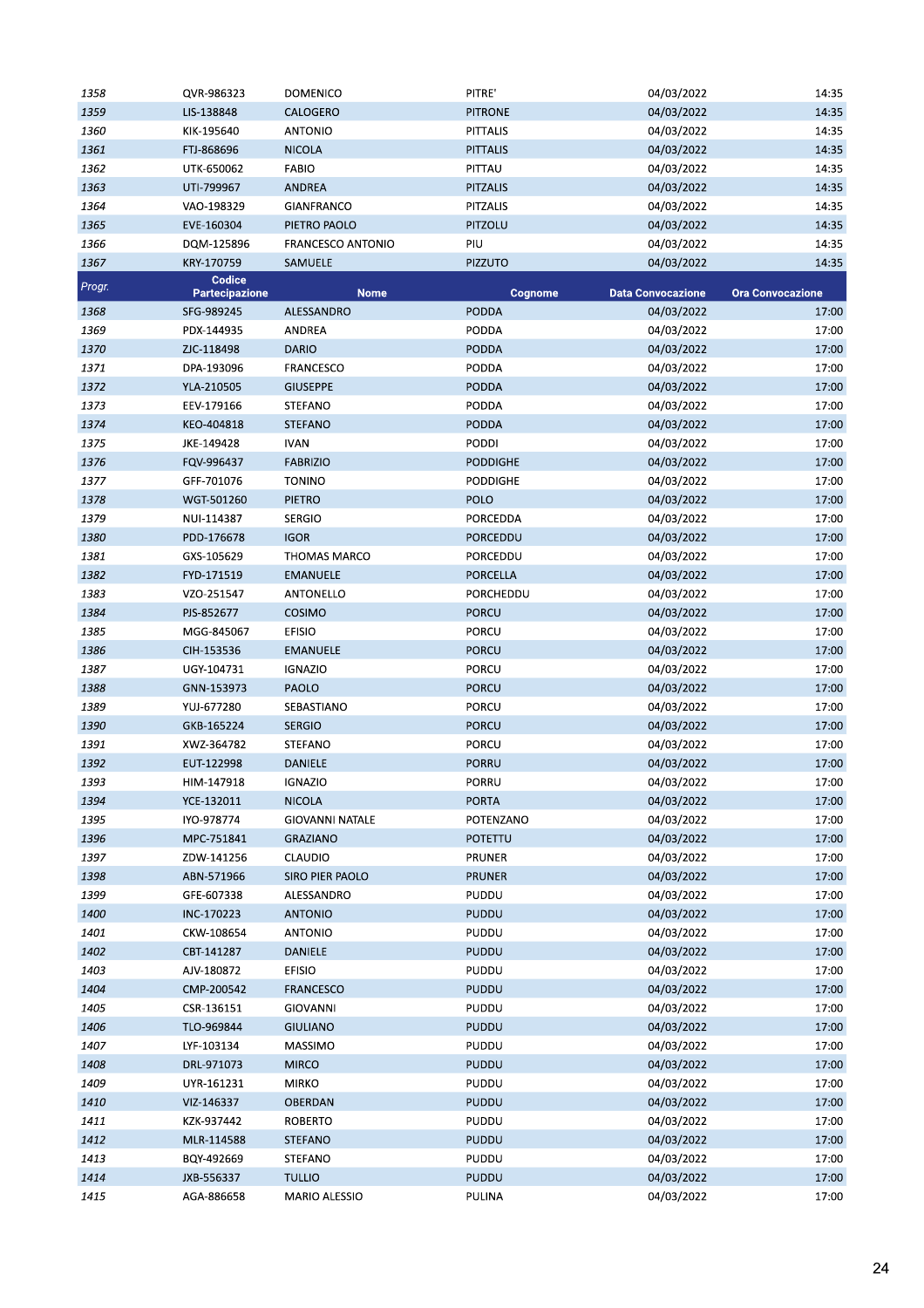| 1416 | SNV-136315 | MAURO ANTONIO GAVINO      | <b>PULINA</b>  | 04/03/2022 | 17:00 |
|------|------------|---------------------------|----------------|------------|-------|
| 1417 | RDO-186945 | DANIELE                   | PUSCEDDU       | 04/03/2022 | 17:00 |
| 1418 | JHJ-153492 | <b>MASSIMILIANO</b>       | PUSCEDDU       | 04/03/2022 | 17:00 |
| 1419 | LWS-123231 | RICCARDO                  | PUSCEDDU       | 04/03/2022 | 17:00 |
| 1420 | UUP-576359 | <b>ANTONIO</b>            | PUTZOLU        | 04/03/2022 | 17:00 |
| 1421 | ORQ-718007 | <b>MICHELE</b>            | PUTZOLU        | 04/03/2022 | 17:00 |
| 1422 | GGR-957203 | RICCARDO                  | PUTZOLU        | 04/03/2022 | 17:00 |
| 1423 | VNY-117973 | <b>ROBERTO</b>            | PUTZOLU        | 04/03/2022 | 17:00 |
| 1424 | FRH-170676 | <b>EMANUELE</b>           | PUTZU          | 04/03/2022 | 17:00 |
| 1425 | IEA-340294 | MARCO                     | PUTZU          | 04/03/2022 | 17:00 |
| 1426 | AIJ-141846 | <b>ANTONIO</b>            | PUTZULU        | 04/03/2022 | 17:00 |
| 1427 | CRF-438861 | <b>FRANCESCO GIUSEPPE</b> | PUTZULU        | 04/03/2022 | 17:00 |
| 1428 | NAW-196452 | <b>MARCO</b>              | PUZZANGARA     | 04/03/2022 | 17:00 |
| 1429 | TQQ-179205 | MARCO                     | QUARTANA       | 04/03/2022 | 17:00 |
| 1430 | OVW-667227 | GUIDO                     | QUATRANO       | 04/03/2022 | 17:00 |
|      |            | MARCO                     |                |            | 17:00 |
| 1431 | MAL-206356 |                           | RANALLO        | 04/03/2022 |       |
| 1432 | HAM-180102 | PIER PAOLO                | RANDACCIO      | 04/03/2022 | 17:00 |
| 1433 | CUZ-114157 | MARCO                     | RANDAZZO       | 04/03/2022 | 17:00 |
| 1434 | BGU-172695 | <b>DEBORAH</b>            | RANIERI        | 04/03/2022 | 17:00 |
| 1435 | WNE-458011 | <b>DEBORA</b>             | RASPITZU       | 04/03/2022 | 17:00 |
| 1436 | XFP-212798 | SALVATORE                 | RASPITZU       | 04/03/2022 | 17:00 |
| 1437 | ESG-961998 | <b>LUIGI</b>              | RASPIZZU       | 04/03/2022 | 17:00 |
| 1438 | IUT-187402 | CARLO                     | RAZZABONI      | 04/03/2022 | 17:00 |
| 1439 | EZV-237648 | ALEXANDRA                 | RENZINI        | 04/03/2022 | 17:00 |
| 1440 | BFY-251789 | <b>FABIO</b>              | RICCIARDI      | 04/03/2022 | 17:00 |
| 1441 | LNR-715692 | <b>CLAUDIO</b>            | <b>RICCIO</b>  | 04/03/2022 | 17:00 |
| 1442 | HPR-277156 | ALESSANDRO                | RINALDO        | 04/03/2022 | 17:00 |
| 1443 | VNW-397253 | <b>MICHELE</b>            | <b>RINI</b>    | 04/03/2022 | 17:00 |
| 1444 | RCN-624170 | <b>GIULIANO</b>           | <b>RIVIERI</b> | 04/03/2022 | 17:00 |
| 1445 | BUH-194962 | DANIELE                   | RIZZUTO        | 04/03/2022 | 17:00 |
| 1446 | ILN-192791 | <b>NICOLA</b>             | <b>ROCCA</b>   | 04/03/2022 | 17:00 |
| 1447 | BVO-788082 | CRISTIAN                  | ROMAGNANI      | 04/03/2022 | 17:00 |
| 1448 | LIS-696736 | LETTERIA                  | <b>ROMANO</b>  | 04/03/2022 | 17:00 |
| 1449 | ZHH-101731 | ALBERTO                   | <b>ROSALIA</b> | 04/03/2022 | 17:00 |
| 1450 | ITO-172964 | ALESSIO                   | <b>ROSAS</b>   | 04/03/2022 | 17:00 |
| 1451 | MFL-183946 | <b>ANTONIO</b>            | <b>ROSSI</b>   | 04/03/2022 | 17:00 |
| 1452 | ILS-125918 | RAIMONDO                  | <b>ROSSI</b>   | 04/03/2022 | 17:00 |
| 1453 | MQD-185471 | CARLO                     | ROSSO          | 04/03/2022 | 17:00 |
| 1454 | MJQ-196181 | <b>NICOLA</b>             | <b>ROSSO</b>   | 04/03/2022 | 17:00 |
| 1455 | WDF-404450 | ANDREA                    | <b>RUBATTA</b> | 04/03/2022 | 17:00 |
| 1456 | RMP-178913 | <b>IGOR</b>               | <b>RUGGERI</b> | 04/03/2022 | 17:00 |
| 1457 | MDZ-905625 | <b>GIUSEPPE</b>           | <b>RUGGIU</b>  | 04/03/2022 | 17:00 |
| 1458 | FNZ-353548 | <b>GIUSEPPE</b>           | <b>RUGGIU</b>  | 04/03/2022 | 17:00 |
| 1459 | XHP-108796 | ANDREA                    | RUIU           | 04/03/2022 | 17:00 |
| 1460 | HGE-141637 | <b>CRISTIAN</b>           | <b>RUIU</b>    | 04/03/2022 | 17:00 |
| 1461 | UFK-130978 | <b>GIANNI MARIO</b>       | RUIU           | 04/03/2022 | 17:00 |
| 1462 | DWH-189532 | <b>EMANUELE</b>           | <b>RUSSO</b>   | 04/03/2022 | 17:00 |
| 1463 | ZJG-186438 | <b>EMANUELE</b>           | <b>RUSSO</b>   | 04/03/2022 | 17:00 |
|      |            | SANDRO GIOVANNI           | RUZZEDDU       | 04/03/2022 |       |
| 1464 | NIW-732320 |                           |                |            | 17:00 |
| 1465 | QSO-672106 | CARLO                     | RUZZU          | 04/03/2022 | 17:00 |
| 1466 | LEQ-134763 | <b>SERGIO</b>             | RUZZU          | 04/03/2022 | 17:00 |
| 1467 | IKM-184323 | <b>ANTONIO</b>            | SABA           | 04/03/2022 | 17:00 |
| 1468 | XRR-122779 | <b>ERMINIO</b>            | SABA           | 04/03/2022 | 17:00 |
| 1469 | PAD-205789 | LEONARDO                  | SABA           | 04/03/2022 | 17:00 |
| 1470 | DTD-114853 | <b>NICOLA</b>             | SABA           | 04/03/2022 | 17:00 |
| 1471 | HXP-988985 | <b>NICOLA</b>             | SABIU          | 04/03/2022 | 17:00 |
| 1472 | OWI-186207 | <b>FRANCESCO</b>          | SAGLIMBENE     | 04/03/2022 | 17:00 |
| 1473 | RUG-111749 | MASSIMILIANO              | SAINAS         | 04/03/2022 | 17:00 |
| 1474 | SHE-203793 | COSTANTINO                | SAIU           | 04/03/2022 | 17:00 |
| 1475 | WYR-183610 | LEONARDO CARMINE          | SALARIS        | 04/03/2022 | 17:00 |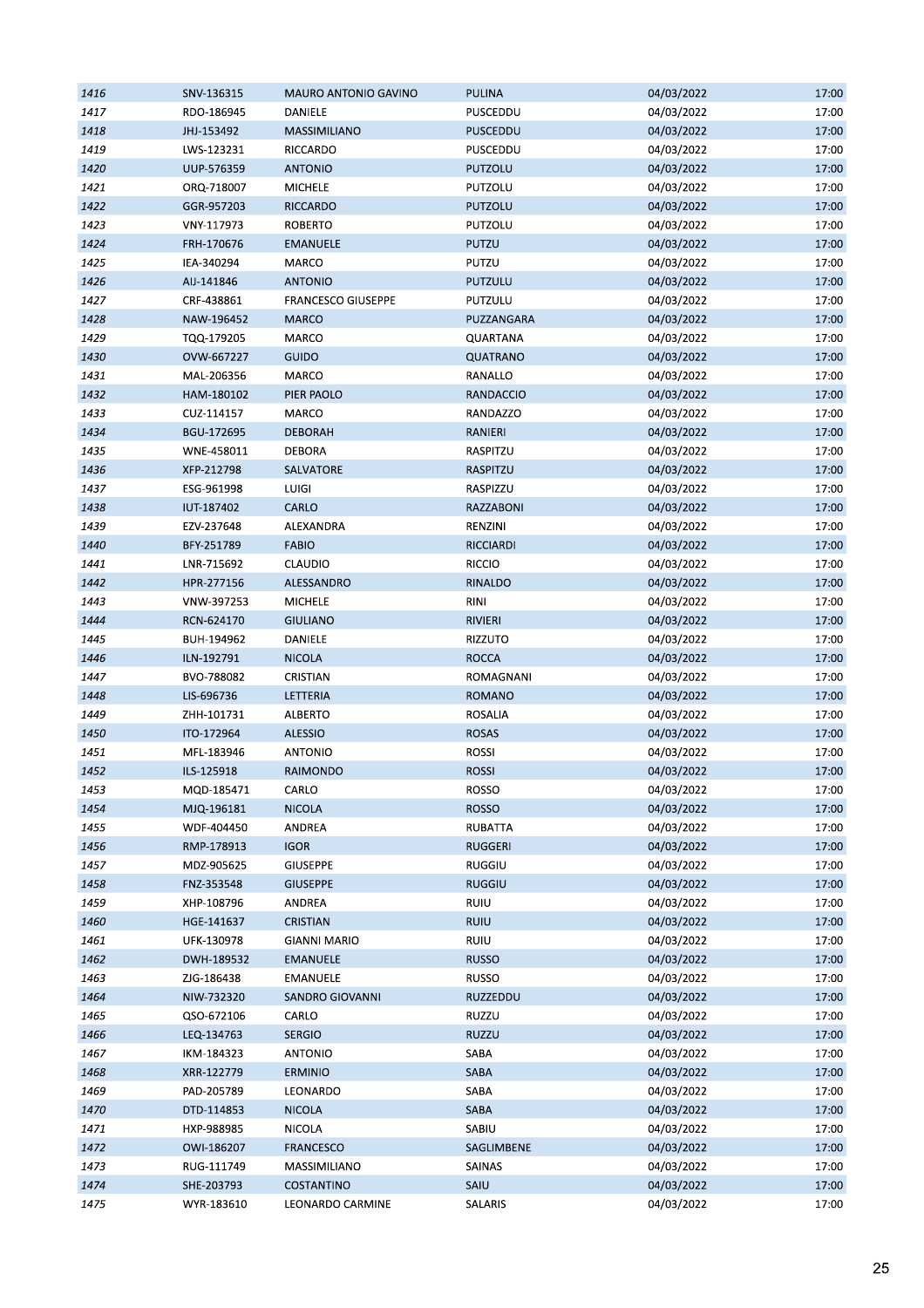| 1476 | MOK-143951 | <b>MICHELE</b>           | <b>SALARIS</b> | 04/03/2022               | 17:00 |
|------|------------|--------------------------|----------------|--------------------------|-------|
| 1477 | BNF-775680 | ANGELO                   | SALERNO        | 04/03/2022               | 17:00 |
| 1478 | NRG-143508 | <b>ROBERTO</b>           | SALINITRO      | 04/03/2022               | 17:00 |
| 1479 | NFY-123748 | CARLO                    | SALIS          | 04/03/2022               | 17:00 |
| 1480 | QGZ-156255 | FERNANDO                 | SALIS          | 04/03/2022               | 17:00 |
| 1481 | AGP-546565 | <b>GIOVANNI GIUSEPPE</b> | SALIS          | 04/03/2022               | 17:00 |
| 1482 | PFQ-171306 | MARCELLO                 | <b>SALIS</b>   | 04/03/2022               | 17:00 |
| 1483 | NLL-625035 | MASSIMILIANO             | SALIS          | 04/03/2022               | 17:00 |
| 1484 | XMO-189622 | <b>MAURO</b>             | <b>SALIS</b>   | 04/03/2022               | 17:00 |
| 1485 | HLO-134706 | PAOLO                    | SALIS          | 04/03/2022               | 17:00 |
| 1486 | CIB-613573 | PIER FRANCO              | SALIS          | 04/03/2022               | 17:00 |
| 1487 | VVO-214296 | PIERANGELO               | SALIS          | 04/03/2022               | 17:00 |
| 1488 | JVE-143082 | SEBASTIANO               | SALIS          | 04/03/2022               | 17:00 |
| 1489 | NUX-163263 | <b>STEFANO</b>           | SALIS          | 04/03/2022               | 17:00 |
| 1490 | AKS-527883 | <b>VINCENZO</b>          | SANGERMANO     | 04/03/2022               | 17:00 |
|      |            |                          |                |                          |       |
| 1491 | YHP-153140 | <b>ALBERTO</b>           | SANNA<br>SANNA | 04/03/2022<br>04/03/2022 | 17:00 |
| 1492 | FCD-161412 | ANGELO                   |                |                          | 17:00 |
| 1493 | ZCP-189243 | <b>ANTONIO FRANCESCO</b> | SANNA          | 04/03/2022               | 17:00 |
| 1494 | UFU-153625 | DANIELE                  | SANNA          | 04/03/2022               | 17:00 |
| 1495 | NAJ-725533 | <b>ELIA</b>              | SANNA          | 04/03/2022               | 17:00 |
| 1496 | EZJ-188049 | <b>FABIO</b>             | SANNA          | 04/03/2022               | 17:00 |
| 1497 | YZA-164404 | <b>FABRIZIO</b>          | SANNA          | 04/03/2022               | 17:00 |
| 1498 | LLH-133876 | <b>FILIPPO</b>           | SANNA          | 04/03/2022               | 17:00 |
| 1499 | EQU-119688 | FRANCESCO                | SANNA          | 04/03/2022               | 17:00 |
| 1500 | FAC-153060 | <b>GIACOMO</b>           | SANNA          | 04/03/2022               | 17:00 |
| 1501 | UFX-166256 | <b>GIAN LUCA</b>         | SANNA          | 04/03/2022               | 17:00 |
| 1502 | LCG-356242 | <b>GIANLUCA</b>          | SANNA          | 04/03/2022               | 17:00 |
| 1503 | MVO-128996 | GIANMARIO                | SANNA          | 04/03/2022               | 17:00 |
| 1504 | BHX-229539 | <b>GIANPAOLO</b>         | SANNA          | 04/03/2022               | 17:00 |
| 1505 | MHW-906378 | GIUSEPPE                 | SANNA          | 04/03/2022               | 17:00 |
| 1506 | QCJ-891108 | LORENZO                  | SANNA          | 04/03/2022               | 17:00 |
| 1507 | NNR-214253 | LUCA                     | SANNA          | 04/03/2022               | 17:00 |
| 1508 | BVX-181812 | <b>MARCO</b>             | SANNA          | 04/03/2022               | 17:00 |
| 1509 | MGF-137395 | MATTEO                   | SANNA          | 04/03/2022               | 17:00 |
| 1510 | BJY-412702 | <b>MATTEO</b>            | SANNA          | 04/03/2022               | 17:00 |
| 1511 | NEY-268743 | <b>MAURO</b>             | SANNA          | 04/03/2022               | 17:00 |
| 1512 | NFH-242226 | <b>MAURO</b>             | SANNA          | 04/03/2022               | 17:00 |
| 1513 | NME-544709 | NICOLA                   | SANNA          | 04/03/2022               | 17:00 |
| 1514 | JKW-668083 | <b>RICCARDO</b>          | SANNA          | 04/03/2022               | 17:00 |
| 1515 | ZDA-206604 | <b>ROBERTO</b>           | SANNA          | 04/03/2022               | 17:00 |
| 1516 | JDY-902502 | <b>ROBERTO</b>           | SANNA          | 04/03/2022               | 17:00 |
| 1517 | ZUV-130639 | SALVATORE                | SANNA          | 04/03/2022               | 17:00 |
| 1518 | MML-147521 | SALVATORE ANTONIO        | SANNA          | 04/03/2022               | 17:00 |
| 1519 | MXS-987233 | SEBASTIANO               | SANNA          | 04/03/2022               | 17:00 |
| 1520 | GYQ-624308 | <b>STEFANO</b>           | SANNA          | 04/03/2022               | 17:00 |
|      |            | <b>VINCENZO SERGIO</b>   |                |                          |       |
| 1521 | NKV-206553 |                          | SANNA          | 04/03/2022               | 17:00 |
| 1522 | LQG-208593 | <b>MARCO</b>             | SANNIU         | 04/03/2022               | 17:00 |
| 1523 | OQD-557795 | FRANCESCO                | SANTAGATI      | 04/03/2022               | 17:00 |
| 1524 | VKK-107216 | <b>ENRICO PAOLO</b>      | SANTANGELO     | 04/03/2022               | 17:00 |
| 1525 | SIR-206813 | BERNARDINO               | SARAIS         | 04/03/2022               | 17:00 |
| 1526 | JZD-117220 | <b>FABIO</b>             | <b>SARAIS</b>  | 04/03/2022               | 17:00 |
| 1527 | QAJ-856456 | LUCA                     | SARDELLA       | 04/03/2022               | 17:00 |
| 1528 | OVW-184609 | <b>CRISTIAN</b>          | SARDU          | 04/03/2022               | 17:00 |
| 1529 | BKV-195012 | SANDRO                   | SARDU          | 04/03/2022               | 17:00 |
| 1530 | WXH-118564 | DANILO                   | SARRITZU       | 04/03/2022               | 17:00 |
| 1531 | REZ-558081 | GIACOMO                  | SARRITZU       | 04/03/2022               | 17:00 |
| 1532 | UID-208212 | <b>MAURO</b>             | SARRITZU       | 04/03/2022               | 17:00 |
| 1533 | CJZ-140842 | <b>MIRKO</b>             | SARRITZU       | 04/03/2022               | 17:00 |
| 1534 | ILB-126034 | <b>GIAN FRANCO</b>       | SASSU          | 04/03/2022               | 17:00 |
| 1535 | QUP-985532 | GIUSEPPE                 | SASSU          | 04/03/2022               | 17:00 |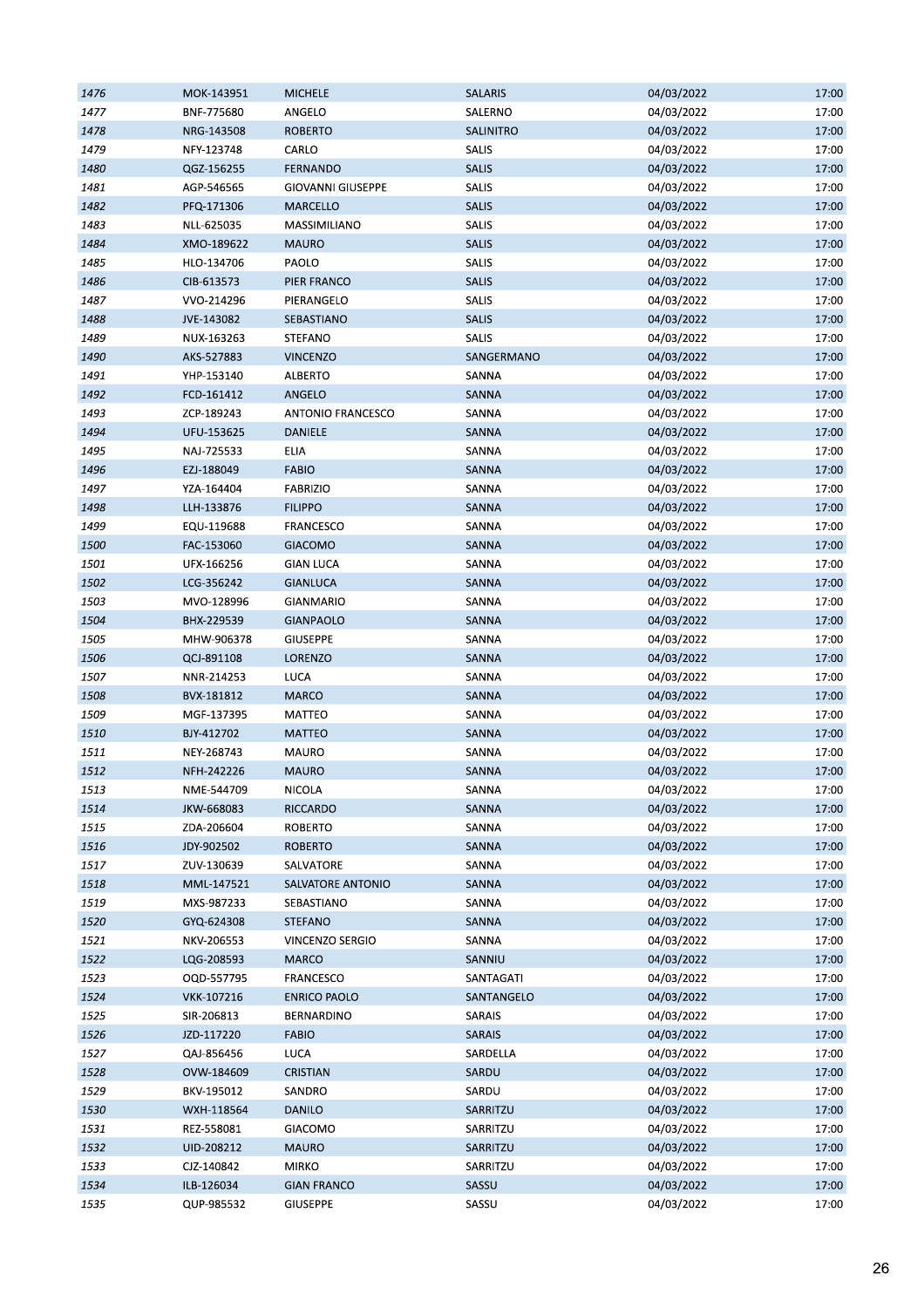| 1536   | MOR-193393                      | <b>GIUSEPPE</b>          | SASSU            | 04/03/2022               | 17:00                   |
|--------|---------------------------------|--------------------------|------------------|--------------------------|-------------------------|
| 1537   | UVS-134426                      | RAIMONDO                 | SASSU            | 04/03/2022               | 17:00                   |
| 1538   | GPF-206326                      | PIERGIANNI               | <b>SATTA</b>     | 04/03/2022               | 17:00                   |
| 1539   | GHI-145175                      | SALVATORE                | SATTA            | 04/03/2022               | 17:00                   |
| 1540   | RLF-159932                      | <b>GIORGIO</b>           | SAU              | 04/03/2022               | 17:00                   |
| 1541   | MLO-122187                      | <b>SIMONE</b>            | SCALA            | 04/03/2022               | 17:00                   |
| 1542   | CGW-104819                      | <b>IVO</b>               | <b>SCALAS</b>    | 04/03/2022               | 17:00                   |
| 1543   | OLC-122720                      | MARCO BENIGNO            | <b>SCALAS</b>    | 04/03/2022               | 17:00                   |
| 1544   | NIX-426050                      | <b>MASSIMO</b>           | <b>SCALAS</b>    | 04/03/2022               | 17:00                   |
| 1545   | JTT-193583                      | <b>MARIO</b>             | <b>SCALIA</b>    | 04/03/2022               | 17:00                   |
| 1546   | ZYS-590519                      | <b>EMANUELE</b>          | <b>SCANO</b>     | 04/03/2022               | 17:00                   |
| 1547   | KME-740425                      | GIANLUCA                 | SCANO            | 04/03/2022               | 17:00                   |
| 1548   | ZTN-101795                      | <b>GIOVANNI BATTISTA</b> | <b>SCANO</b>     | 04/03/2022               | 17:00                   |
| 1549   |                                 | STEFANO                  | SCANO            | 04/03/2022               | 17:00                   |
|        | XSN-191094                      |                          |                  |                          |                         |
| 1550   | MZC-999616                      | <b>ALBERTO</b>           | <b>SCANU</b>     | 04/03/2022               | 17:00                   |
| 1551   | UTY-611922                      | ALESSIO                  | SCANU            | 04/03/2022               | 17:00                   |
| 1552   | URD-456019                      | COSTANTINO               | <b>SCANU</b>     | 04/03/2022               | 17:00                   |
| 1553   | KVG-186744                      | FRANCESCO                | SCANU            | 04/03/2022               | 17:00                   |
| 1554   | XPR-187670                      | PAOLO                    | <b>SCANU</b>     | 04/03/2022               | 17:00                   |
| 1555   | ABM-812703                      | RICCARDO                 | SCANU            | 04/03/2022               | 17:00                   |
| 1556   | MPY-136636                      | SEBASTIANO               | <b>SCANU</b>     | 04/03/2022               | 17:00                   |
| 1557   | PVZ-567729                      | GIACOMO                  | SCARTEDDU        | 04/03/2022               | 17:00                   |
| 1558   | VUL-153233                      | <b>VINCENZO</b>          | <b>SCAVONE</b>   | 04/03/2022               | 17:00                   |
| 1559   | JBV-137160                      | SATURNINO                | SCEMA            | 04/03/2022               | 17:00                   |
| 1560   | TLJ-531763                      | LUCA                     | <b>SCHIAVONE</b> | 04/03/2022               | 17:00                   |
| 1561   | NPM-328828                      | <b>GIUSEPPE</b>          | <b>SCHINTU</b>   | 04/03/2022               | 17:00                   |
| 1562   | ZUG-186979                      | <b>GIANLUCA</b>          | <b>SCHIRRA</b>   | 04/03/2022               | 17:00                   |
| 1563   | XJH-440609                      | DAVIDE                   | <b>SCHIRRU</b>   | 04/03/2022               | 17:00                   |
| 1564   | CZR-951751                      | <b>ERNESTO</b>           | SCHIRRU          | 04/03/2022               | 17:00                   |
| 1565   | ARV-138688                      | MARCELLO                 | SCHIRRU          | 04/03/2022               | 17:00                   |
| 1566   | HVW-153121                      | <b>SIMONE</b>            | <b>SCHIRRU</b>   | 04/03/2022               | 17:00                   |
| 1567   | TPS-203310                      | UGO                      | SCHIRRU          | 04/03/2022               | 17:00                   |
| 1568   | XHL-139746                      | <b>MARCO</b>             | <b>SCHITTINO</b> | 04/03/2022               | 17:00                   |
| 1569   | TPP-121041                      | ANTONELLO                | <b>SCINTU</b>    | 04/03/2022               | 17:00                   |
| 1570   | MXR-616445                      | <b>ANTONIO</b>           | <b>SCINTU</b>    | 04/03/2022               | 17:00                   |
| 1571   | LLO-205910                      | <b>VITTORIO</b>          | SCOGNAMIGLIO     | 04/03/2022               | 17:00                   |
| 1572   | MVJ-102981                      | <b>ANTONIO</b>           | <b>SEBIS</b>     | 04/03/2022               | 17:00                   |
| 1573   | ERB-972111                      | DAMIANO                  | <b>SEBIS</b>     | 04/03/2022               | 17:00                   |
| 1574   | QPP-272240                      | ALESSANDRO               | <b>SECCI</b>     | 04/03/2022               | 17:00                   |
| 1575   | YER-136235                      | ANTONELLO                | SECCI            | 04/03/2022               | 17:00                   |
|        | FFK-189931                      | CARMELO                  | <b>SECCI</b>     | 04/03/2022               | 17:00                   |
| 1576   |                                 |                          |                  |                          |                         |
| 1577   | XUQ-190773                      | DANILO                   | <b>SECCI</b>     | 04/03/2022               | 17:00                   |
| 1578   | DIF-198864                      | <b>GIUSEPPE</b>          | <b>SECCI</b>     | 04/03/2022               | 17:00                   |
| 1579   | BOZ-275634                      | <b>LUCA</b>              | <b>SECCI</b>     | 04/03/2022               | 17:00                   |
| 1580   | MZX-309909                      | <b>MAURO</b>             | <b>SECCI</b>     | 04/03/2022               | 17:00                   |
| 1581   | LWH-209097                      | SIMONE                   | SECCI            | 04/03/2022               | 17:00                   |
| 1582   | CCD-212896                      | <b>SIMONE</b>            | <b>SECCI</b>     | 04/03/2022               | 17:00                   |
| Progr. | Codice<br><b>Partecipazione</b> | <b>Nome</b>              | Cognome          | <b>Data Convocazione</b> | <b>Ora Convocazione</b> |
| 1583   | CJW-105747                      | ALESSANDRO               | <b>SECHI</b>     | 04/03/2022               | 17:20                   |
| 1584   | HFW-145962                      | ANGELO                   | <b>SECHI</b>     | 04/03/2022               | 17:20                   |
| 1585   | LBK-123398                      | ANTONELLO                | <b>SECHI</b>     | 04/03/2022               | 17:20                   |
| 1586   | EHU-178514                      | CLAUDIO                  | <b>SECHI</b>     | 04/03/2022               | 17:20                   |
| 1587   | UZB-165920                      | COSTANZO                 | <b>SECHI</b>     | 04/03/2022               | 17:20                   |
| 1588   | WXU-740209                      | <b>GIAN LUIGI</b>        | <b>SECHI</b>     | 04/03/2022               | 17:20                   |
| 1589   | SCE-209403                      | PAOLO                    | <b>SECHI</b>     | 04/03/2022               | 17:20                   |
| 1590   | DQD-892028                      | <b>VIRGILIO</b>          | <b>SECHI</b>     | 04/03/2022               | 17:20                   |
| 1591   | LVF-123458                      | ANDREA                   | <b>SEDDA</b>     | 04/03/2022               | 17:20                   |
| 1592   | YDE-801049                      | GRAZIANO                 | SEDDA            | 04/03/2022               | 17:20                   |
| 1593   | TDV-150859                      | <b>MARCO</b>             | <b>SEDDA</b>     | 04/03/2022               | 17:20                   |
|        |                                 |                          |                  |                          |                         |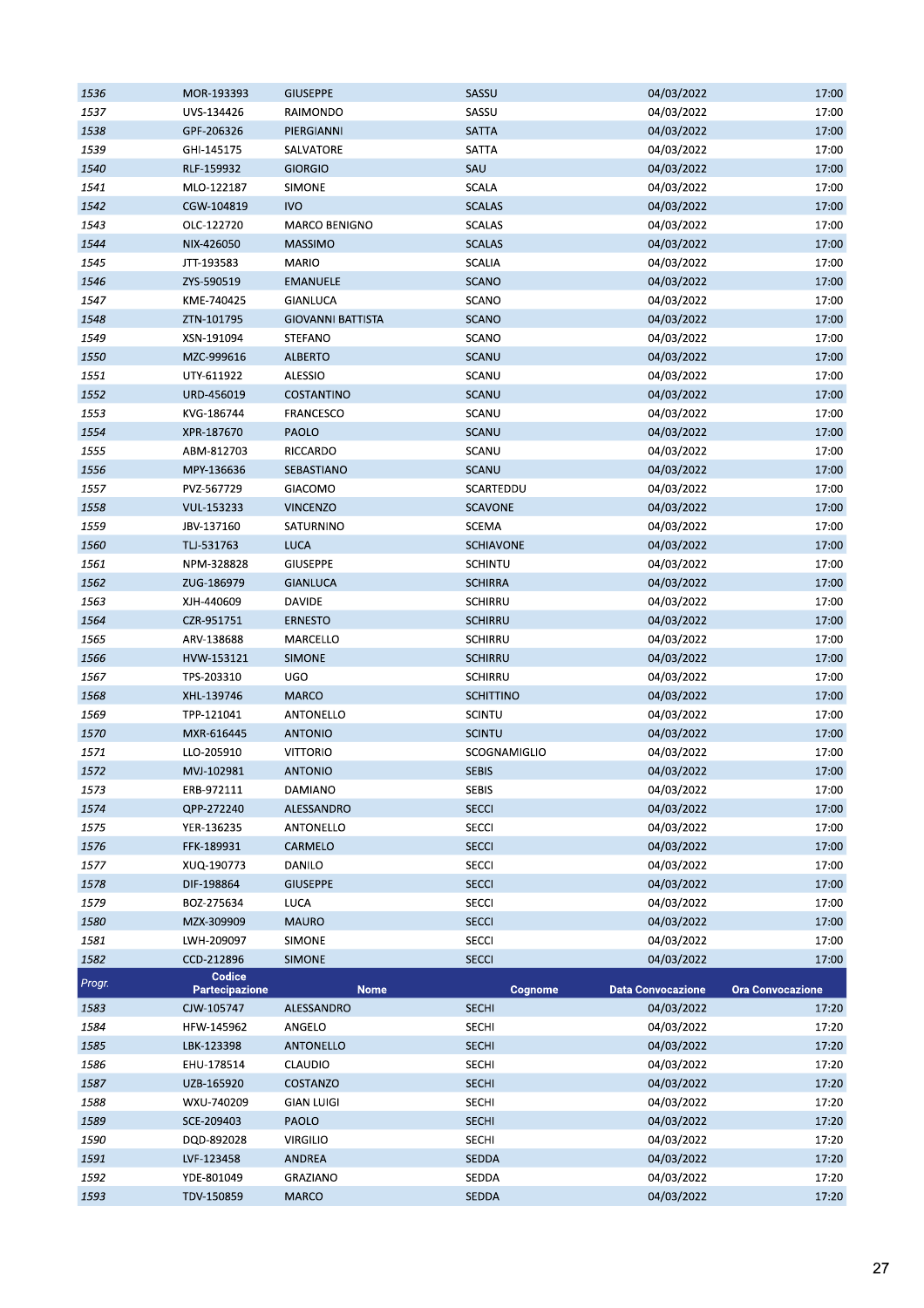| 1594 | VOV-161140 | <b>ROBERTO</b>          | SEDDA            | 04/03/2022 | 17:20 |
|------|------------|-------------------------|------------------|------------|-------|
| 1595 | YNB-182855 | SALVATORE               | <b>SEDDA</b>     | 04/03/2022 | 17:20 |
| 1596 | EPK-153101 | STEFANO                 | SEDDONE          | 04/03/2022 | 17:20 |
| 1597 | KLP-119411 | <b>MAURO</b>            | <b>SELIS</b>     | 04/03/2022 | 17:20 |
| 1598 | TAH-380619 | GIANFRANCO              | SENES            | 04/03/2022 | 17:20 |
| 1599 | ILW-122291 | <b>GIOVANNI SIMONE</b>  | <b>SENES</b>     | 04/03/2022 | 17:20 |
| 1600 | DEU-369700 | <b>FEDERICO</b>         | SEONI            | 04/03/2022 | 17:20 |
| 1601 | AOE-223038 | <b>ROBERTO</b>          | SEONI            | 04/03/2022 | 17:20 |
| 1602 | MUJ-159538 | CLAUDIO                 | SERAFINI         | 04/03/2022 | 17:20 |
| 1603 | PZB-202842 | <b>FILIPPO</b>          | <b>SERDINO</b>   | 04/03/2022 | 17:20 |
| 1604 | HZH-116052 | LUIGI                   | SERDINO          | 04/03/2022 | 17:20 |
| 1605 | OQR-487452 | <b>SERGIO</b>           | <b>SERGI</b>     | 04/03/2022 | 17:20 |
| 1606 | WNR-245846 | ALESSANDRO              | <b>SERPI</b>     | 04/03/2022 | 17:20 |
| 1607 | ODQ-192776 | <b>MASSIMO</b>          | SERPI            | 04/03/2022 | 17:20 |
| 1608 | PWQ-341705 | <b>ALBERTO</b>          | <b>SERRA</b>     | 04/03/2022 | 17:20 |
| 1609 | PFH-314170 | ALESSANDRO              | <b>SERRA</b>     | 04/03/2022 | 17:20 |
| 1610 | YXW-107352 | ALESSANDRO              | <b>SERRA</b>     | 04/03/2022 | 17:20 |
|      |            |                         | <b>SERRA</b>     |            |       |
| 1611 | SYI-169349 | <b>ALESSIO</b>          |                  | 04/03/2022 | 17:20 |
| 1612 | FSY-689157 | ANDREA SALVATORE        | <b>SERRA</b>     | 04/03/2022 | 17:20 |
| 1613 | EMJ-201563 | <b>BENEDETTO</b>        | <b>SERRA</b>     | 04/03/2022 | 17:20 |
| 1614 | NCA-144070 | CRISTIAN                | <b>SERRA</b>     | 04/03/2022 | 17:20 |
| 1615 | UGQ-699566 | <b>DINO</b>             | <b>SERRA</b>     | 04/03/2022 | 17:20 |
| 1616 | LXY-191272 | <b>GIOVANNI FELICE</b>  | SERRA            | 04/03/2022 | 17:20 |
| 1617 | FGJ-605263 | <b>MATTEO</b>           | <b>SERRA</b>     | 04/03/2022 | 17:20 |
| 1618 | WDD-170011 | <b>ROBERTO</b>          | <b>SERRA</b>     | 04/03/2022 | 17:20 |
| 1619 | RTO-240207 | <b>ROBERTO</b>          | <b>SERRA</b>     | 04/03/2022 | 17:20 |
| 1620 | QSY-720644 | ROBERTO                 | SERRA            | 04/03/2022 | 17:20 |
| 1621 | KVV-142891 | <b>ROBERTO</b>          | <b>SERRA</b>     | 04/03/2022 | 17:20 |
| 1622 | MYZ-389864 | SAMUELE                 | <b>SERRA</b>     | 04/03/2022 | 17:20 |
| 1623 | XWN-546248 | <b>SIMONE</b>           | <b>SERRAO</b>    | 04/03/2022 | 17:20 |
| 1624 | ALG-239132 | <b>MAURIZIO</b>         | <b>SERRAS</b>    | 04/03/2022 | 17:20 |
| 1625 | LNQ-202657 | <b>ANDREA</b>           | SERRAU           | 04/03/2022 | 17:20 |
| 1626 | HKT-122258 | GIANCARLO               | SERRAU           | 04/03/2022 | 17:20 |
| 1627 | DRH-534186 | <b>STEFANO</b>          | SERRAU           | 04/03/2022 | 17:20 |
| 1628 | NWQ-181368 | CLAUDIO                 | SERRELI          | 04/03/2022 | 17:20 |
| 1629 | TOH-974774 | <b>MAURIZIO</b>         | SERVENTI         | 04/03/2022 | 17:20 |
| 1630 | OEY-254027 | <b>FRANCESCO</b>        | SETZU            | 04/03/2022 | 17:20 |
| 1631 | NBG-193241 | <b>GIANLUCA</b>         | SEU              | 04/03/2022 | 17:20 |
| 1632 | AFW-164872 | GIANUARIO               | SIAS             | 04/03/2022 | 17:20 |
| 1633 | QEF-196037 | <b>MASSIMO</b>          | <b>SIAS</b>      | 04/03/2022 | 17:20 |
| 1634 | YIT-906014 | PASQUALE                | SICIGNANO        | 04/03/2022 | 17:20 |
| 1635 | BHR-122989 | ANDREA                  | <b>SIDDI</b>     | 04/03/2022 | 17:20 |
| 1636 | AMU-178608 | <b>ROBERTO</b>          | <b>SIDDI</b>     | 04/03/2022 | 17:20 |
| 1637 | ZOS-123687 | <b>OTTAVIO</b>          | SIDDU            | 04/03/2022 | 17:20 |
| 1638 | RWD-125656 | LUIGI                   | SIDERI           | 04/03/2022 | 17:20 |
| 1639 | CIH-818681 | <b>ANTONIO</b>          | <b>SIFFU</b>     | 04/03/2022 | 17:20 |
| 1640 | WLR-989518 | LUCIANO                 | SILESU           | 04/03/2022 | 17:20 |
| 1641 | YSK-107057 | SALVATORE               | <b>SILVESTRO</b> | 04/03/2022 | 17:20 |
| 1642 | JEH-182465 | <b>ANTONIO VIRGILIO</b> | SIMBULA          | 04/03/2022 | 17:20 |
| 1643 | QEI-797242 | <b>EUGENIO</b>          | SIMBULA          | 04/03/2022 | 17:20 |
| 1644 | WWX-125324 | LUCIANO                 | SIMBULA          | 04/03/2022 | 17:20 |
| 1645 | QIE-179931 | <b>ANTONIO WILLIAM</b>  | <b>SIMULA</b>    | 04/03/2022 | 17:20 |
| 1646 | UMM-208933 | DANIELE                 | SIMULA           | 04/03/2022 | 17:20 |
|      |            |                         |                  |            |       |
| 1647 | WUM-808930 | <b>DAVIDE</b>           | SIMULA           | 04/03/2022 | 17:20 |
| 1648 | MNE-346487 | <b>ETTORE</b>           | SINI             | 04/03/2022 | 17:20 |
| 1649 | TKP-170718 | <b>FRANCESCO</b>        | SINI             | 04/03/2022 | 17:20 |
| 1650 | YFL-189279 | <b>FRANCESCO</b>        | SINI             | 04/03/2022 | 17:20 |
| 1651 | BUR-636558 | <b>ANDREA</b>           | <b>SIOTTO</b>    | 04/03/2022 | 17:20 |
| 1652 | QQL-271255 | GIANNI                  | SIRIGU           | 04/03/2022 | 17:20 |
| 1653 | FOJ-563505 | <b>ROBERTO</b>          | SITZIA           | 04/03/2022 | 17:20 |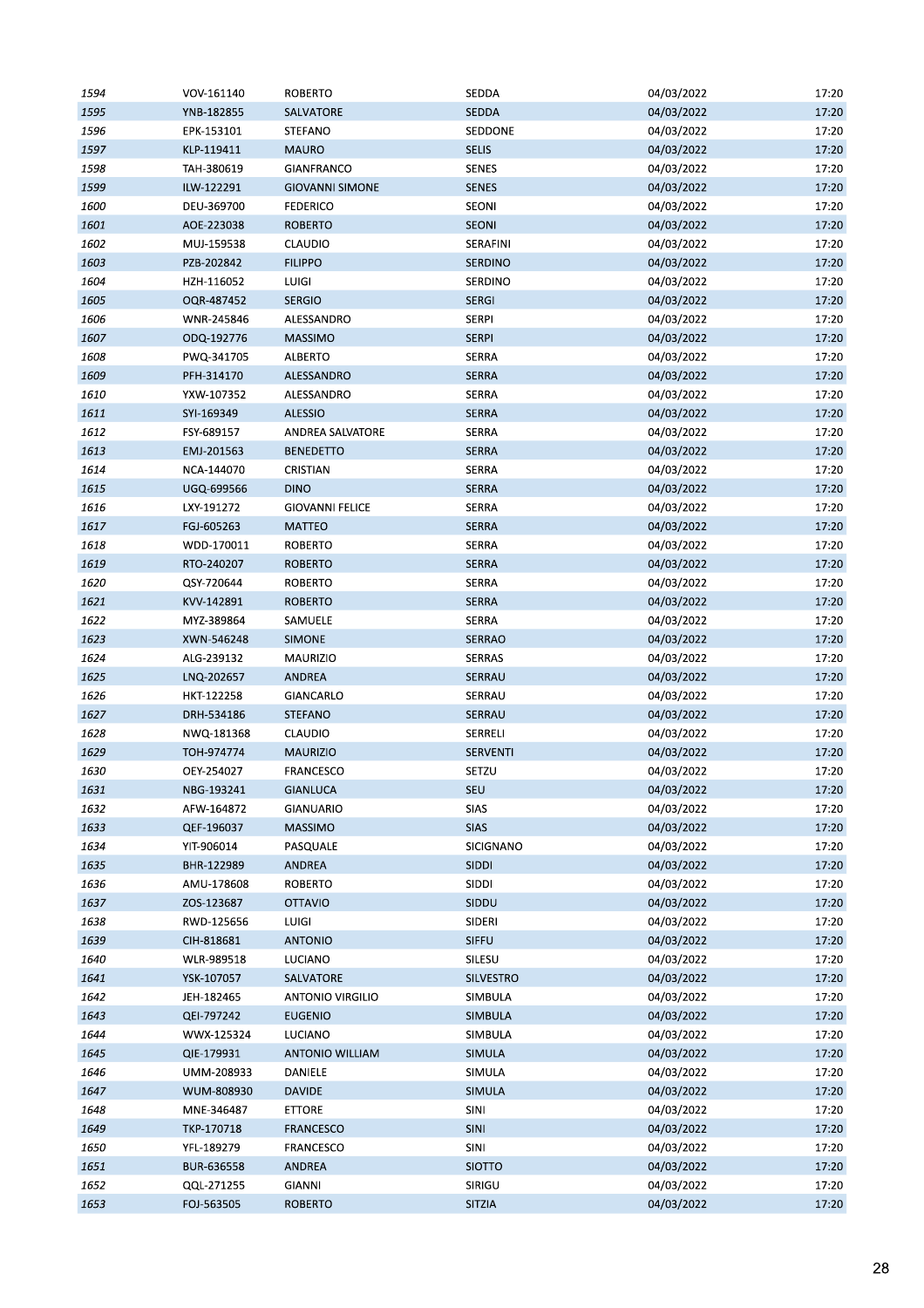| 1654 | DLT-160060 | <b>ANTONINO</b>       | SMERALDA         | 04/03/2022 | 17:20 |
|------|------------|-----------------------|------------------|------------|-------|
| 1655 | LRN-130614 | <b>FRANCESCO</b>      | SODDU            | 04/03/2022 | 17:20 |
| 1656 | CBO-901856 | PAOLO ELIA            | SODDU            | 04/03/2022 | 17:20 |
| 1657 | CEU-496744 | <b>ANTONIO MATTEO</b> | SOGGIU           | 04/03/2022 | 17:20 |
| 1658 | ALQ-109816 | <b>GIUSEPPE</b>       | SOLETTA          | 04/03/2022 | 17:20 |
| 1659 | HJV-698975 | DANILO                | <b>SOLINAS</b>   | 04/03/2022 | 17:20 |
| 1660 | ZRQ-163074 | <b>FABIO</b>          | <b>SOLINAS</b>   | 04/03/2022 | 17:20 |
| 1661 | XNA-877056 | <b>FRANCESCO</b>      | SOLINAS          | 04/03/2022 | 17:20 |
| 1662 | RYB-155710 | LUIGI AGOSTINO        | SOLINAS          | 04/03/2022 | 17:20 |
| 1663 | JFY-882263 | <b>MARCO</b>          | <b>SOLINAS</b>   | 04/03/2022 | 17:20 |
| 1664 | PCQ-161804 | PAOLO                 | SONDRIO          | 04/03/2022 | 17:20 |
| 1665 | IYE-209672 | <b>ANTONIO</b>        | SORO             | 04/03/2022 | 17:20 |
| 1666 | AMS-660281 | MARCO                 | SORO             | 04/03/2022 | 17:20 |
| 1667 | JJZ-100835 | <b>ALESSIO</b>        | SORU             | 04/03/2022 | 17:20 |
| 1668 |            | <b>DIEGO</b>          | SORU             |            | 17:20 |
|      | NRC-994502 |                       |                  | 04/03/2022 |       |
| 1669 | ITY-399267 | <b>ANTONIO</b>        | <b>SOTGIA</b>    | 04/03/2022 | 17:20 |
| 1670 | VHF-130183 | STEFANO               | SOTGIU           | 04/03/2022 | 17:20 |
| 1671 | PXV-164120 | ALESSANDRO            | SOTTILE          | 04/03/2022 | 17:20 |
| 1672 | CAI-119734 | CRISTIAN              | SPADA            | 04/03/2022 | 17:20 |
| 1673 | EUP-110950 | <b>GIANLUCA</b>       | <b>SPADA</b>     | 04/03/2022 | 17:20 |
| 1674 | ORK-120546 | <b>GIOVANNI</b>       | SPAGNUOLO        | 04/03/2022 | 17:20 |
| 1675 | QDM-873148 | <b>ALESSIO</b>        | <b>SPANO</b>     | 04/03/2022 | 17:20 |
| 1676 | SXF-840034 | DANILO                | SPANO            | 04/03/2022 | 17:20 |
| 1677 | QNO-399707 | <b>FRANCESCO</b>      | <b>SPANO</b>     | 04/03/2022 | 17:20 |
| 1678 | GIF-118572 | GIACOMO               | SPANO            | 04/03/2022 | 17:20 |
| 1679 | QYR-172655 | <b>LUIGI</b>          | SPANO            | 04/03/2022 | 17:20 |
| 1680 | JEN-199998 | SALVATORE             | SPANO            | 04/03/2022 | 17:20 |
| 1681 | ACW-142642 | <b>GAVINO</b>         | SPANU            | 04/03/2022 | 17:20 |
| 1682 | DCP-301101 | GIANMARCO             | SPANU            | 04/03/2022 | 17:20 |
| 1683 | BQE-918752 | <b>IVAN</b>           | SPANU            | 04/03/2022 | 17:20 |
| 1684 | EZE-138760 | MARCO                 | SPANU            | 04/03/2022 | 17:20 |
| 1685 | VIR-190665 | PIER GIUSEPPE         | SPANU            | 04/03/2022 | 17:20 |
| 1686 | VRC-128811 | <b>ROBERTO</b>        | SPANU            | 04/03/2022 | 17:20 |
| 1687 | OQB-123683 | <b>ANDREA ANTONIO</b> | SPERANZA         | 04/03/2022 | 17:20 |
| 1688 | VRA-682907 | <b>DAVIDE</b>         | SPEZZIGA         | 04/03/2022 | 17:20 |
| 1689 | XYB-109504 | <b>BENVENUTO</b>      | <b>SPIGA</b>     | 04/03/2022 | 17:20 |
| 1690 | OKV-132815 | <b>FRANCESCO</b>      | SPIGA            | 04/03/2022 | 17:20 |
| 1691 | ACD-206765 | <b>GIANCARLO</b>      | <b>SPIGA</b>     | 04/03/2022 | 17:20 |
| 1692 | JLQ-720775 | SANDRO                | SPIGA            | 04/03/2022 | 17:20 |
| 1693 | TVK-669640 | FRANCESCO             | <b>STAINE</b>    | 04/03/2022 | 17:20 |
| 1694 | DWB-155045 | <b>GIAN MARIO</b>     | <b>STARA</b>     | 04/03/2022 | 17:20 |
| 1695 |            |                       | <b>STATZU</b>    | 04/03/2022 | 17:20 |
|      | SZF-117820 | DANIELE               |                  |            |       |
| 1696 | MQH-396701 | <b>IVAN</b>           | STATZU           | 04/03/2022 | 17:20 |
| 1697 | QIE-212360 | SALVATORE             | <b>STELITANO</b> | 04/03/2022 | 17:20 |
| 1698 | KFE-423714 | <b>FABRIZIO</b>       | STELLA           | 04/03/2022 | 17:20 |
| 1699 | TGS-349840 | <b>ETTORE</b>         | <b>STERI</b>     | 04/03/2022 | 17:20 |
| 1700 | ZCK-357850 | SILVIO                | <b>STERI</b>     | 04/03/2022 | 17:20 |
| 1701 | QZL-723438 | <b>UMBERTO</b>        | <b>STERI</b>     | 04/03/2022 | 17:20 |
| 1702 | VRN-936960 | VINCENZO IGNAZIO      | <b>STERI</b>     | 04/03/2022 | 17:20 |
| 1703 | SFJ-140628 | <b>MARCO</b>          | <b>STOCHINO</b>  | 04/03/2022 | 17:20 |
| 1704 | AIJ-840626 | <b>FILOMENA</b>       | STOMPANATO       | 04/03/2022 | 17:20 |
| 1705 | UGM-195898 | CARLO                 | <b>SUCCU</b>     | 04/03/2022 | 17:20 |
| 1706 | TIU-179322 | <b>ANTONIO</b>        | <b>SULAS</b>     | 04/03/2022 | 17:20 |
| 1707 | LMB-203749 | SAMUELE               | <b>SULAS</b>     | 04/03/2022 | 17:20 |
| 1708 | VYF-191331 | <b>MARIO</b>          | <b>SULCIS</b>    | 04/03/2022 | 17:20 |
| 1709 | DEZ-364025 | MARCELLO              | <b>SULIS</b>     | 04/03/2022 | 17:20 |
| 1710 | GAS-642801 | MASSIMO               | <b>SULIS</b>     | 04/03/2022 | 17:20 |
| 1711 | ZNH-195269 | MATTEO                | <b>SUMAS</b>     | 04/03/2022 | 17:20 |
| 1712 | TBI-460913 | SAMUELE               | <b>SUNDAS</b>    | 04/03/2022 | 17:20 |
| 1713 | IIG-839097 | <b>FEDERICO</b>       | <b>SUSINO</b>    | 04/03/2022 | 17:20 |
|      |            |                       |                  |            |       |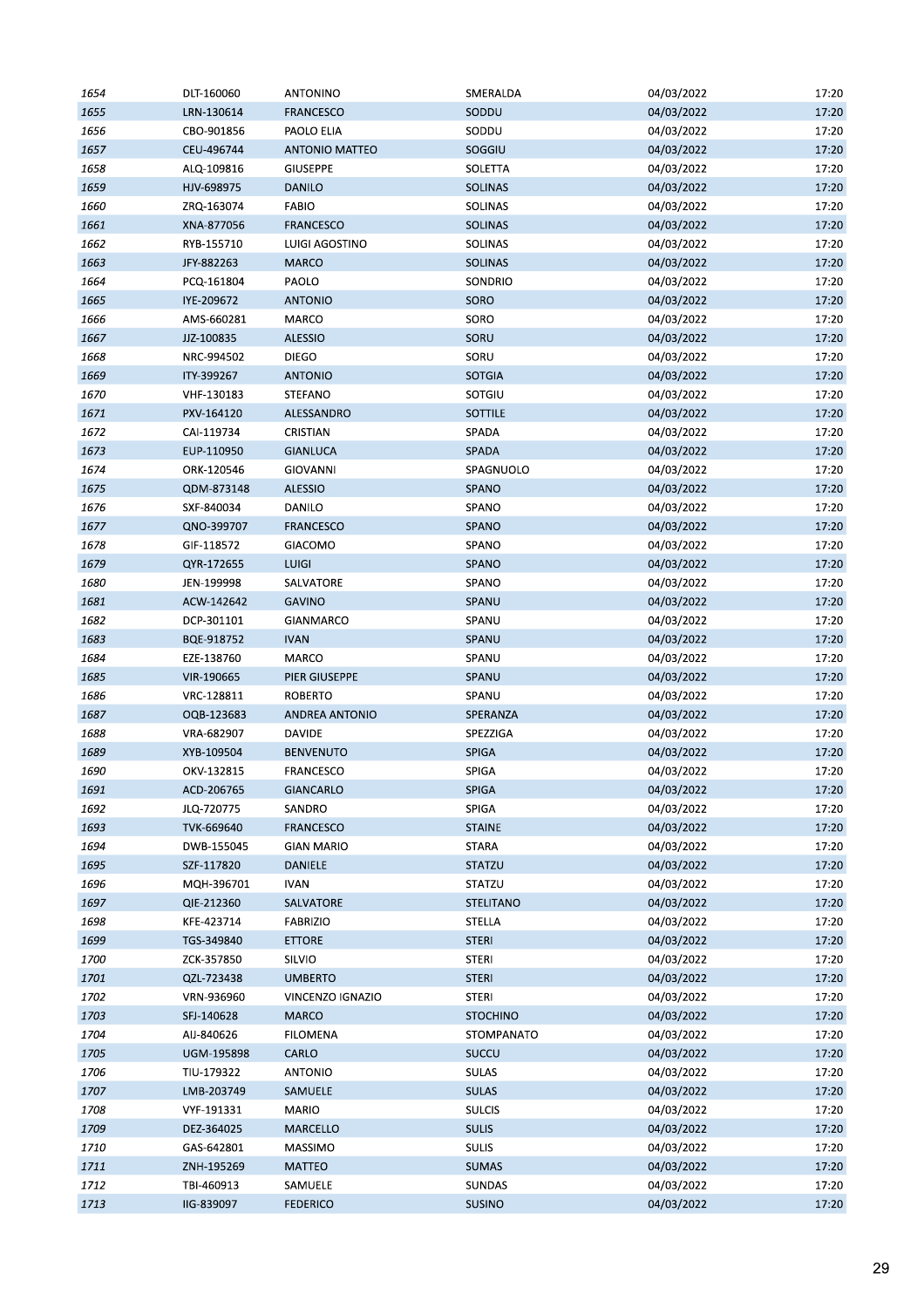| 1714 | PVE-161826 | <b>GERMANO</b>            | <b>TALANA</b>   | 04/03/2022 | 17:20 |
|------|------------|---------------------------|-----------------|------------|-------|
| 1715 | RLY-203477 | <b>GIAMPAOLO</b>          | <b>TANCHIS</b>  | 04/03/2022 | 17:20 |
| 1716 | SBU-129569 | ANDREA                    | <b>TANDA</b>    | 04/03/2022 | 17:20 |
| 1717 | CTT-164592 | <b>GIOVANNI</b>           | <b>TANDA</b>    | 04/03/2022 | 17:20 |
| 1718 | BKV-254003 | <b>GIUSEPPE VALENTINO</b> | TANGIANU        | 04/03/2022 | 17:20 |
| 1719 | GPI-978457 | PIERPAOLO                 | <b>TARAS</b>    | 04/03/2022 | 17:20 |
| 1720 | GEL-125480 | <b>GIORGIO</b>            | <b>TARIS</b>    | 04/03/2022 | 17:20 |
| 1721 | XJZ-638546 | <b>ERNESTO</b>            | <b>TASSONI</b>  | 04/03/2022 | 17:20 |
| 1722 | GGL-381266 | PIER SANDRO               | TATTI           | 04/03/2022 | 17:20 |
| 1723 | OLV-157422 | <b>STEFANO ANDREA</b>     | <b>TATTI</b>    | 04/03/2022 | 17:20 |
| 1724 | EWF-185077 | <b>GIAN MICHELE</b>       | <b>TEDDE</b>    | 04/03/2022 | 17:20 |
| 1725 | RZA-139401 | <b>GIOVANNI ANDREA</b>    | <b>TEDDE</b>    | 04/03/2022 | 17:20 |
| 1726 | SZD-148193 | ALESSIO                   | <b>TERENZI</b>  | 04/03/2022 | 17:20 |
| 1727 | LFD-174971 | <b>DAVIDE</b>             | <b>TERNI</b>    | 04/03/2022 | 17:20 |
| 1728 | FNN-548243 | <b>ANTONIO</b>            | <b>TESOTTI</b>  | 04/03/2022 | 17:20 |
| 1729 | RUC-997618 | ANTONELLO                 | <b>TESTA</b>    | 04/03/2022 | 17:20 |
| 1730 | BJY-760429 | <b>ROBERTO</b>            | <b>TESTONI</b>  | 04/03/2022 | 17:20 |
| 1731 | GZH-100987 | <b>GIANLUCA</b>           | <b>TETTI</b>    | 04/03/2022 | 17:20 |
| 1732 | VQQ-204296 |                           | <b>TEULI</b>    |            | 17:20 |
|      |            | <b>VINCENZO</b>           |                 | 04/03/2022 |       |
| 1733 | UJK-475884 | <b>GIOVANNI MARIA</b>     | <b>TICCA</b>    | 04/03/2022 | 17:20 |
| 1734 | BBH-186926 | <b>GIOVANNI MIRKO</b>     | <b>TIDORE</b>   | 04/03/2022 | 17:20 |
| 1735 | MNQ-647553 | <b>GIOMMARIA</b>          | <b>TILOCCA</b>  | 04/03/2022 | 17:20 |
| 1736 | QXO-580850 | SILVESTRO                 | TIRENDI         | 04/03/2022 | 17:20 |
| 1737 | MWP-505712 | <b>STEFANO</b>            | <b>TODDE</b>    | 04/03/2022 | 17:20 |
| 1738 | CBF-115449 | GIANCARLO                 | <b>TOLA</b>     | 04/03/2022 | 17:20 |
| 1739 | NVW-726674 | <b>MATTEO</b>             | <b>TOLIS</b>    | 04/03/2022 | 17:20 |
| 1740 | ZGK-162937 | DAMIANO                   | TOLU            | 04/03/2022 | 17:20 |
| 1741 | JLM-118460 | <b>MARCO</b>              | <b>TOLU</b>     | 04/03/2022 | 17:20 |
| 1742 | RDR-325705 | PIER PAOLO                | <b>TOMASI</b>   | 04/03/2022 | 17:20 |
| 1743 | LTA-107482 | <b>GIOVANNI</b>           | TONZANU         | 04/03/2022 | 17:20 |
| 1744 | HIE-188277 | <b>FEDERICO</b>           | <b>TOSCIRI</b>  | 04/03/2022 | 17:20 |
| 1745 | LUR-138698 | MASSIMILIANO              | <b>TOSI</b>     | 04/03/2022 | 17:20 |
| 1746 | WKY-950729 | <b>DAVIDE</b>             | <b>TOTARO</b>   | 04/03/2022 | 17:20 |
| 1747 | YJJ-133637 | <b>MATTEO</b>             | <b>TRADORI</b>  | 04/03/2022 | 17:20 |
| 1748 | FPY-164282 | MARCO                     | TRASTU          | 04/03/2022 | 17:20 |
| 1749 | PME-731766 | <b>UMBERTO</b>            | <b>TRICOMI</b>  | 04/03/2022 | 17:20 |
| 1750 | IOT-544107 | <b>GIOVANNI GAETANO</b>   | <b>TROGU</b>    | 04/03/2022 | 17:20 |
| 1751 | YHE-924383 | <b>MAURIZIO</b>           | <b>TROGU</b>    | 04/03/2022 | 17:20 |
| 1752 | XLU-113426 | <b>MARCO</b>              | <b>TRONCIA</b>  | 04/03/2022 | 17:20 |
| 1753 | WUL-152230 | ALESSANDRO                | <b>TRONU</b>    | 04/03/2022 | 17:20 |
| 1754 | BFH-243022 | CRISTIANO                 | TRUDDAIU        | 04/03/2022 | 17:20 |
| 1755 | CHS-111471 | <b>MIRKO</b>              | TRUDDAIU        | 04/03/2022 | 17:20 |
| 1756 | GDO-181294 | MARCO                     | TRUDU           | 04/03/2022 | 17:20 |
| 1757 | CRE-147931 | <b>SERGIO</b>             | <b>TRUDU</b>    | 04/03/2022 | 17:20 |
| 1758 | FVT-813971 | SEBASTIANO                | <b>TUPPONI</b>  | 04/03/2022 | 17:20 |
| 1759 | GQI-355071 | <b>WALTER</b>             | <b>TURNU</b>    | 04/03/2022 | 17:20 |
| 1760 | FDG-107950 | <b>GAVINUCCIO</b>         | <b>TUTEDDE</b>  | 04/03/2022 | 17:20 |
| 1761 | FQB-138077 | ANGELO                    | <b>TUVERI</b>   | 04/03/2022 | 17:20 |
| 1762 | QTY-664248 | FRANCESCO                 | <b>TUVERI</b>   | 04/03/2022 | 17:20 |
| 1763 | JYO-110169 | LUCA                      | <b>TUVERI</b>   | 04/03/2022 | 17:20 |
| 1764 | TWD-150692 | PAOLO                     | <b>TUVERI</b>   | 04/03/2022 | 17:20 |
| 1765 | GVH-168107 | <b>MASSIMO</b>            | <b>UCCHEDDU</b> | 04/03/2022 | 17:20 |
| 1766 | ZLX-143792 | <b>MICHELE</b>            | <b>UCCHEDDU</b> | 04/03/2022 | 17:20 |
| 1767 | EJX-154385 | PAOLO                     | <b>UDASSI</b>   | 04/03/2022 | 17:20 |
|      |            |                           | UGGIAS          | 04/03/2022 |       |
| 1768 | JEI-102824 | SALVATORE                 |                 |            | 17:20 |
| 1769 | HXP-204506 | VALENTINA                 | <b>UGGIAS</b>   | 04/03/2022 | 17:20 |
| 1770 | IRE-845731 | <b>ADRIANO</b>            | UNALI           | 04/03/2022 | 17:20 |
| 1771 | HEV-714288 | <b>IGNAZIO NICOLA</b>     | <b>URAS</b>     | 04/03/2022 | 17:20 |
| 1772 | GHX-212622 | DANIELE                   | USAI            | 04/03/2022 | 17:20 |
| 1773 | VLU-159284 | <b>GAVINO</b>             | <b>USAI</b>     | 04/03/2022 | 17:20 |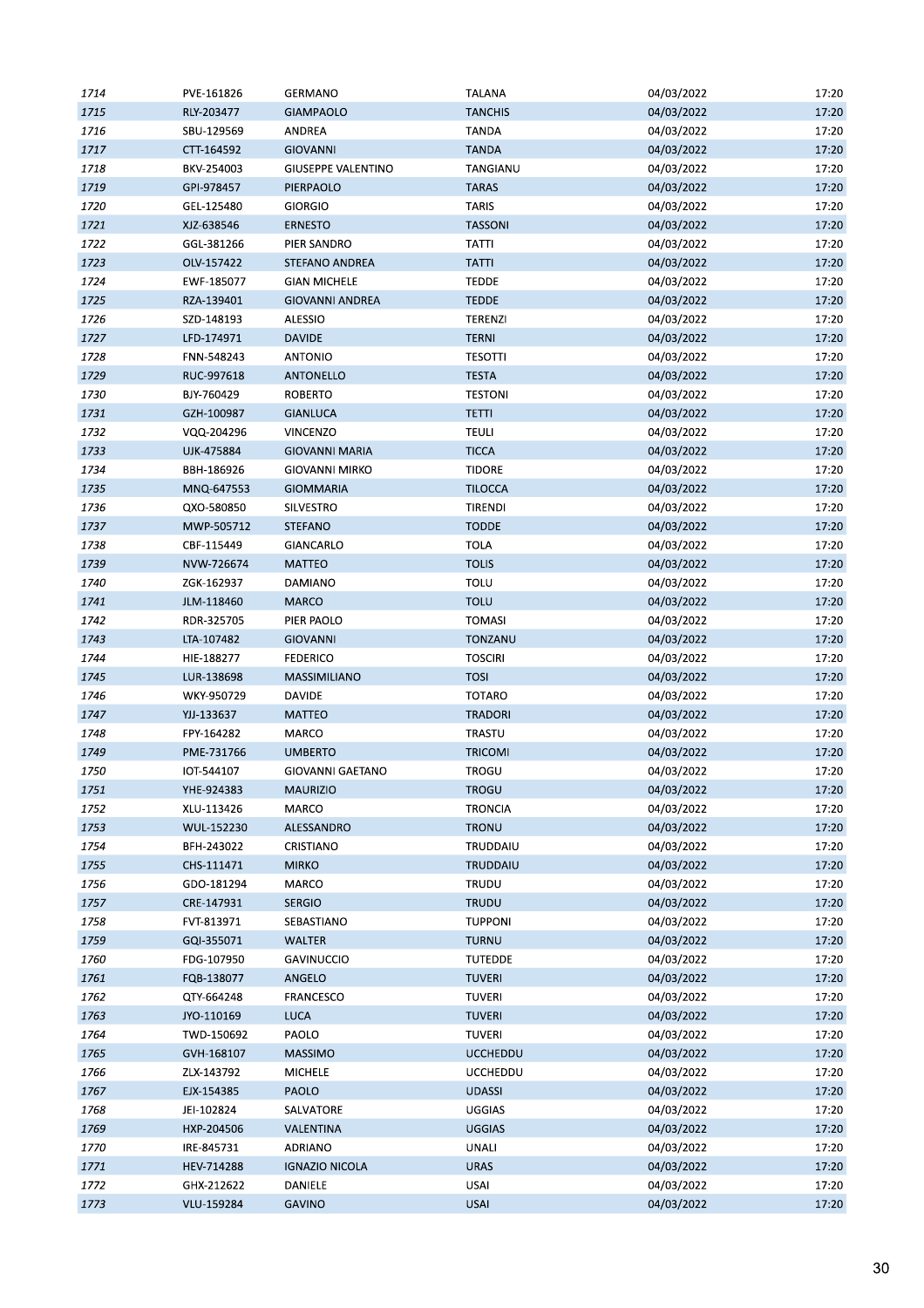| 1774 | HZI-726745        | MARCO                     | <b>USAI</b>       | 04/03/2022 | 17:20 |
|------|-------------------|---------------------------|-------------------|------------|-------|
| 1775 | CXF-102406        | <b>MARIANO</b>            | <b>USAI</b>       | 04/03/2022 | 17:20 |
| 1776 | WAI-356220        | MATTEO                    | <b>USAI</b>       | 04/03/2022 | 17:20 |
| 1777 | UKG-134369        | <b>ROBERTO</b>            | <b>USAI</b>       | 04/03/2022 | 17:20 |
| 1778 | QQV-193883        | VALERIANO                 | USAI              | 04/03/2022 | 17:20 |
| 1779 | OTJ-125494        | <b>WALTER</b>             | <b>USAI</b>       | 04/03/2022 | 17:20 |
| 1780 | VXO-434286        | DAVIDE                    | USELLI            | 04/03/2022 | 17:20 |
| 1781 | <b>VKM-177322</b> | <b>FABRIZIO</b>           | VACCA             | 04/03/2022 | 17:20 |
| 1782 | JOS-342841        | NICOLA                    | VACCA             | 04/03/2022 | 17:20 |
| 1783 | HHW-146807        | PIER LUIGI                | <b>VACCA</b>      | 04/03/2022 | 17:20 |
| 1784 | PCU-772150        | <b>ROBERTO</b>            | VACCA             | 04/03/2022 | 17:20 |
| 1785 | ZLY-836590        | <b>EMANUELE</b>           | VACCARGIU         | 04/03/2022 | 17:20 |
| 1786 | MIA-189836        | <b>GAVINO</b>             | VALENTE           | 04/03/2022 | 17:20 |
| 1787 | RAV-133123        | <b>ENRICO</b>             | VARGIU            | 04/03/2022 | 17:20 |
| 1788 |                   | GABRIELE                  | VARGIU            | 04/03/2022 | 17:20 |
|      | OBU-117885        |                           |                   |            |       |
| 1789 | DDP-111215        | <b>GIAN FRANCO</b>        | VARGIU            | 04/03/2022 | 17:20 |
| 1790 | VJL-195119        | <b>GIUSEPPE</b>           | VARGIU            | 04/03/2022 | 17:20 |
| 1791 | QNO-944756        | RAFFAELE                  | VARGIU            | 04/03/2022 | 17:20 |
| 1792 | KAU-944406        | <b>SERGIO</b>             | VARGIU            | 04/03/2022 | 17:20 |
| 1793 | BXE-169531        | <b>VITTORIO</b>           | VARGIU            | 04/03/2022 | 17:20 |
| 1794 | EUV-204675        | VINCENZO                  | VENERUSO          | 04/03/2022 | 17:20 |
| 1795 | LMR-134235        | <b>CRISTIAN</b>           | VENTRIGLIA        | 04/03/2022 | 17:20 |
| 1796 | BYS-576875        | MARCO                     | <b>VENTRONI</b>   | 04/03/2022 | 17:20 |
| 1797 | GIC-199777        | <b>GIUSEPPE</b>           | <b>VERDICCHIO</b> | 04/03/2022 | 17:20 |
| 1798 | LDC-188273        | ANDREA                    | VERRINO           | 04/03/2022 | 17:20 |
| 1799 | CMK-983242        | <b>EMIDIO</b>             | <b>VETRANO</b>    | 04/03/2022 | 17:20 |
| 1800 | YKZ-180348        | FRANCESCO                 | VILIA             | 04/03/2022 | 17:20 |
| 1801 | PRC-808579        | <b>GIOVANNA</b>           | <b>VILLANUCCI</b> | 04/03/2022 | 17:20 |
| 1802 | USC-165947        | DARIO                     | <b>VINCI</b>      | 04/03/2022 | 17:20 |
| 1803 | GQG-491861        | <b>STEFANO</b>            | <b>VINCI</b>      | 04/03/2022 | 17:20 |
| 1804 | CRE-103279        | ANGELO                    | <b>VINTI</b>      | 04/03/2022 | 17:20 |
| 1805 | QIM-202471        | ANTONELLO                 | <b>VIRDIS</b>     | 04/03/2022 | 17:20 |
| 1806 | RMU-134308        | <b>FABIO</b>              | <b>VIRDIS</b>     | 04/03/2022 | 17:20 |
| 1807 | GUQ-201353        | ANDREA                    | <b>VIRGILIO</b>   | 04/03/2022 | 17:20 |
| 1808 | YQT-214399        | MAURO                     | VISCOVO           | 04/03/2022 | 17:20 |
| 1809 | PII-848345        | <b>FRANCO</b>             | <b>VITIELLO</b>   | 04/03/2022 | 17:20 |
| 1810 | VFZ-108586        | <b>DIEGO</b>              | <b>VIVOLO</b>     | 04/03/2022 | 17:20 |
| 1811 | QJZ-151052        | <b>VLASTIMIL</b>          | <b>VOJACEK</b>    | 04/03/2022 | 17:20 |
| 1812 | QLK-770349        | ANDREA                    | <b>VULTAGGIO</b>  | 04/03/2022 | 17:20 |
| 1813 | AEQ-959467        | PAOLO                     | XAXA              | 04/03/2022 | 17:20 |
| 1814 | EQG-783337        | CRISTIAN                  | ZACCAGNINI        | 04/03/2022 | 17:20 |
| 1815 | GZB-193831        | <b>GIOVANNI</b>           | ZAMBURRU          | 04/03/2022 | 17:20 |
|      | ZOA-110457        |                           |                   |            | 17:20 |
| 1816 |                   | SALVATORE                 | ZAMBURRU          | 04/03/2022 |       |
| 1817 | RJN-158661        | DANIELE                   | ZAMUNER           | 04/03/2022 | 17:20 |
| 1818 | FEA-414232        | PIERPAOLO                 | ZANARDO           | 04/03/2022 | 17:20 |
| 1819 | MDP-115619        | <b>GIANPIETRO</b>         | ZANDA             | 04/03/2022 | 17:20 |
| 1820 | HLK-524823        | <b>GIOVANNI</b>           | ZANDA             | 04/03/2022 | 17:20 |
| 1821 | FRT-160211        | <b>TOMASO</b>             | ZANDA             | 04/03/2022 | 17:20 |
| 1822 | MPF-190940        | <b>FABIO</b>              | ZARA              | 04/03/2022 | 17:20 |
| 1823 | WEL-252363        | <b>GIOVANNI VALENTINO</b> | ZARA              | 04/03/2022 | 17:20 |
| 1824 | NNW-931772        | LUCA                      | ZEDDA             | 04/03/2022 | 17:20 |
| 1825 | AYF-171595        | LUCA                      | ZEDDA             | 04/03/2022 | 17:20 |
| 1826 | SNI-200348        | SIMONE                    | ZEDDA             | 04/03/2022 | 17:20 |
| 1827 | XWG-109669        | <b>LUCIANO</b>            | ZEDDE             | 04/03/2022 | 17:20 |
| 1828 | AIV-209466        | <b>ANTONIO</b>            | ZOCCHEDDU         | 04/03/2022 | 17:20 |
| 1829 | NYE-398258        | <b>GIAN PIERO</b>         | ZOCCHEDDU         | 04/03/2022 | 17:20 |
| 1830 | ROR-996574        | SALVATORE                 | ZOCCHEDDU         | 04/03/2022 | 17:20 |
| 1831 | TBS-148528        | <b>TONINO</b>             | ZORODDU           | 04/03/2022 | 17:20 |
| 1832 | KGJ-929168        | CARLO                     | ZUCCA             | 04/03/2022 | 17:20 |
| 1833 | CYO-949397        | <b>EDDI</b>               | ZUCCA             | 04/03/2022 | 17:20 |